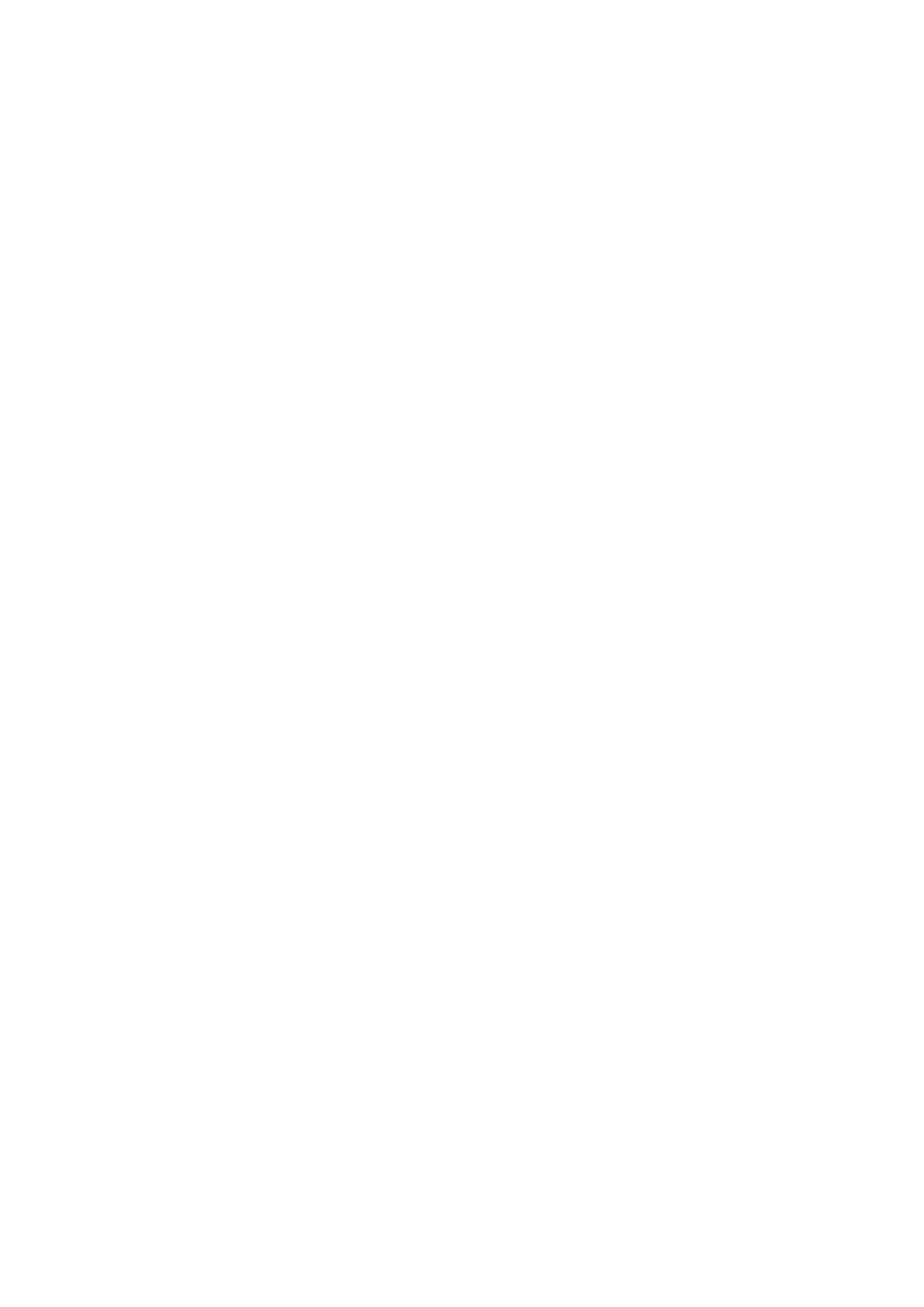*I certify that this PUBLIC BILL, which originated in the LEGISLATIVE COUNCIL, has finally passed the LEGISLATIVE COUNCIL and the LEGISLATIVE ASSEMBLY of NEW SOUTH WALES.*

*Legislative Council 2011* *Clerk of the Parliaments*



New South Wales

# **Transport Legislation Amendment Bill 2011**

Act No , 2011

An Act to amend the *Transport Administration Act 1988* to establish Transport for NSW and the Transport Service and to make further provision with respect to the administration of public transport in New South Wales; and for other purposes.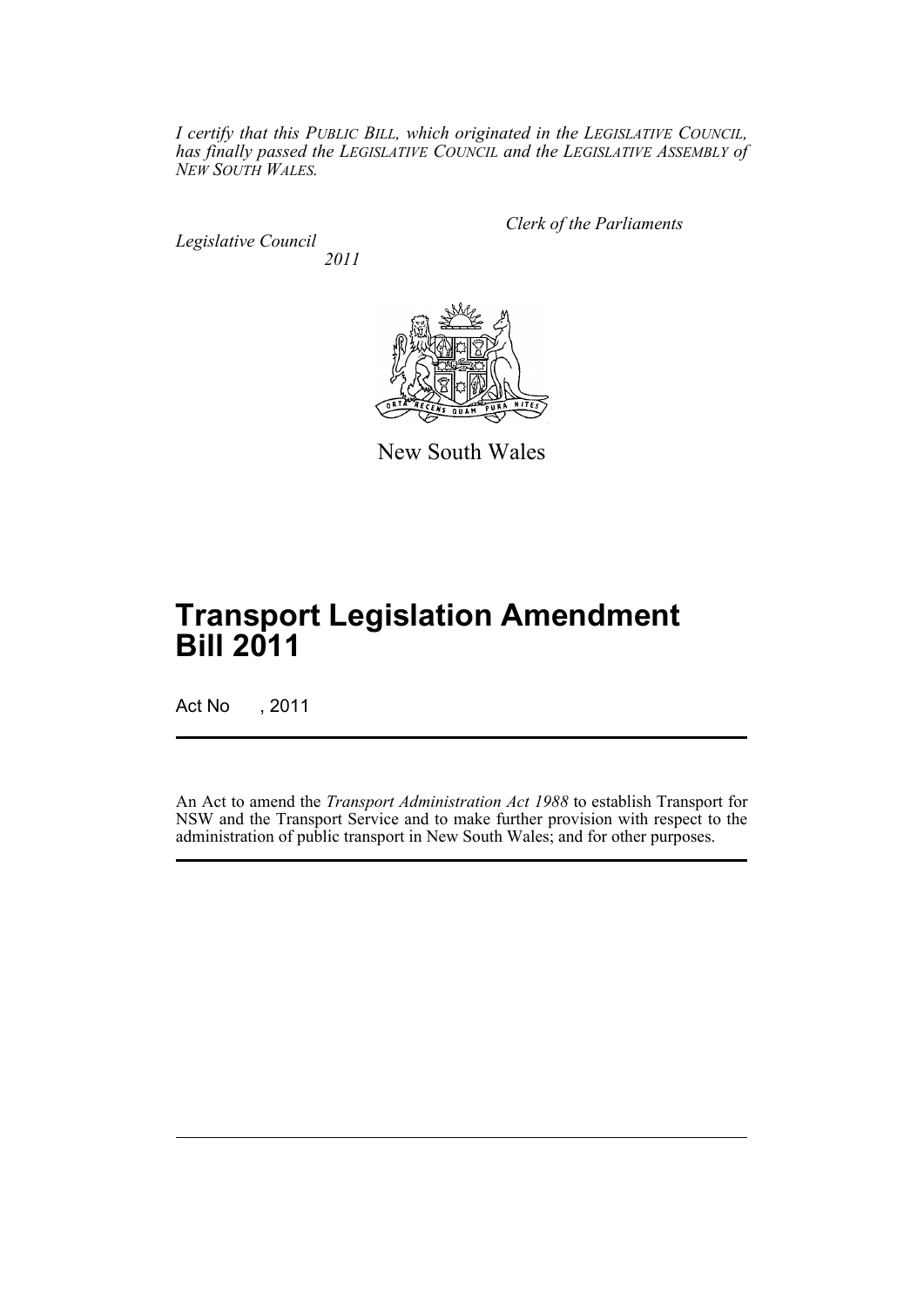## <span id="page-3-0"></span>**The Legislature of New South Wales enacts:**

### **1 Name of Act**

This Act is the *Transport Legislation Amendment Act 2011*.

### <span id="page-3-1"></span>**2 Commencement**

This Act commences on a day or days to be appointed by proclamation.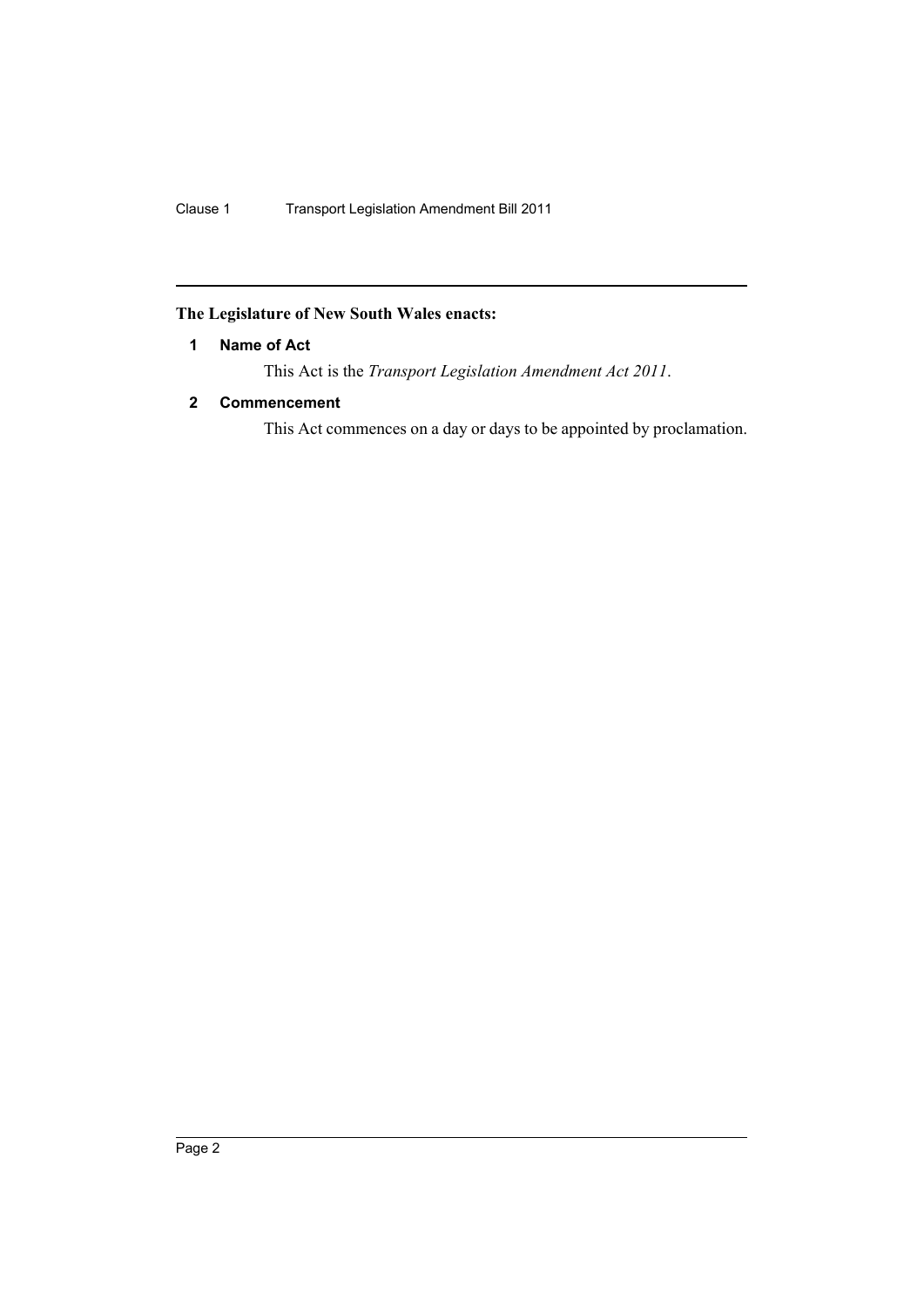Amendment of Transport Administration Act 1988 No 109 Schedule 1

# <span id="page-4-0"></span>**Schedule 1 Amendment of Transport Administration Act 1988 No 109**

### **[1] Section 2A Objects of Act**

Omit section 2A (b). Insert instead:

(b) to promote the integration of the transport system,

### **[2] Section 2B**

Insert after section 2A:

#### **2B Common objectives and service delivery priorities of public transport agencies**

(1) Public transport agencies are to exercise their functions in a manner that promotes the following objectives, which are the common objectives of public transport agencies:

#### (a) **Customer focus**

To put the customer first and design the transport system around the needs and expectations of the customer.

#### (b) **Economic development**

To enable the transport system to support the economic development of the State (with a focus on freight transport systems).

#### (c) **Planning and investment**

To ensure that good planning informs investment strategies.

### (d) **Coherence and integration**

To promote coherence and integration across all transport modes and all stages of decision making.

#### (e) **Performance and delivery**

To focus on performance and service delivery, based on a strong purchaser-provider model with clear accountabilities for outcomes.

### (f) **Efficiency**

To achieve greater efficiency:

- (i) in the delivery of transport infrastructure projects, and
- (ii) through improved coordination of freight, maritime and ports operations, and their integration into the transport system, and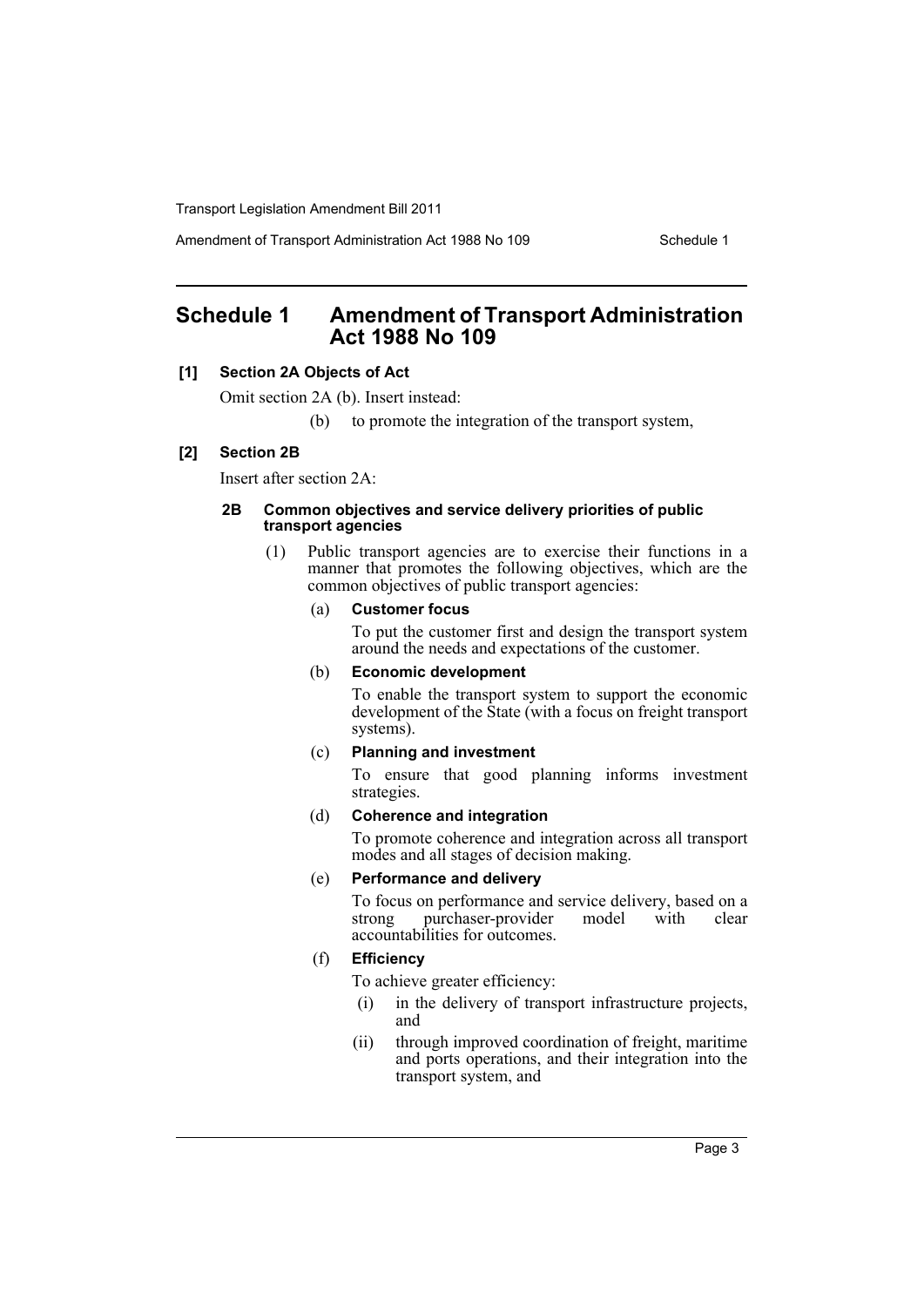- (iii) by eliminating duplication of functions and resources, and
- (iv) by outsourcing the delivery of non-core services.

#### (g) **Environmental sustainability**

To promote the delivery of transport services in an environmentally sustainable manner.

#### (h) **Social benefits**

To contribute to the delivery of social benefits for customers, including greater inclusiveness, accessibility and quality of life.

(i) **Safety**

To provide safe transport services in accordance with a safety regulatory framework.

(2) Public transport agencies are to determine their service delivery priorities having regard to the Director-General's expectations for service delivery established by a Statement of Expectations issued annually to public transport agencies by the Director-General.

#### **[3] Section 3 Definitions**

Omit the definitions of *Advisory Council*, *Roads and Traffic Authority* and *Transport NSW* from section 3 (1).

#### **[4] Section 3 (1)**

Insert in alphabetical order:

*Advisory Board* means the Transport Advisory Board established under Part 5.

*public transport agency* means TfNSW, RailCorp, RMS, the State Transit Authority, the Transport Construction Authority, the Country Rail Infrastructure Authority, Sydney Ferries and their public or private subsidiary corporations.

*Roads and Maritime Services* (or *RMS*) means Roads and Maritime Services constituted under this Act.

*Transport for NSW* (or *TfNSW*) means Transport for NSW constituted under this Act.

*transport infrastructure* means infrastructure used for or in connection with or to facilitate the movement of persons and freight by road, rail, sea, air or other mode of transport, and includes:

(a) railways and railway infrastructure, and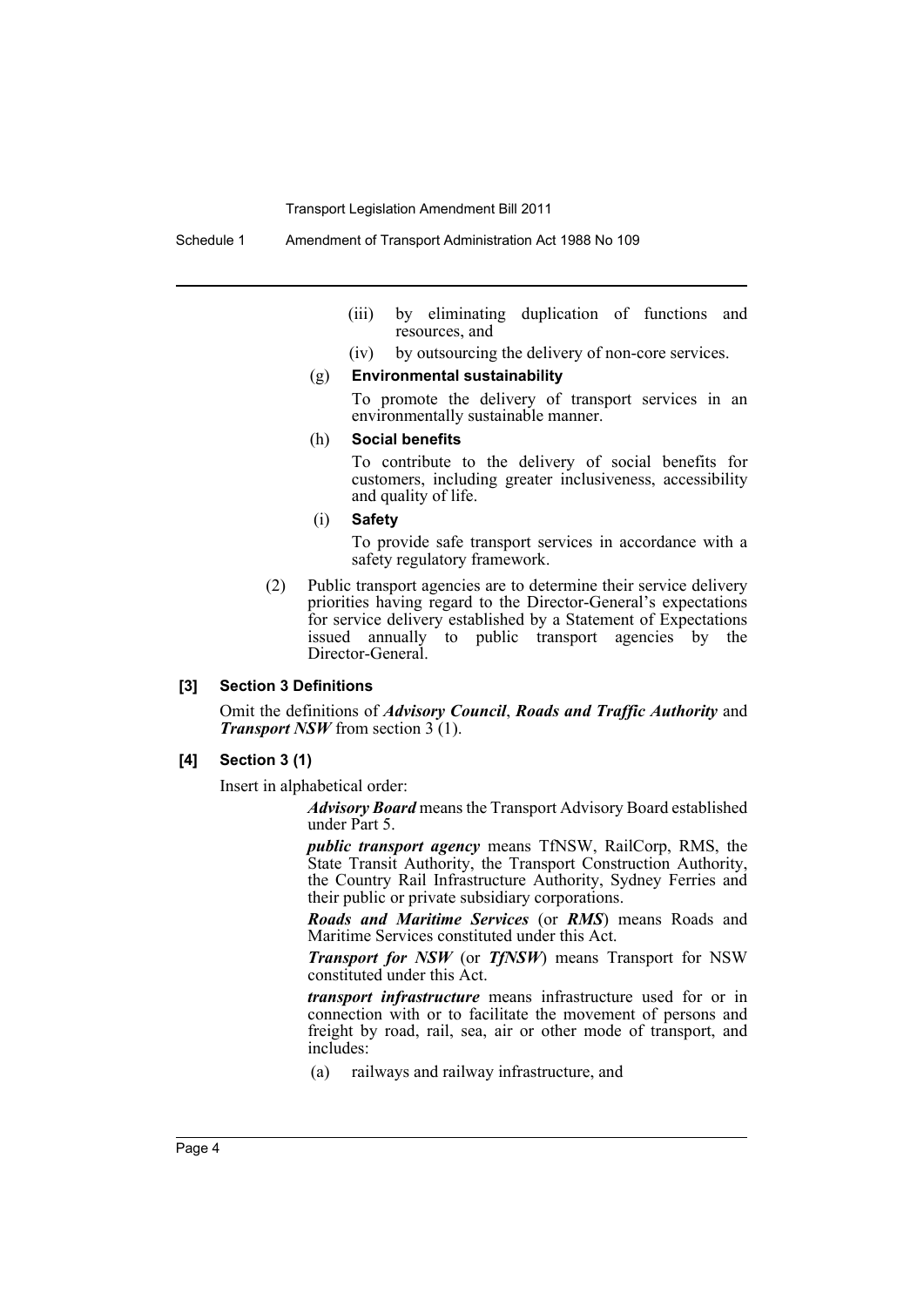- Amendment of Transport Administration Act 1988 No 109 Schedule 1
	- (b) roads and road infrastructure, and
	- (c) maritime infrastructure and ports, and
	- (d) transport safety infrastructure, and
	- (e) systems, works, structures, buildings, plant, machinery and equipment that are associated with or incidental to transport infrastructure.

*transport legislation* means the following Acts and the regulations under those Acts:

- (a) this Act,
- (b) the *Passenger Transport Act 1990*,
- (c) the *Ports and Maritime Administration Act 1995*,
- (d) the *Roads Act 1993*,
- (e) an Act that forms part of the road transport legislation as defined in the *Road Transport (General) Act 2005*,
- (f) the *Tow Truck Industry Act 1998*,
- (g) the marine legislation as defined in the *Ports and Maritime Administration Act 1995*,
- (h) an Act that is prescribed by the regulations for the purposes of this definition.

*Transport Service* means the Transport Service of New South Wales referred to in section 68B.

*transport services* include railway services (including heavy rail, metro rail and light rail services), bus services and ferry services. *transport system* means the transport services and transport infrastructure of the State for all modes of transport.

### **[5] Sections 3 (1) (definition of "Director-General") and 104V (2)**

Omit "Transport NSW" wherever occurring. Insert instead "the Department of Transport".

**[6] Section 3B Ministerial responsibility and delegation**

Insert after section 3B (1) (a):

(a1) TfNSW,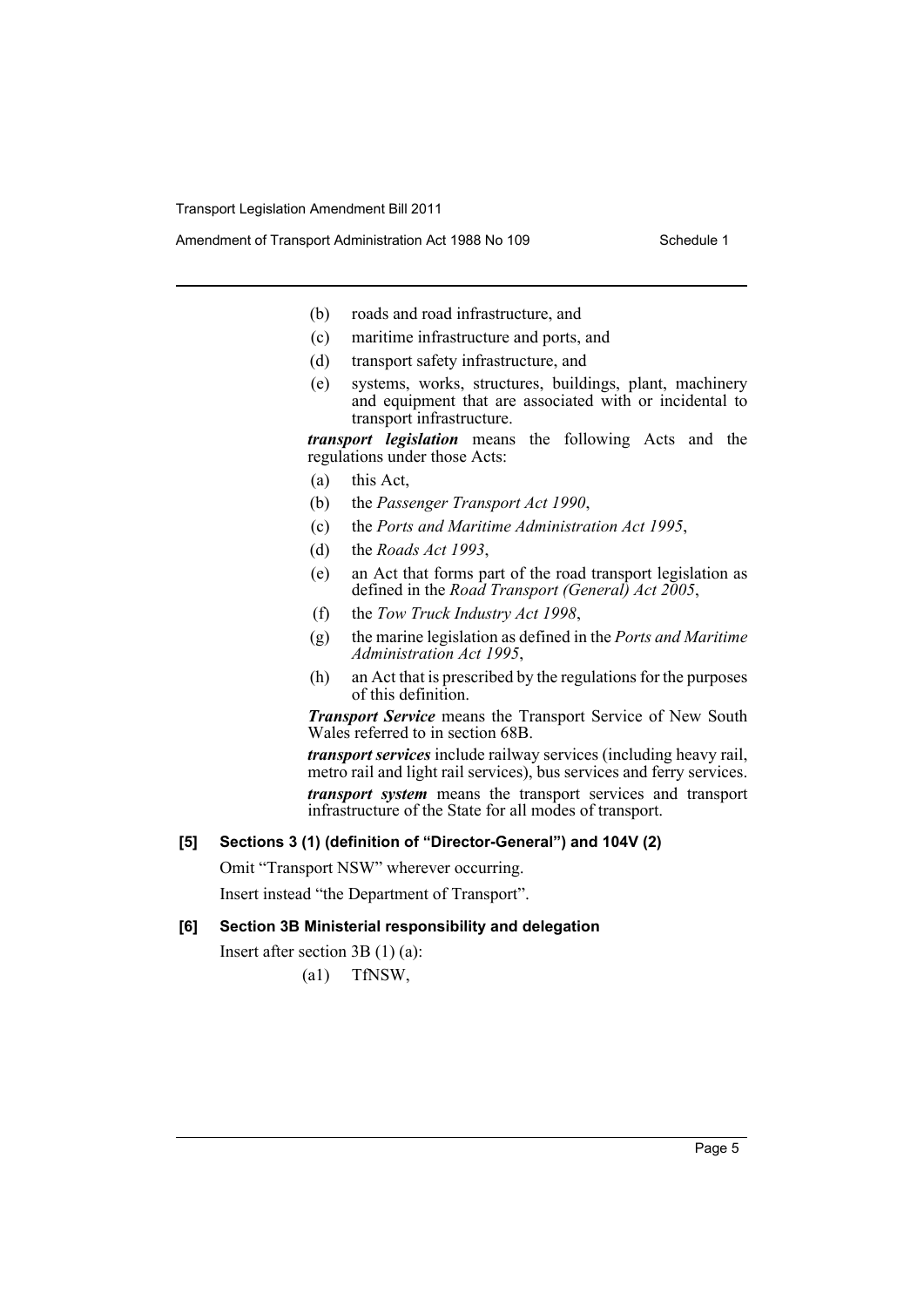Schedule 1 Amendment of Transport Administration Act 1988 No 109

#### **[7] Sections 3B (1) (b), 50 (1) and (2), 53, 55A (c), 56 (a), 65 (paragraph (c) of the definition of "transport authority"), 78 (1) (a) (i) and (iii), (b) and (d), 81A, 99B (3) (b), 105, 106 (1), 106A (1) and (4), 107 (1) (c), 109 (2) and 119 (1A), clause 1 of Schedule 2, clause 2 of Schedule 5 and clause 13C (1) (a) and (4) of Schedule 6A**

Omit "Roads and Traffic Authority", "the Roads and Traffic Authority" and "The Roads and Traffic Authority" wherever occurring.

Insert instead "RMS".

#### **[8] Part 1A**

Omit the Part. Insert instead:

## **Part 1A Transport for NSW**

#### **3C Constitution and management of TfNSW**

- (1) There is constituted by this Act a corporation with the corporate name of Transport for NSW.
- (2) TfNSW is a NSW Government agency.
- (3) The affairs of TfNSW are to be managed and controlled by the Director-General.
- (4) Any act, matter or thing done in the name of, or on behalf of, Transport for NSW by the Director-General is taken to have been done by Transport for NSW.

#### **3D Objectives of TfNSW**

The objectives of Transport for NSW are as follows:

- (a) to plan for a transport system that meets the needs and expectations of the public,
- (b) to promote economic development and investment,
- (c) to provide integration at the decision-making level across all public transport modes,
- (d) to promote greater efficiency in the delivery of transport infrastructure projects,
- (e) to promote the safe and reliable delivery of public transport and freight services.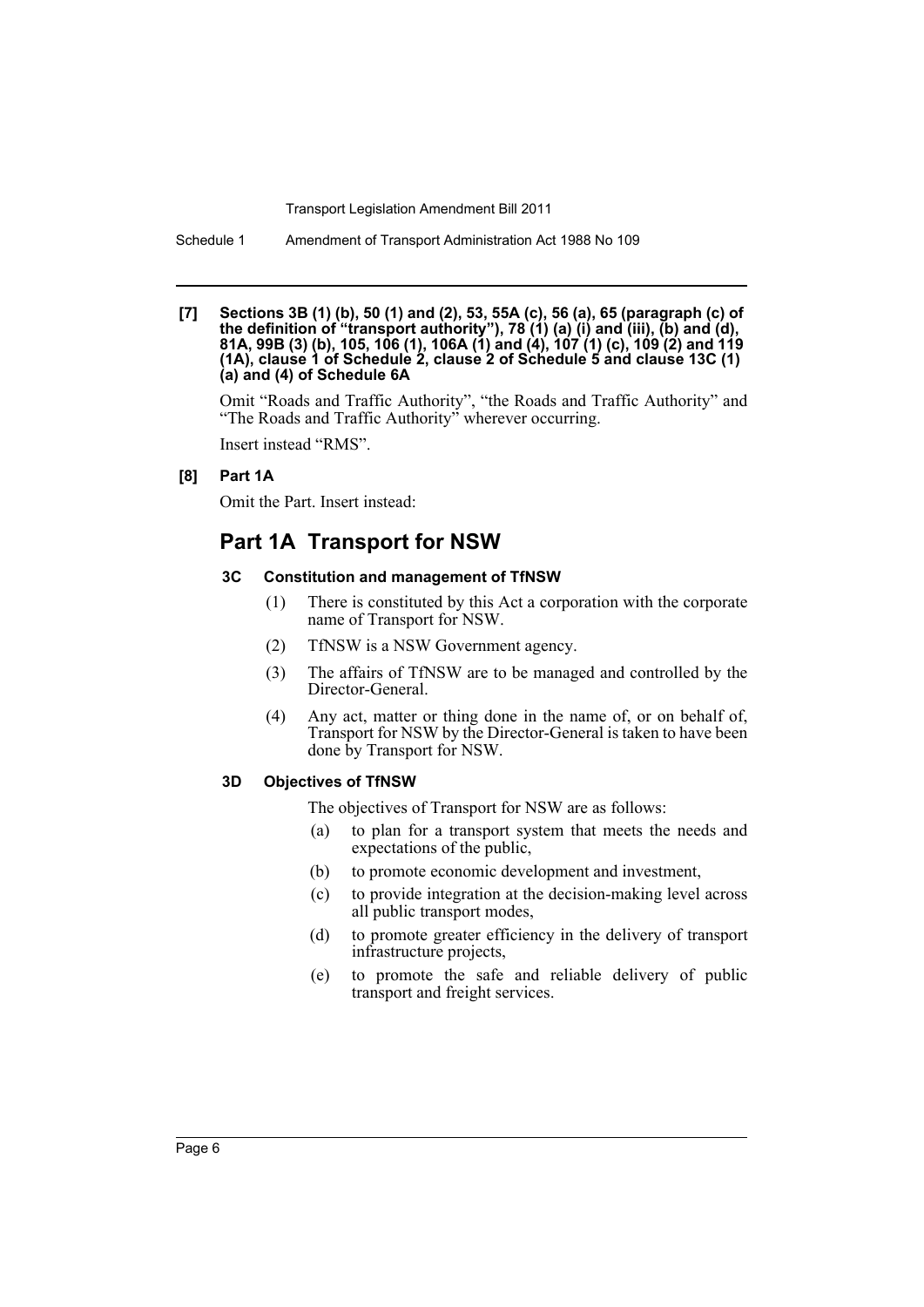#### **3E Functions of TfNSW**

- (1) TfNSW has the functions set out in Schedule 1.
- (2) TfNSW has such other functions as are conferred or imposed on it by or under this or any other Act.
- (3) The functions of TfNSW do not limit the functions of the Director-General as head of the Department of Transport.
- (4) TfNSW cannot employ any staff. **Note.** Staff may be employed under Part 7A in the Transport Service to enable TfNSW to exercise its functions.

#### **3F Corporate plan for TfNSW**

TfNSW is to prepare and make publicly available a corporate plan for the activities of TfNSW in the next 5 financial years. TfNSW is to revise the corporate plan annually.

#### **3G Directions by TfNSW to public transport agencies**

- (1) TfNSW may, for the purpose of exercising its functions, give directions to the following bodies in relation to the exercise of their functions:
	- (a) RailCorp,
	- (b) RMS,
	- (c) State Transit Authority,
	- (d) Sydney Ferries,
	- (e) Transport Construction Authority,
	- (f) Country Rail Infrastructure Authority,
	- (g) a public or private subsidiary corporation (as referred to in Part 6B) of any of those bodies.

**Note.** This Act provides that the Chief Executive of a body referred to in paragraphs (a)–(f) is, in managing the affairs of the body, to do so in accordance with any directions of TfNSW under this section.

- (2) A body referred to in subsection (1) is required to provide TfNSW, at such times and in such form as TfNSW directs, with the following:
	- (a) the operating and capital works budget of the body for the next year and forward years,
	- (b) any other information held by or relating to the body that TfNSW considers is required for the purposes of exercising its functions.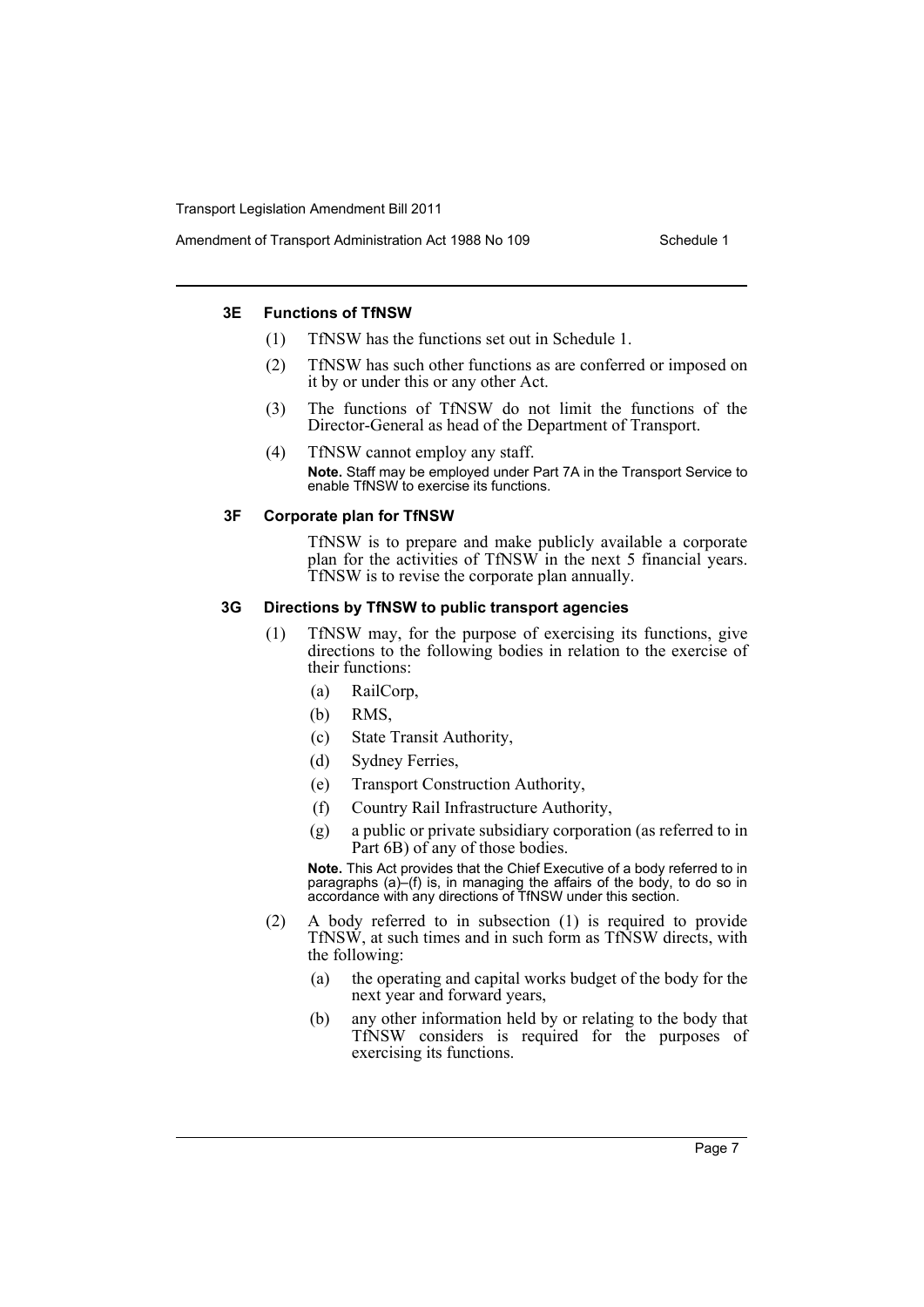Schedule 1 Amendment of Transport Administration Act 1988 No 109

If a budget of the body is required to be changed as a result of a direction of TfNSW under this section, the body is to provide the revised budget to TfNSW.

(3) This section is not subject to any contract under clause 1 (e) of Schedule 1 with a body referred to in subsection (1).

#### **3H Review by relevant safety regulator of directions relating to transport safety matters**

(1) In this section:

*direction* means a direction given by TfNSW under section 3G to a body (a *transport authority*).

*relevant safety regulator* means:

- (a) in the case of a direction relating to rail services or infrastructure—the Independent Transport Safety Regulator, or
- (b) in the case of a direction relating to bus services—the Independent Transport Safety Regulator (but only if the ITSR is, in accordance with an arrangement under section 6B of the *Passenger Transport Act 1990*, assisting TfNSW in connection with the exercise of the functions of TfNSW under that Act in relation to bus services), or
- (c) in the case of a direction relating to ferry services—Roads and Maritime Services.

*safety management system* of a transport authority means any safety management system that the authority is required to have:

- (a) under section 9D or 53D of the *Passenger Transport Act 1990*, or
- (b) under section 12 of the *Rail Safety Act 2008*.
- (2) A transport authority may advise TfNSW of the likely impact on its safety management system of compliance with a direction of TfNSW (including whether the authority needs to make appropriate modifications to its safety management system before it is able to comply with the direction).
- (3) As a result of that advice, TfNSW may:
	- (a) change or revoke the direction, or
	- (b) suspend the direction and request the relevant safety regulator to review the likely impact of the direction.
- (4) If:
	- (a) TfNSW does not change, revoke or suspend the direction, and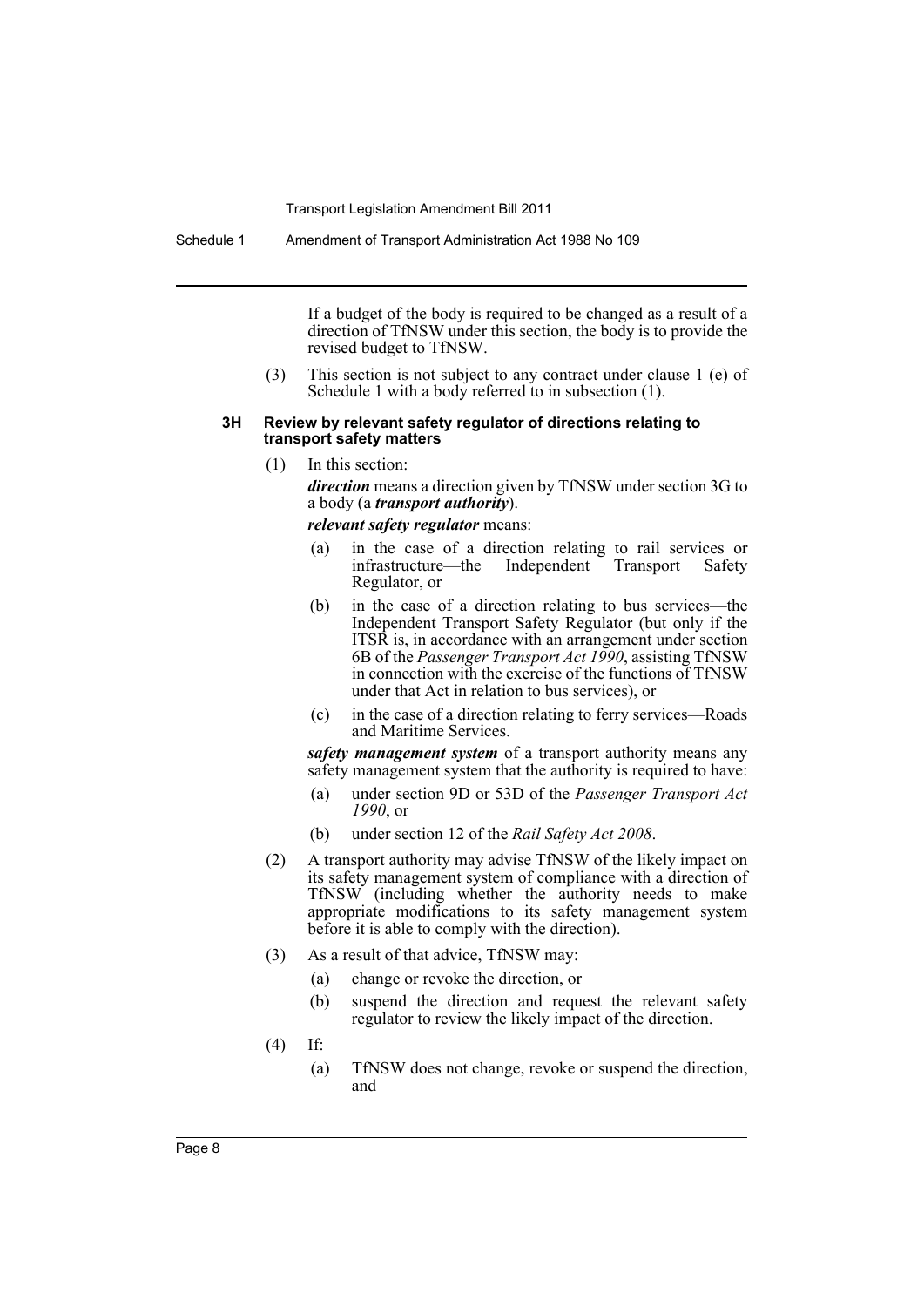(b) the transport authority considers that as a result of the direction it will not be able to comply with its safety management system,

the transport authority may, within 14 days after receiving the direction, request the relevant safety regulator to review the likely impact of the direction. Any such request operates to suspend the direction.

- (5) The relevant safety regulator is to review the likely impact of the direction on the safety management system within 14 days after being requested to do so, and notify TfNSW and the transport authority of the result of its review.
- (6) TfNSW may, as a result of the review, confirm, change or revoke the direction.
- (7) Unless a suspended direction is sooner revoked, the suspension of the direction ceases:
	- (a) at the end of the period of 14 days after the relevant safety regulator is requested to review the likely impact of the direction, or
	- (b) at such time TfNSW decides, as a result of the review, to change or confirm the direction,

whichever first occurs. However, TfNSW may extend the suspension beyond the period that it would otherwise cease under this subsection.

(8) TfNSW may, without limiting any other provision of this section, request the relevant safety regulator for advice on the safety implications of a direction or proposed direction.

#### **3I Delegation of TfNSW's functions**

- (1) TfNSW may delegate to an authorised person any of its functions (including any function delegated to TfNSW), other than this power of delegation.
- (2) A delegate may sub-delegate to an authorised person any function delegated by TfNSW if the delegate is authorised in writing to do so by TfNSW.
- (3) In this section, *authorised person* means:
	- (a) a public transport agency or a member of staff of a public transport agency, or
	- (b) a person of a class prescribed by the regulations.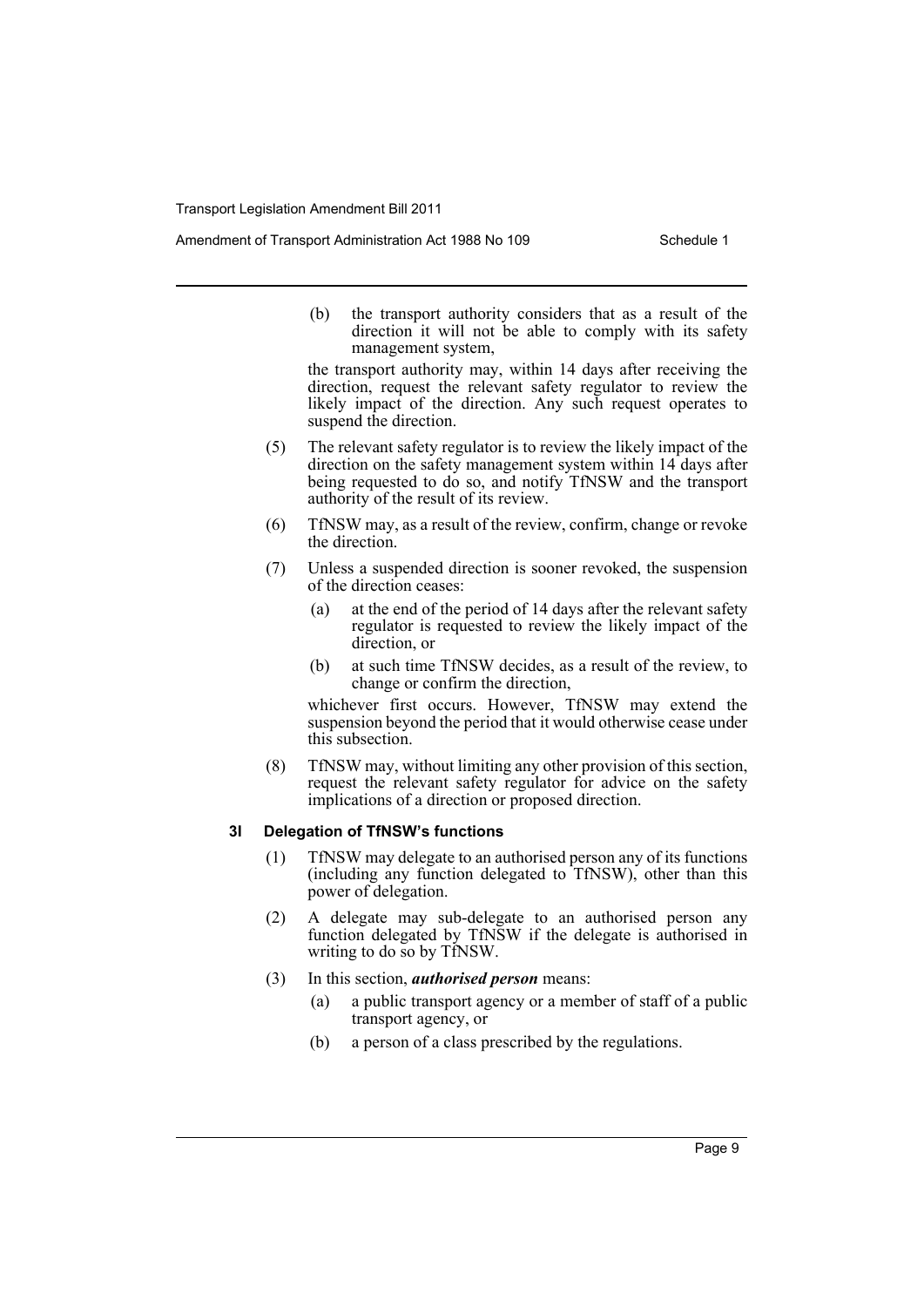#### **3J Acceptance of delegated functions by TfNSW**

- (1) TfNSW may accept a delegation of the functions of a public transport agency.
- (2) A public transport agency is authorised to delegate any function of the agency to TfNSW.

#### **3K Disclosure of information by agencies to TfNSW**

- (1) A public transport agency is authorised to disclose information held by the agency to TfNSW if the disclosure is for the purpose of assisting TfNSW to exercise its functions under this or any other Act or is for the purpose of complying with a requirement imposed by TfNSW.
- (2) The authority conferred by this section applies despite any provision of any other Act that would otherwise prevent the disclosure of information by the public transport agency concerned.

#### **3L Annual report**

A report under the *Annual Reports (Departments) Act 1985* in respect of the Department of Transport may include any report required to be made annually in respect of TfNSW under the *Annual Reports (Statutory Bodies) Act 1984*.

#### **[9] Section 8 Metropolitan rail area access functions**

Insert after section 8 (1):

- (1A) TfNSW has responsibility for determining the terms of any standard access agreement to be used by RailCorp in connection with the provision of access pursuant to a rail access undertaking.
- **[10] Sections 11 (4), 16 (1), 17B, 17F (3) (b), 18C (2), 18E (4), 18G (2), 18I (3) (b), 19E (2), 19G (3) (b), 28 (1), 31, 35 (3) (b), 35F (4), 35K (1), 35N, 35QA (3) (b), 42A (paragraph (e) of the definition of "transport authority"), 42E (4), 42F (1), 42J (d), 44, 55A (a), 55B (3), 66, 104O, 104P (3), 104R (2), 104U, 111 (1A), 113 (1) and 122 (definition of "rail authority"), clauses 13 and 16 of Schedule 6A and clause 1 of Schedule 6B (definition of "rail authority")**

Omit "The Director-General" and "the Director-General" wherever occurring. Insert instead "TfNSW".

#### **[11] Sections 16 (1), 18G (2), 19E (2), 28 (1), 35K (1) and 55B (3)**

Omit "section 3D" wherever occurring. Insert instead "section 3G".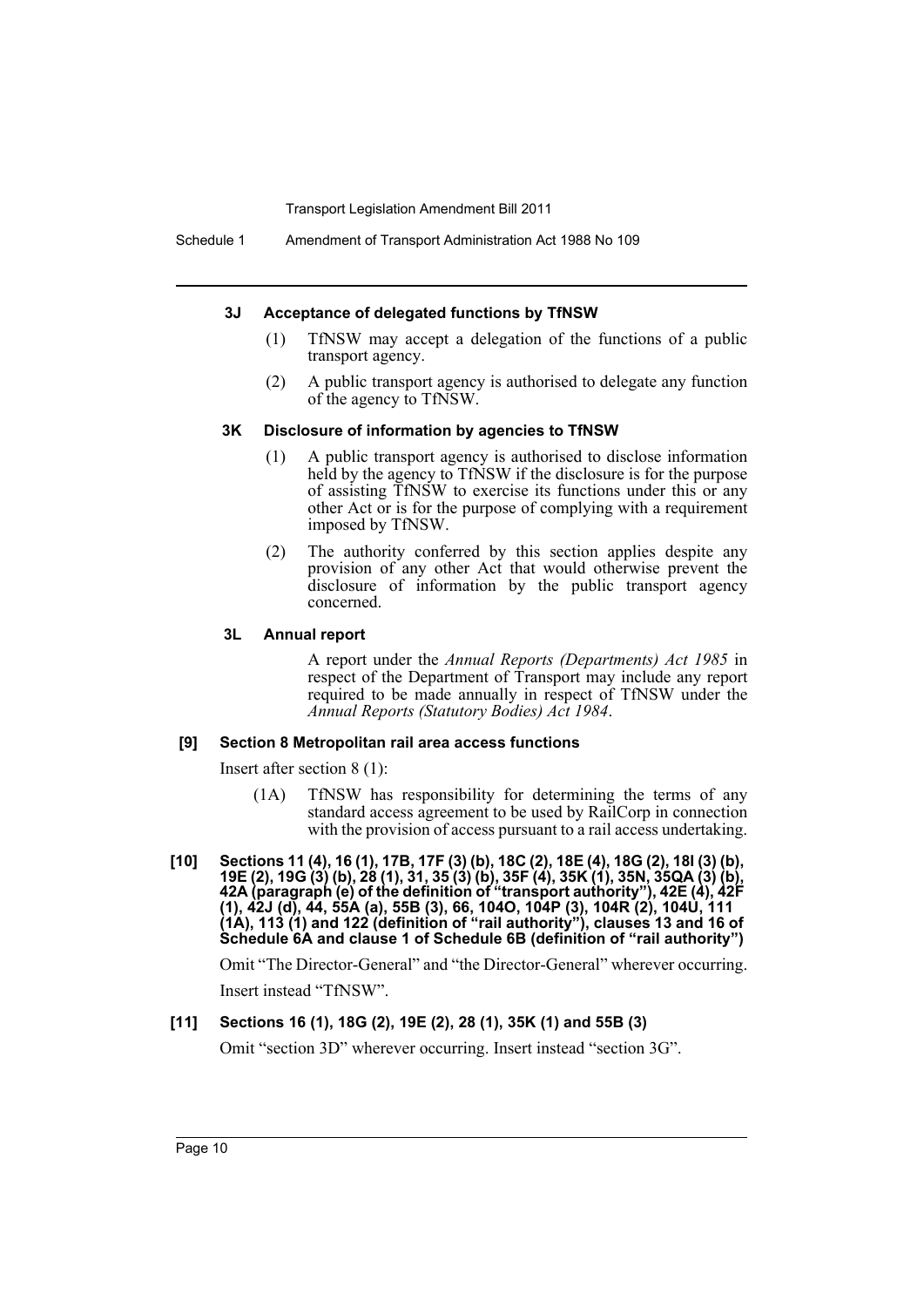### **[12] Section 35C Sydney ferry services**

Omit section 35C (1)–(3). Insert instead:

(1) Sydney Ferries may operate Sydney ferry services.

#### **[13] Sections 42A (paragraph (c) of the definition of "transport authority") and 42J (d)**

Omit "the Maritime Authority of NSW" wherever occurring. Insert instead "RMS".

#### **[14] Section 42I**

Omit the section. Insert instead:

#### **42I Power of ITSR to give directions relating to safe operation of transport services**

- (1) The ITSR may give directions to TfNSW relating to the safe operation of transport services and associated matters but only in relation to a function of a kind that was exercisable by the Director-General before 1 July 2010 (being the date of commencement of the *Transport Administration Amendment Act 2010*).
- (2) The ITSR may give directions to RMS relating to the safe operation of a public passenger service (within the meaning of the *Passenger Transport Act 1990*) carried on by means of a ferry, and associated matters.
- (3) If TfNSW or RMS considers that complying with any such direction may cause a significant variation in the funding required for the operations of TfNSW or RMS, TfNSW or RMS must request the ITSR to review the decision.
- (4) A request for a review must be made within 7 days after the direction is given or within such other reasonable period as the ITSR determines.
- (5) If TfNSW or RMS requests a review in accordance with this section:
	- (a) TfNSW or RMS (as the case requires) may request the ITSR to provide a written record of the direction if it was not given in writing, and
	- (b) TfNSW or RMS (as the case requires) is not to comply with the direction until notified of the ITSR's decision following the review.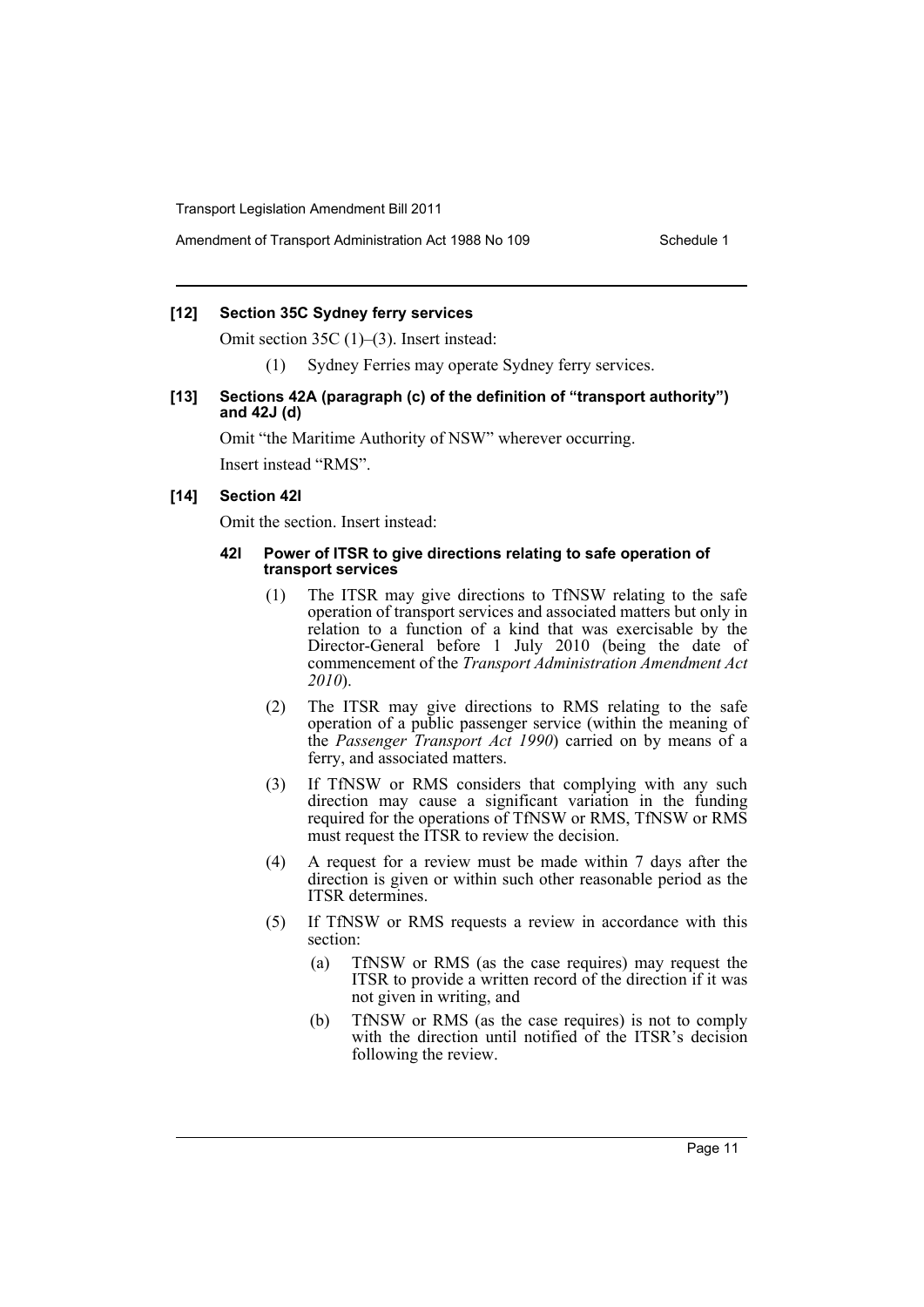Schedule 1 Amendment of Transport Administration Act 1988 No 109

- (6) Following the review, the ITSR may confirm or revoke the direction but the ITSR is not to confirm the direction unless:
	- (a) the ITSR has estimated the variation in the financial requirements from the information supplied by TfNSW or RMS, and
	- (b) the ITSR has referred the matter to the Minister, and
	- (c) the Minister, after consultation with the Treasurer, has approved the direction.

### **[15] Section 42P Limitations on Ministerial control of ITSR**

Omit "section 42I (5)" from section 42P (2) (f). Insert instead "section 42I (6)".

### **[16] Section 42P (2) (g)**

Omit "section 3E". Insert instead "section 3H".

### **[17] Part 5 Transport Advisory Council**

Omit "Advisory Council" wherever occurring (including the Part heading). Insert instead "Advisory Board".

### **[18] Section 43 (2) (a), clauses 4 (3) (a) and 5 (3) (a) of Schedule 8A and clauses 4 (3) (a) and 5 (3) (a) of Schedule 9**

Omit "Transport NSW" wherever occurring.

Insert instead "the Department of Transport or of the Transport Service".

### **[19] Section 44 Functions of Advisory Board**

Omit section 44 (2).

#### **[20] Part 6, heading**

Omit "**Roads and Traffic Authority**".

Insert instead "**Roads and Maritime Services**".

#### **[21] Sections 45E (1) (paragraph (b) of the definition of "traffic route"), 50, 52A, 53 (1) (a), 53A, 53B, 53C, 80A, 80B, 80C and 105 (1)**

Omit "The Authority", "the Authority" and "the Authority's" wherever occurring.

Insert instead "RMS", "RMS" and "RMS's", respectively.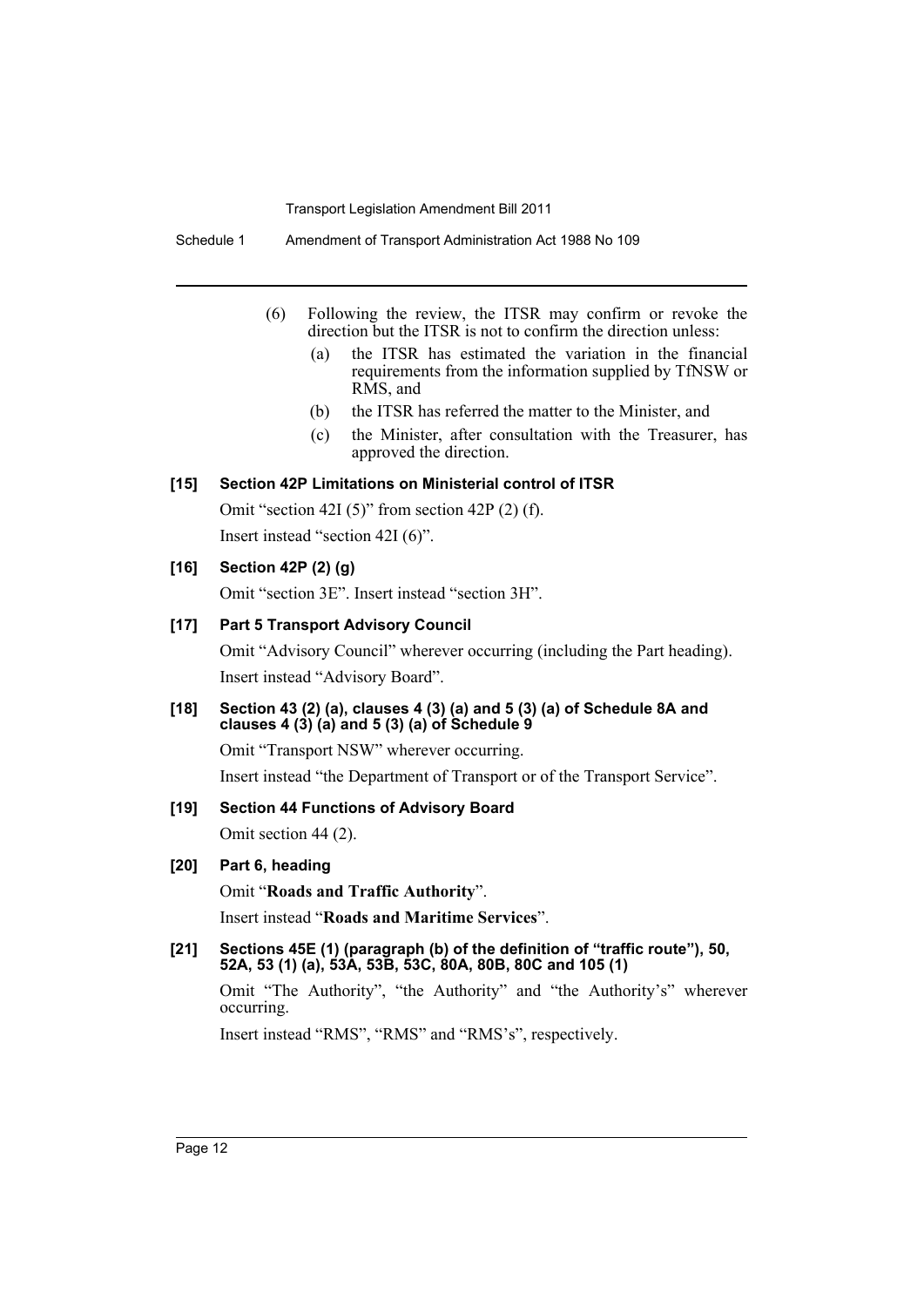### **[22] Part 6, Division 1A**

Omit the Division. Insert instead:

### **Division 1A Constitution and management of Roads and Maritime Services**

### **46 Constitution of RMS**

- (1) There is constituted by this Act a corporation with the corporate name of Roads and Maritime Services.
- (2) RMS is a NSW Government agency.

### **47 Chief Executive of RMS**

The Director-General may, with the approval of the Minister, appoint a Chief Executive of Roads and Maritime Services. **Note.** Schedule 2 contains ancillary provisions relating to the Chief Executive of RMS.

### **48 Chief Executive to manage RMS**

- (1) The affairs of RMS are to be managed and controlled by the Chief Executive of RMS in accordance with any directions of TfNSW under section 3G.
- (2) Any act, matter or thing done in the name of, or on behalf of, RMS by the Chief Executive is taken to have been done by RMS.

### **[23] Part 6, Division 1B, heading**

Omit "**Roads and Traffic Authority**". Insert instead "**RMS**".

### **[24] Section 49A**

Insert before section 50:

### **49A General functions of RMS**

- (1) RMS has the functions conferred or imposed on it by or under the transport legislation or any other Act.
- (2) RMS cannot employ any staff.

**Note.** Staff may be employed under Chapter 1A of the *Public Sector Employment and Management Act 2002* in the Government Service to enable RMS to exercise its functions.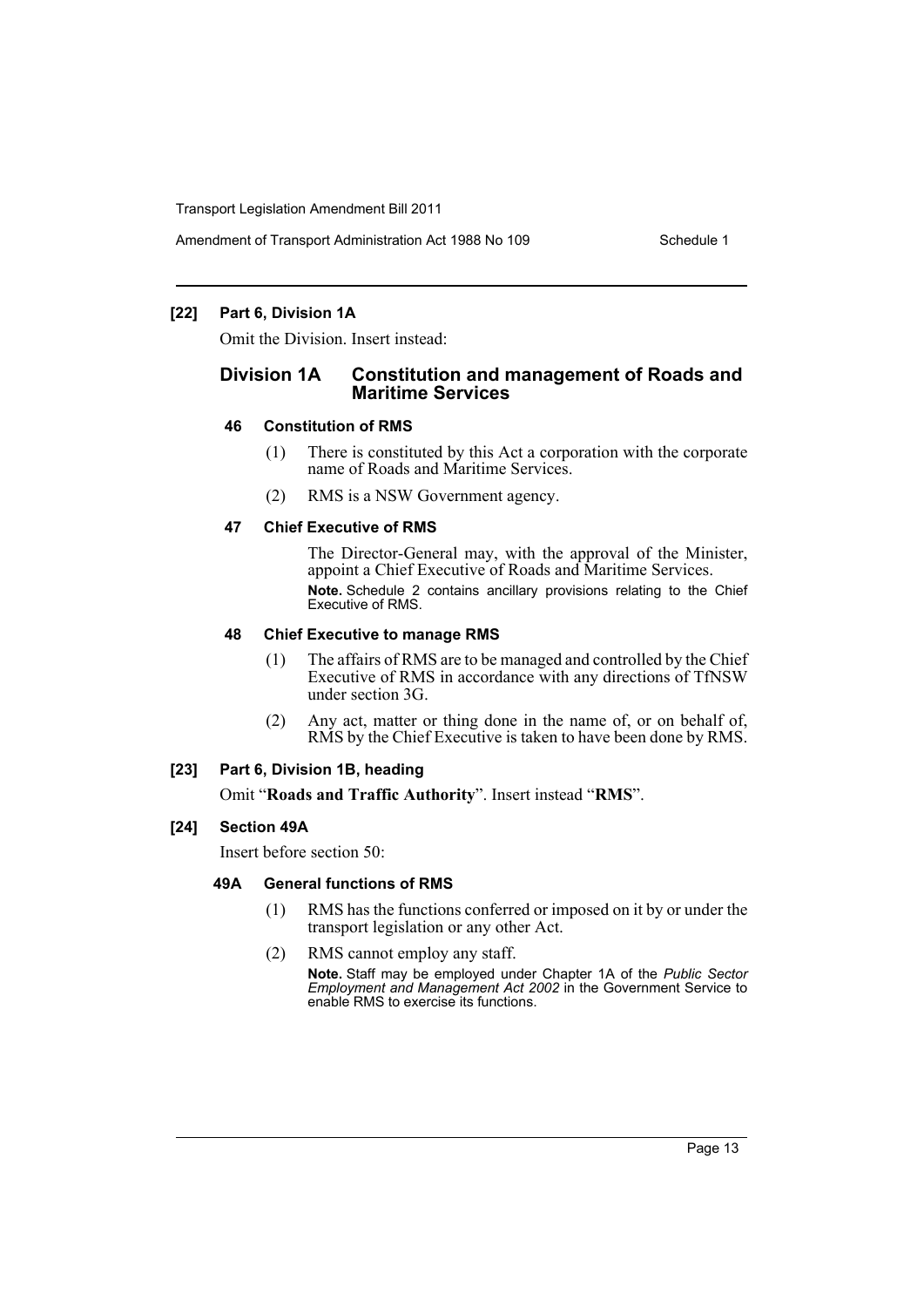Schedule 1 Amendment of Transport Administration Act 1988 No 109

### **[25] Section 50 Delegation**

Omit section 50 (3). Insert instead:

- (3) In this section, *authorised person* means:
	- (a) the Director-General, or
	- (b) a member of staff of TfNSW, or
	- (c) a member of staff of RMS, or
	- (d) a person of a class prescribed by the regulations.

### **[26] Section 65 Definitions**

Omit paragraph (a) of the definition of *transport authority*. Insert instead:

- (a) the Department of Transport,
- (a1) TfNSW,

### **[27] Part 7A**

Insert after Part 7:

# **Part 7A The Transport Service**

### **68B The Transport Service**

The Transport Service of New South Wales consists of those persons who are employed under this Part by the Government of New South Wales in the service of the Crown.

### **68C Employment of staff in the Transport Service**

- (1) The Government of New South Wales may employ staff under this Part to enable TfNSW to exercise its functions.
- (2) The Director-General exercises, on behalf of the Government of New South Wales, the employer functions of the Government in relation to the staff employed in the Transport Service.

### **68D Salary, conditions etc of staff employed in the Transport Service**

- (1) The Director-General may fix the salary, wages and conditions of employment of staff employed under this Part in so far as they are not fixed by or under any other law.
- (2) The Director-General may enter into an agreement with any association or organisation representing a group or class of members of the Transport Service with respect to the conditions of employment (including salaries, wages or remuneration) of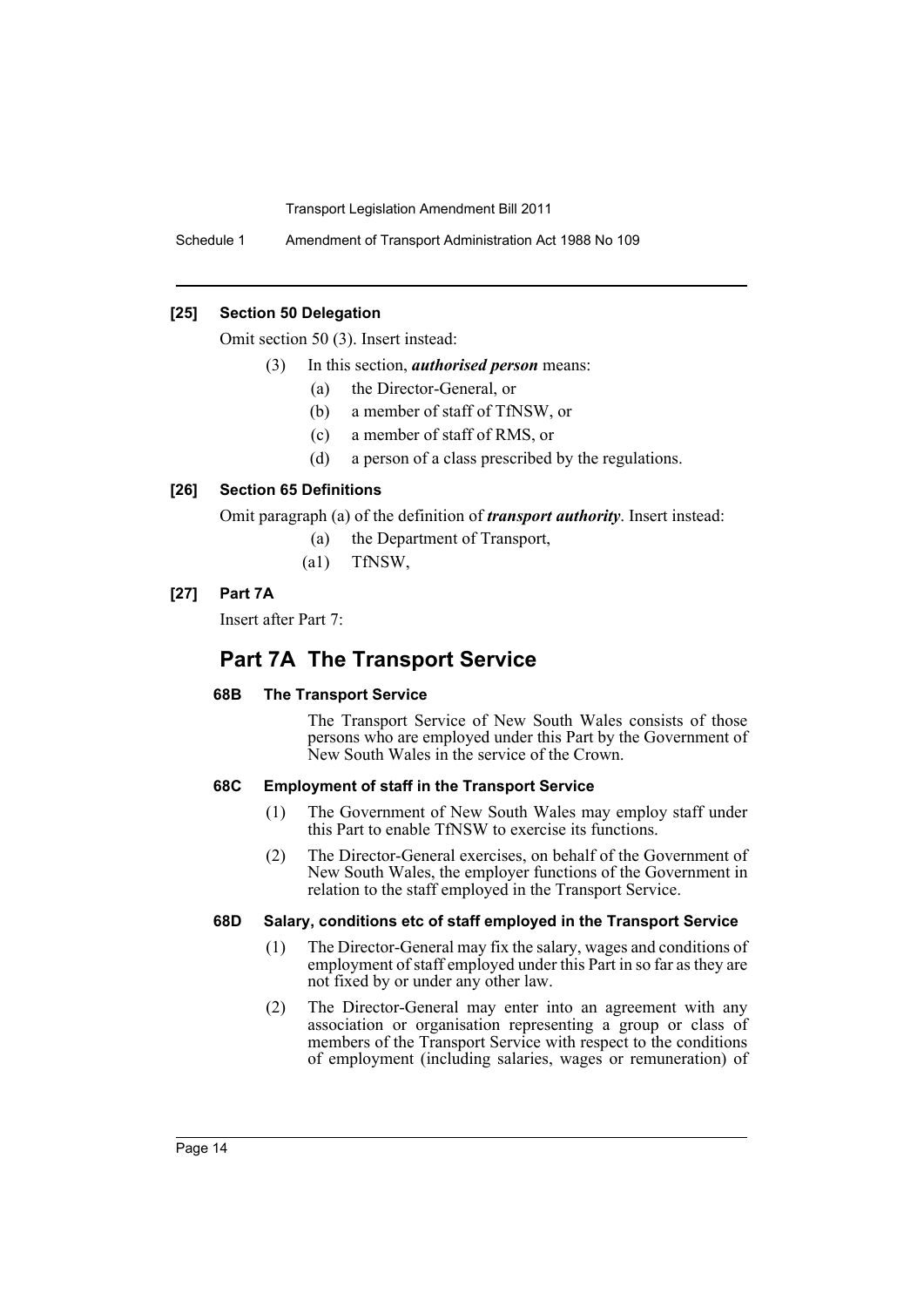Amendment of Transport Administration Act 1988 No 109 Schedule 1

that group or class in so far as they are not fixed by or under any other law.

### **68E Regulations relating to staff employed in the Transport Service**

- (1) The regulations may make provision for or with respect to the employment of members of the Transport Service, including the conditions of employment and the discipline of any such members.
- (2) Any such regulations relating to the conditions of employment or the discipline of staff have effect:
	- (a) despite any determination of the Director-General under section 68D (1), and
	- (b) subject to any relevant award made by a competent industrial tribunal and to any industrial agreement to which the Director-General is a party.

### **68F Extended leave entitlements**

Schedule 3 to the *Public Sector Employment and Management Act 2002* applies (with any necessary modifications) to or in respect of the members of the Transport Service in the same way as it applies to officers and temporary employees in the Public Service.

**Note.** Schedule 3A (Recognition of prior government service for public sector employees extended leave entitlements) to the *Public Sector Employment and Management Act 2002* also applies to members of the Transport Service (which is a "public sector service" within the meaning of that Act).

### **68G Transport Senior Service**

- (1) The Transport Senior Service comprises the persons holding positions in the Transport Service that have a salary not less than the minimum salary applicable to a Transport Senior Service Level 1 position.
- (2) For the purposes of this section, *executive position* means a position referred to in subsection (1) and *executive officer* means a person holding such a position.
- (3) The employment of an executive officer may be governed by, or otherwise be subject to, a contract of employment between the officer and the Director-General.
- (4) The employment of an executive officer, or any matter, question or dispute relating to any such employment, is not an industrial matter for the purposes of the *Industrial Relations Act 1996*.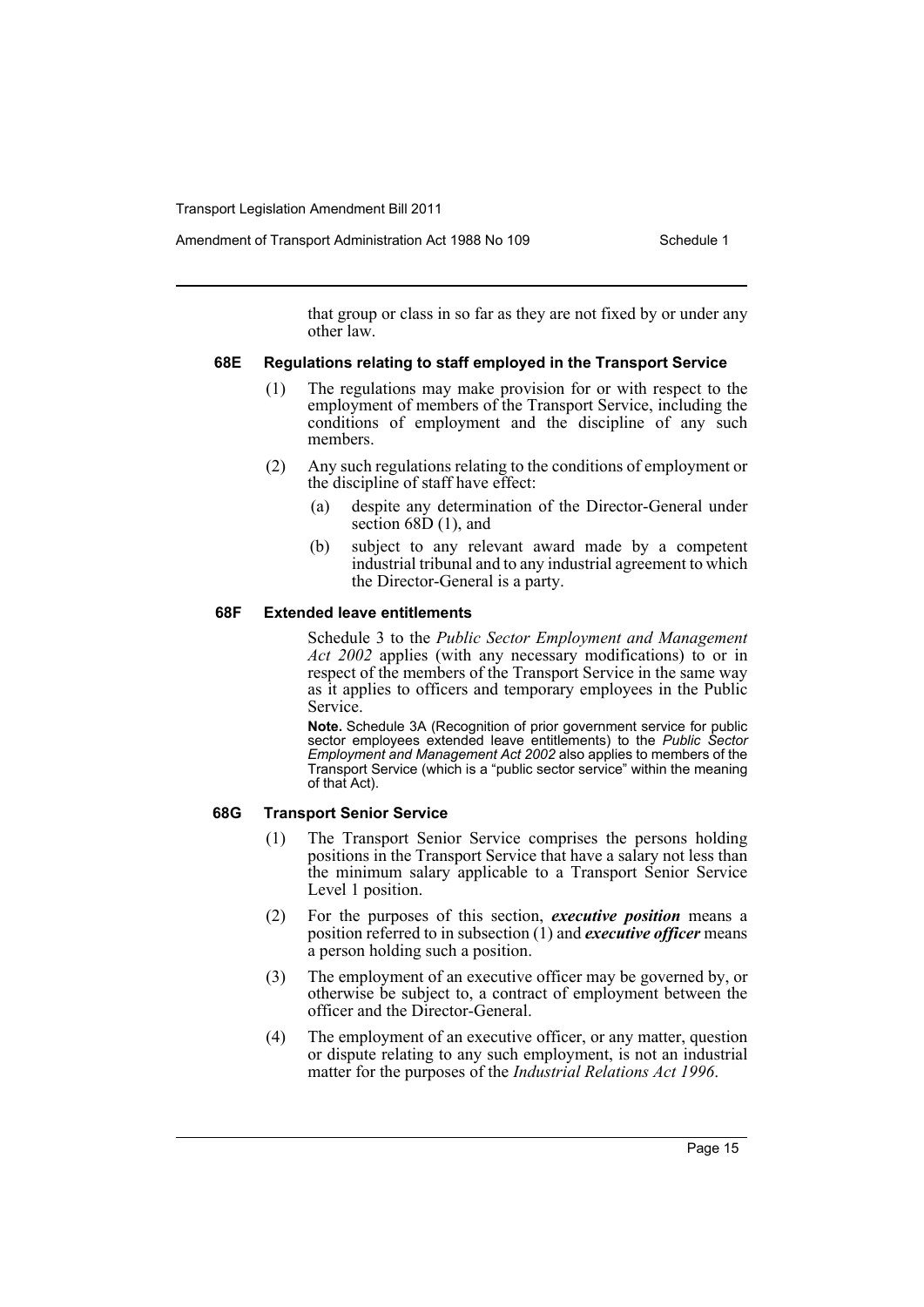Schedule 1 Amendment of Transport Administration Act 1988 No 109

- (5) Part 6 (Unfair dismissals), Part 7 (Public sector promotion and disciplinary appeals) and Part 9 (Unfair contracts) of Chapter 2 of the *Industrial Relations Act 1996* do not apply to or in respect of the employment of an executive officer.
- (6) Any State industrial instrument (whether made before or after the commencement of this section) does not have effect in so far as it relates to the employment of executive officers.
- (7) Subsection (6) does not however prevent the Director-General from applying the provisions of an award or industrial agreement (including a determination under section 68D) to the employment of an executive officer.
- (8) No proceedings for an order in the nature of prohibition, certiorari or mandamus or for a declaration or injunction or for any other relief, lie in respect of the appointment of or failure to appoint a person to an executive position, the entitlement or non-entitlement of a person to be so appointed or the validity or invalidity of any such appointment.
- (9) This section prevails over any inconsistent provision of any other Act or law or of the terms of appointment of, or contract of employment with, an executive officer.
- (10) In this section:

*employment* of an executive officer means:

- (a) the appointment of, or failure to appoint, a person to a vacant executive position, or
- (b) the removal, retirement, termination of employment or other cessation of office of the executive officer, or
- (c) any disciplinary proceedings or disciplinary action taken against the executive officer, or
- (d) the remuneration or conditions of employment of the executive officer.

### **68H Transfer of staff within the Transport Service**

(1) The Director-General may, subject to this section, transfer a member of the Transport Service to another position within the Transport Service, following consultation with the member of staff.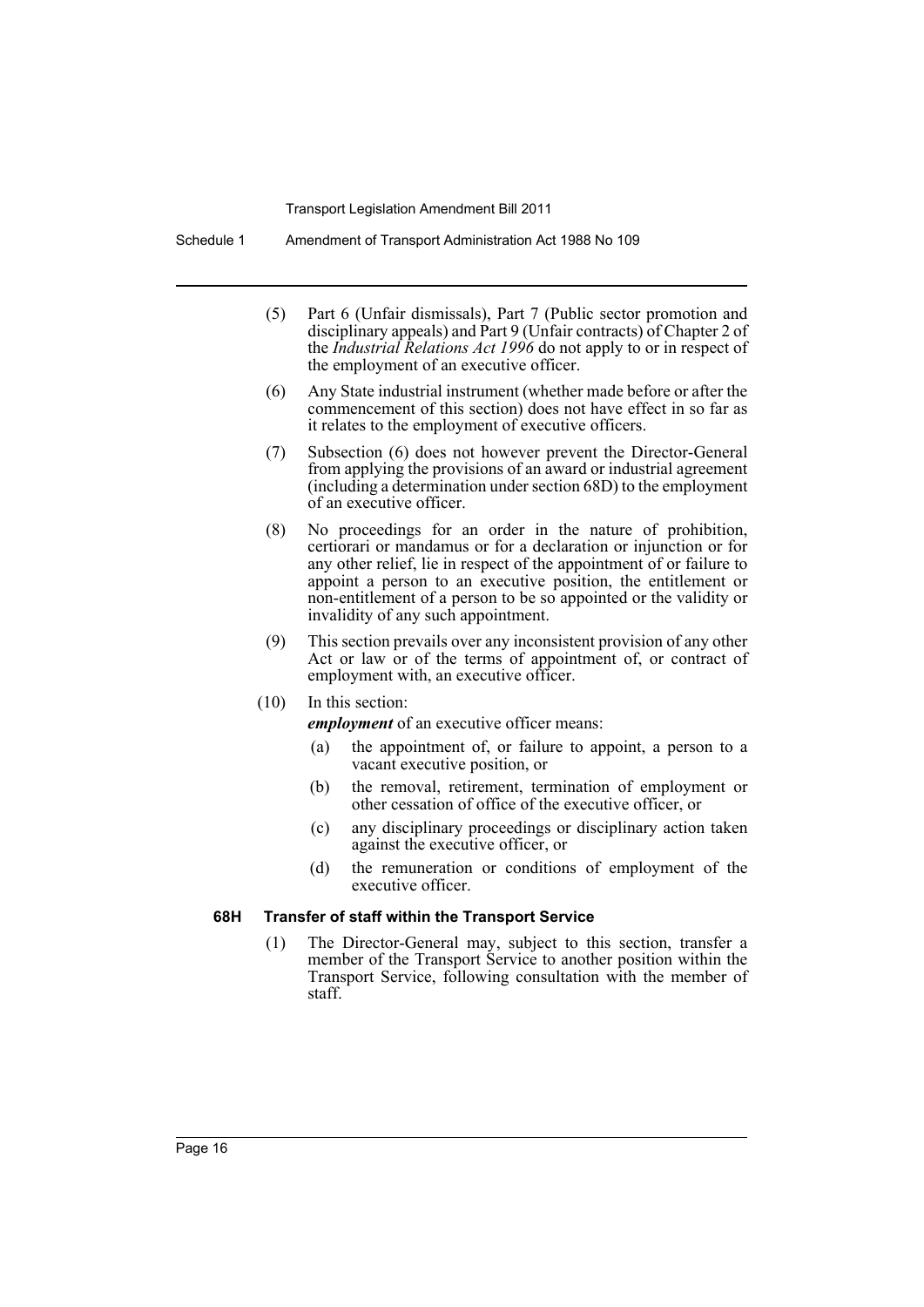- (2) The following provisions apply to the transfer of a person under this section:
	- (a) the transfer is to be made at the person's existing level of remuneration, unless the person consents to the transfer at a lower level of remuneration,
	- (b) the Director-General must be satisfied that the person possesses the essential qualifications specified for the other position and the work assigned to the other position is appropriate to the skills and qualifications of the person,
	- (c) the person is entitled, on the transfer date, to any conditions of employment applicable to that person under section 67 immediately before the transfer, until such time as further provision is made under this Act or any other law.

### **68I Incapable staff member may be retired**

If:

- (a) a member of the Transport Service is found on medical grounds to be unfit to discharge or incapable of discharging his or her duties as such a member, and
- (b) the person's unfitness or incapacity:
	- (i) appears likely to be of a permanent nature, and
	- (ii) has not arisen from actual misconduct on the part of the person, or from causes within the person's control,

the Director-General may cause the person to be retired.

### **68J Operation of privacy legislation**

Any staff who are employed under this Part in the Transport Service are, for the purposes of the *Privacy and Personal Information Protection Act 1998* and the *Health Records and Information Privacy Act 2002*, taken to be part of TfNSW.

### **68K Miscellaneous provisions relating to civil liability**

- (1) Part 5 of the *Workers Compensation Act 1987* applies to work injury damages recoverable from the Government of New South Wales, and to work injury damages recoverable from TfNSW, by or in respect of a person employed in the Transport Service. That Part so applies as if TfNSW:
	- (a) were an employer of the person in addition to the Government, and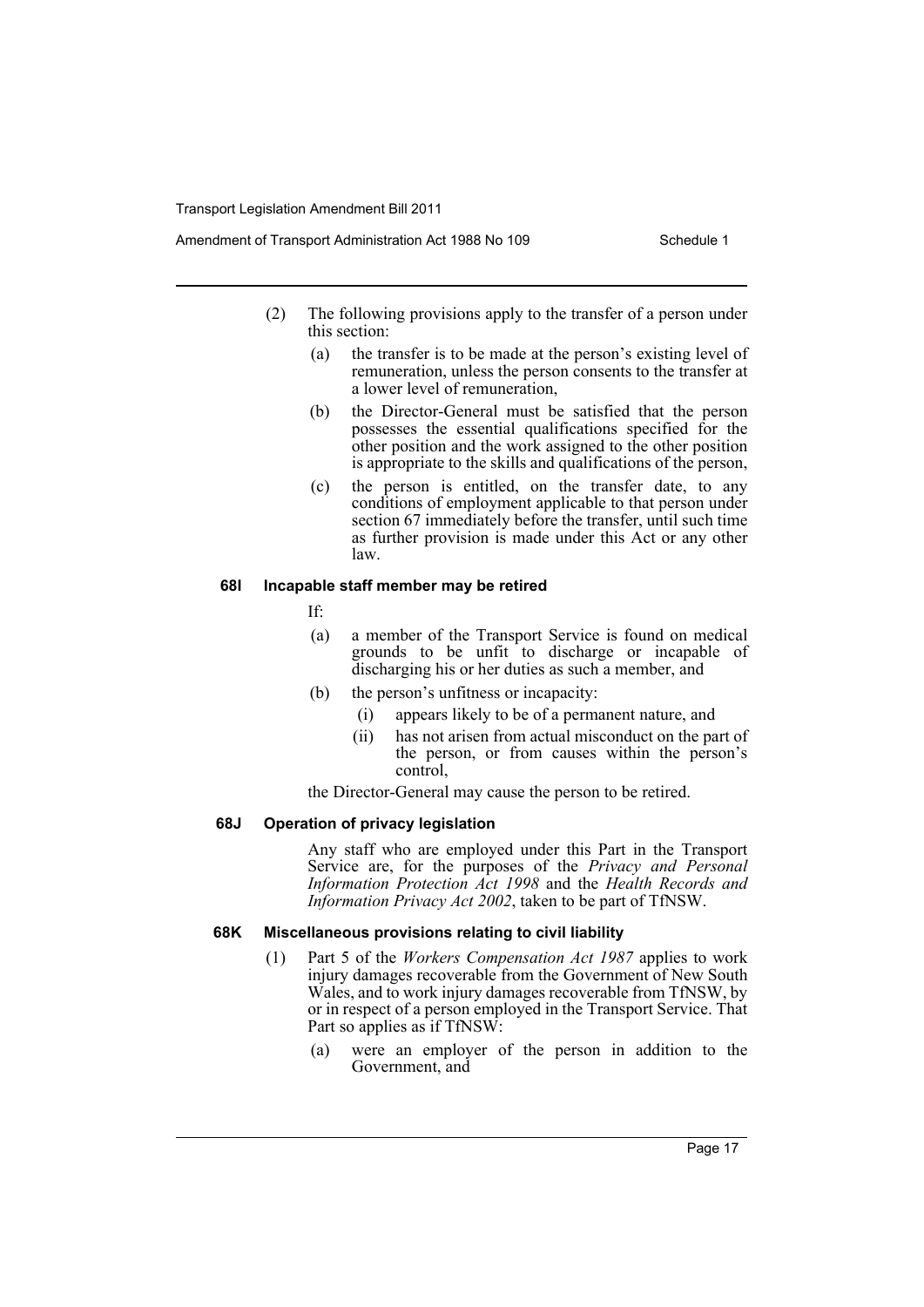- (b) were an employer liable to pay compensation under that Act.
- (2) A policy of insurance may be issued to the Government of New South Wales under the *Workers Compensation Act 1987* that is limited to workers employed in the Transport Service.
- (3) If:
	- (a) a person is employed in the Transport Service, and
	- (b) the Government of New South Wales is, as the person's employer, proceeded against for any negligence or other tort of the person (whether the damages are recoverable in an action for tort or breach of contract or in any other action), and
	- (c) TfNSW is entitled under a policy of insurance or indemnity to be indemnified in respect of liability that TfNSW may incur in respect of that negligence or other tort,

the Government is subrogated to the rights of TfNSW under that policy in respect of the liability incurred by the Government arising from that negligence or other tort.

(4) In this section:

*work injury damages* means damages recoverable from TfNSW or the Government of New South Wales in respect of injury to or the death of a person employed in the Transport Service caused by the negligence or other tort of TfNSW or the Government and arising out of the employment of the person by the Government, whether the damages are recoverable in an action for tort or breach of contract or in any other action, but does not include motor accident damages to which Chapter 5 of the *Motor Accidents Compensation Act 1999* applies.

#### **68L Construction of references relating to staff**

In this or any other Act, or in any instrument made under this or any other Act or in any other instrument of any kind, a reference to a member of staff or employee (however described) of TfNSW is to be read as a reference to a member of the Transport Service.

#### **68M Delegation of Director-General's functions under this Part**

The Director-General may delegate any of the Director-General's functions under this Part (other than this power of delegation) to a member of the Transport Service or a member of staff of the Department of Transport.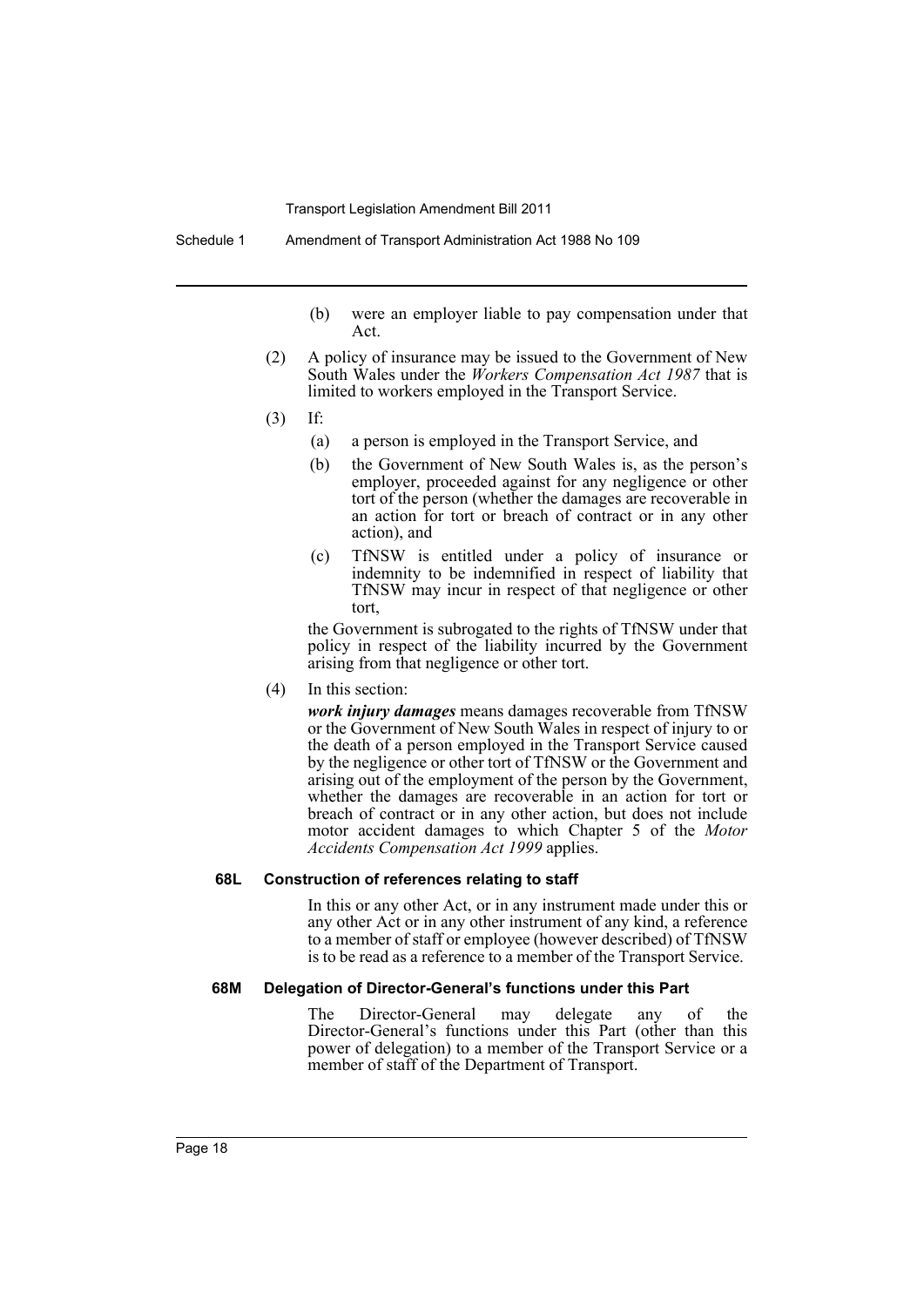Amendment of Transport Administration Act 1988 No 109 Schedule 1

### **[28] Section 70 Payments into RailCorp Fund**

Omit section 70 (c) (i). Insert instead:

(i) appropriated by Parliament for the purposes of TfNSW and allocated to RailCorp by TfNSW, or

#### **[29] Section 72B Payments into TCA Fund**

Omit section 72B (c) (i). Insert instead:

(i) appropriated by Parliament for the purposes of TfNSW and allocated to the Transport Construction Authority by TfNSW, or

#### **[30] Section 74 Payments into State Transit Authority Fund**

Omit section 74 (b1) (i). Insert instead:

(i) appropriated by Parliament for the purposes of TfNSW and allocated to the State Transit Authority by TfNSW, or

#### **[31] Part 8, Division 2A**

Insert after Division 2:

### **Division 2A Financial provisions relating to Transport for NSW**

#### **76A TfNSW Fund**

There is established in the Special Deposits Account a fund called the Transport for NSW Fund (the *TfNSW Fund*).

#### **76B Payments into TfNSW Fund**

There is to be paid into the TfNSW Fund:

- (a) all money received by or on account of Transport for NSW, and
- (b) all money advanced to Transport for NSW by the Treasurer, and
- (c) all money appropriated by Parliament for the purposes of Transport for NSW, and
- (d) all other money required by or under this or any other Act to be paid into the TfNSW Fund.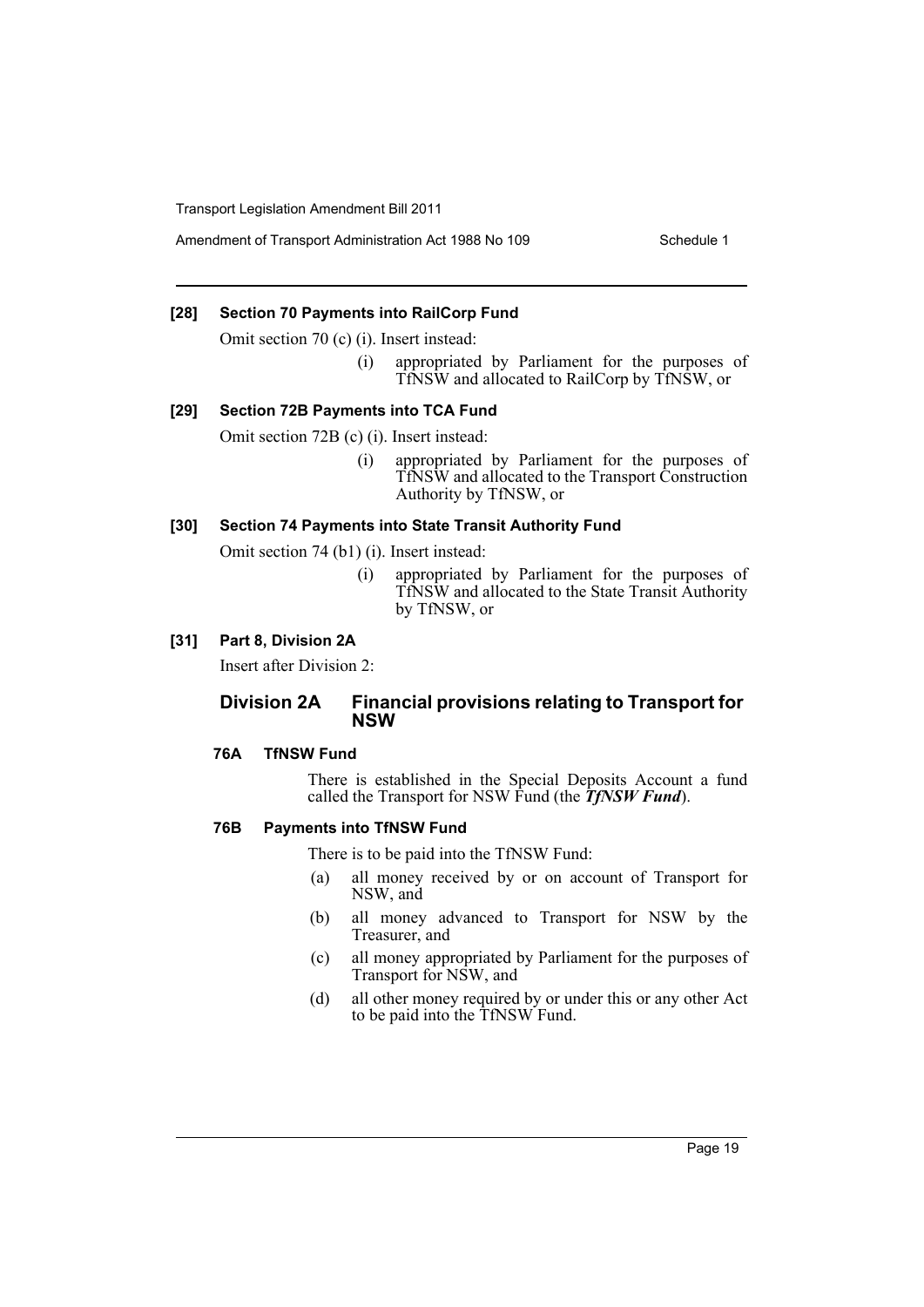Schedule 1 Amendment of Transport Administration Act 1988 No 109

#### **76C Payments from TfNSW Fund**

There is to be paid from the TfNSW Fund:

- (a) all payments made on account of Transport for NSW or otherwise required to meet expenditure incurred in relation to the functions of TfNSW, and
- (b) all other payments required by or under this or any other Act to be paid from the TfNSW Fund.

### **[32] Part 8, Division 3, heading**

Omit "**Roads and Traffic Authority**".

Insert instead "**Roads and Maritime Services**".

#### **[33] Section 77**

Omit the section. Insert instead:

### **77 RMS Fund**

There is established in the Special Deposits Account in the Treasury a fund called the Roads and Maritime Services Fund (the *RMS Fund*).

#### **[34] Sections 78–80, 80B (4) and 106A (3)**

Omit "Roads and Traffic Authority Fund" wherever occurring.

Insert instead "RMS Fund".

### **[35] Section 78 Payments into RMS Fund**

Omit section 78 (1) (a) (ii). Insert instead:

(ii) appropriated by Parliament for the purposes of TfNSW and allocated to RMS by TfNSW, or

#### **[36] Section 79 Payments from RMS Fund**

Omit section 79 (a). Insert instead:

(a) all payments made on account of RMS or otherwise required to meet expenditure incurred in relation to the functions of RMS, and

### **[37] Section 79 (2)**

Insert at the end of section 79:

(2) Payments for any non-capital expenditure that is prescribed by the regulations under section 78  $(1)$  (a) are not to be paid from the RMS Fund.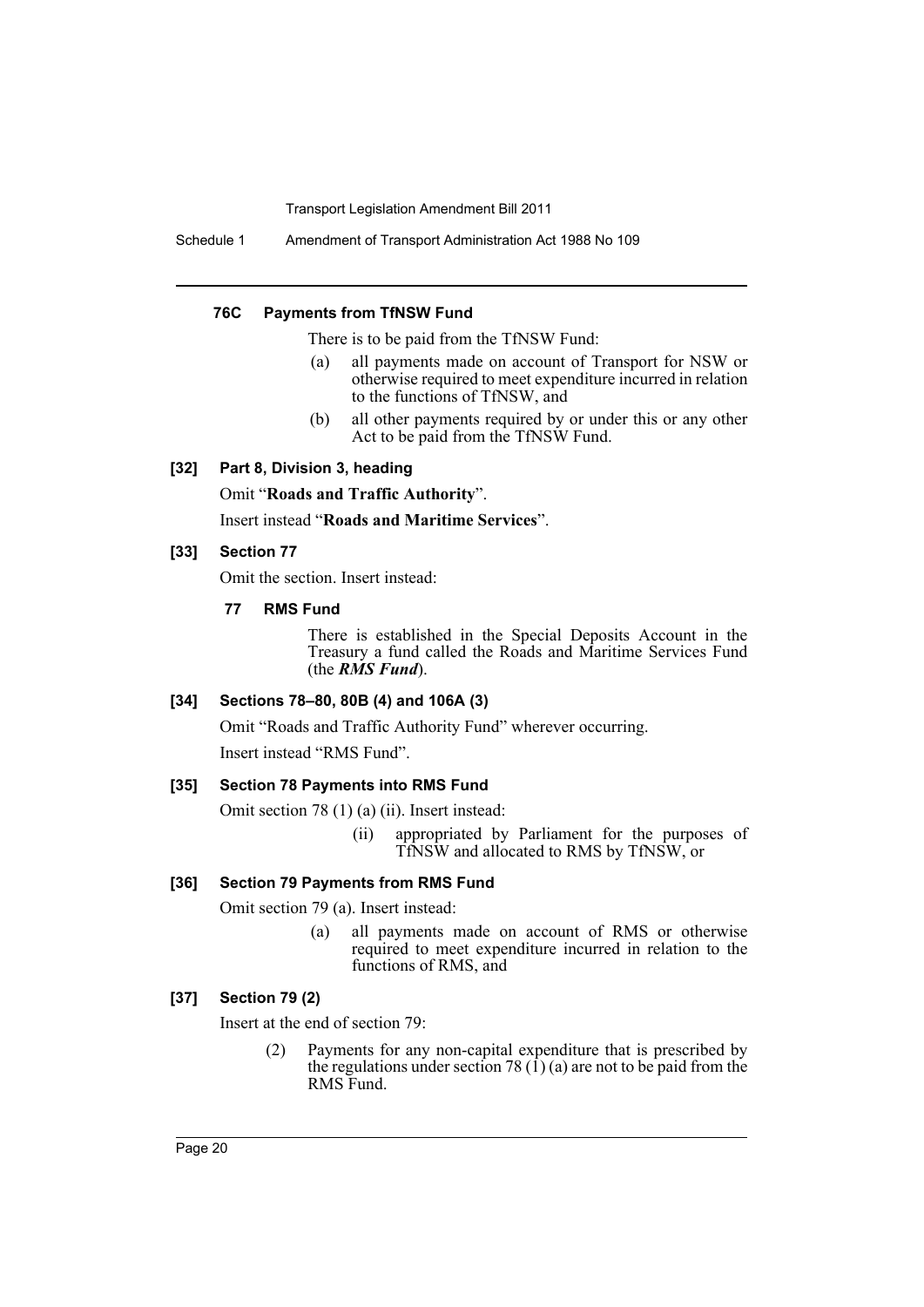#### **[38] Section 80E Payments into Sydney Ferries Fund**

Omit section 80E (c) (i). Insert instead:

(i) appropriated by Parliament for the purposes of TfNSW and allocated to Sydney Ferries by TfNSW, or

#### **[39] Section 80H Payments into CRIA Fund**

Omit section 80H (c) (i). Insert instead:

(i) appropriated by Parliament for the purposes of TfNSW and allocated to the Country Rail Infrastructure Authority by TfNSW, or

### **[40] Section 81A Definition**

Insert after paragraph (a) of the definition of *Authority*: (a1) TfNSW,

#### **[41] Section 89 Definitions**

Insert ", TfNSW" after "RailCorp" in the definition of *rail authority*.

#### **[42] Section 99D Network control**

Insert at the end of section 99D (1): **Note.** TfNSW has responsibility for determining the Standard Working Timetable in the metropolitan rail area. See clause 5 of Schedule 1.

### **[43] Section 99D (5) (a) and (b)**

Omit "priority" wherever occurring. Insert instead "reasonable priority".

### **[44] Section 99D (5) (c)**

Insert at the end of section 99D (5) (b):

, and

(c) allocate priority between rail passenger services and freight services consistently with the requirements of any agreement between the Commonwealth and the State or TfNSW for the funding of railway infrastructure that is part of the NSW rail network.

### **[45] Part 9, Division 2A, heading**

Omit "**Miscellaneous provisions relating to Director-General**". Insert instead "**Special provisions relating to light rail**".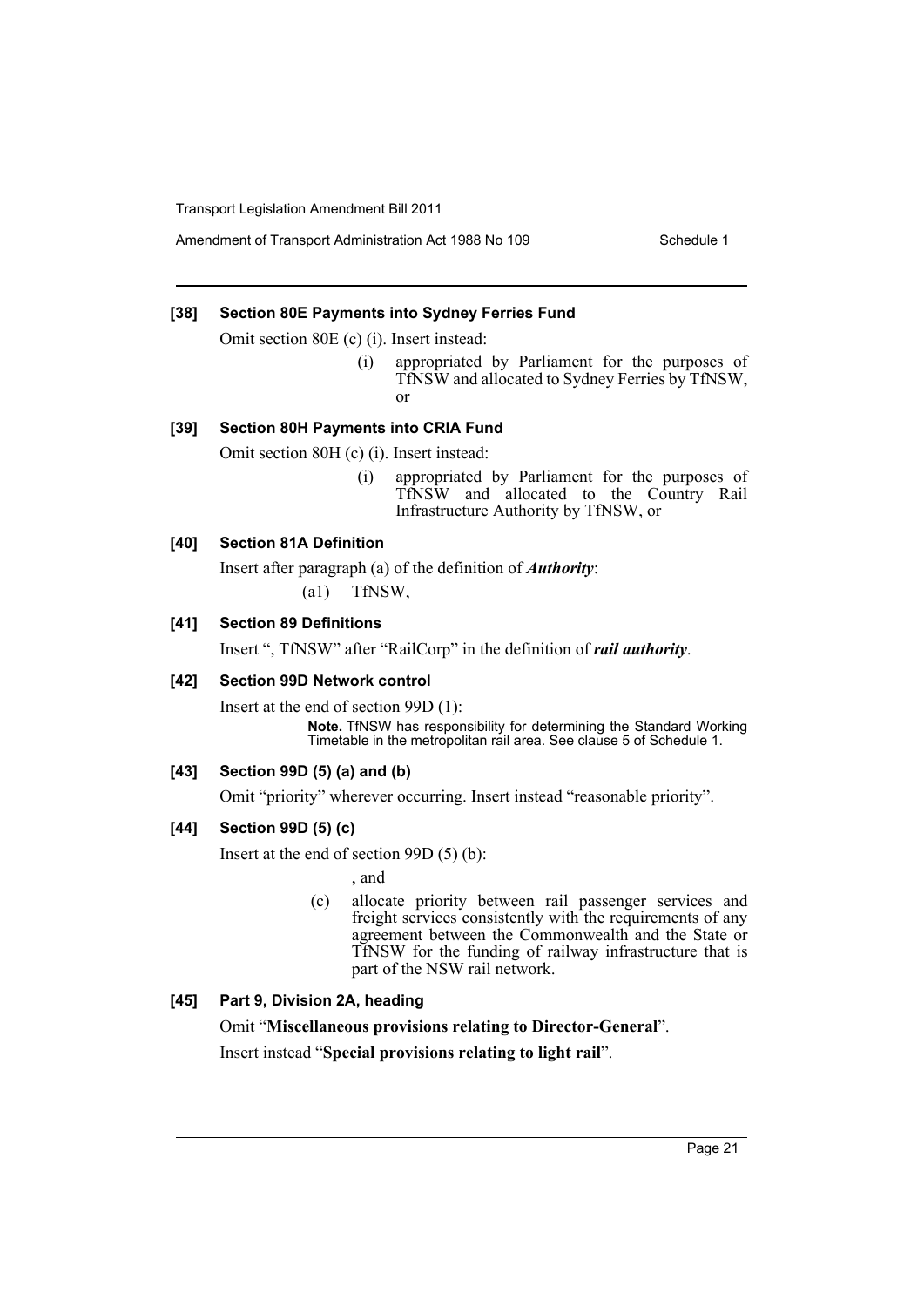Schedule 1 Amendment of Transport Administration Act 1988 No 109

### **[46] Part 9, Division 2A**

Omit Subdivision 1 and the heading to Subdivision 2.

- **[47] Section 104R Easements etc for light rail system** Omit "under Subdivision 1" from section 104R (2).
- **[48] Part 9, Division 3, heading** Omit "**Roads and Traffic Authority**". Insert instead "**RMS**".
- **[49] Section 107 Definition of "transport authority"**

Insert after section 107 (1) (a1): (a2) TfNSW, or

### **[50] Section 107 (3)**

Omit the subsection.

### **[51] Section 109 Seals of Authorities**

Insert after paragraph (a) of the definition of *Authority* in section 109 (2): (a1) TfNSW,

### **[52] Section 112 Personal liability of certain persons**

Omit "the Roads and Traffic Authority" from the definition of *member of a transport authority* in section 112 (2).

Insert instead "RMS, the Director-General".

### **[53] Schedule 1**

Insert as Schedule 1:

# **Schedule 1 Functions of Transport for NSW**

# **Part 1 General functions**

### **1 General functions of TfNSW**

TfNSW has the following general functions:

### (a) **Transport planning and policy**

Transport planning and policy, including for integrated rail network, road network, maritime operations and maritime transport and land use strategies for metropolitan and regional areas.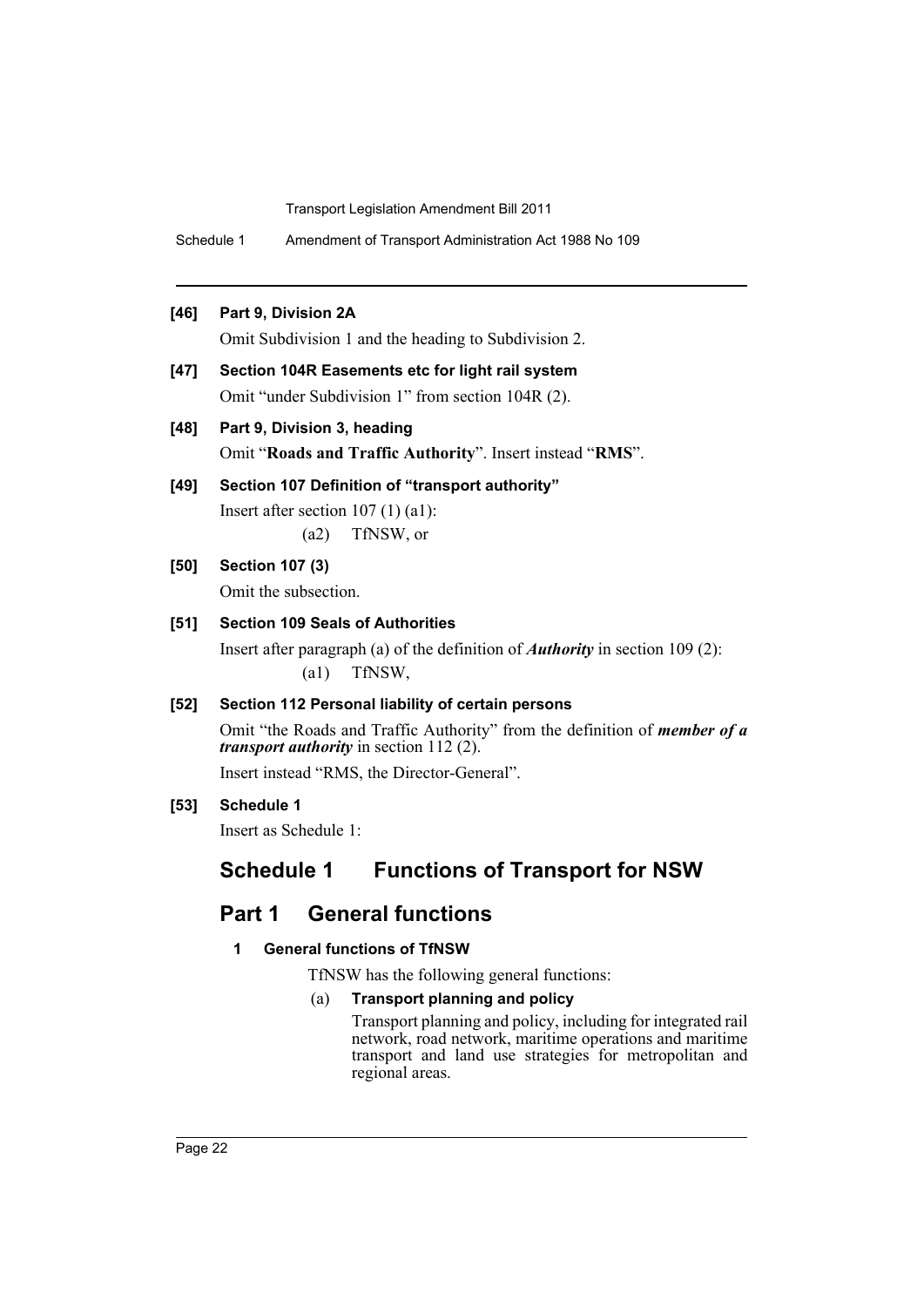#### (b) **Transport public funding**

The administration of the allocation of public funding for the transport sector, including the determination of budgets and programs across that sector.

#### (c) **Transport infrastructure**

The planning, oversight and delivery of transport infrastructure in accordance with integrated transport and land use strategies and available financial resources, including prioritising of expenditure and projects across the transport system.

#### (d) **Capital works programs and budgets**

Co-ordination of capital works programs and budgets across the transport sector.

### (e) **Contracting for the delivery of transport services**

Contracting, on behalf of the State, with public transport agencies or the private sector, for the delivery of transport services, including the setting of performance targets and service standards.

### (f) **Transport services co-ordination**

The co-ordination of transport services, including timetabling for transport services and providing for effective transport interchanges.

#### (g) **Incident management**

The management of incidents affecting the efficiency of road and public transport networks, including the co-ordination of communications with and responses by relevant agencies.

#### (h) **Transport information**

The provision of information about transport services and transport infrastructure to assist people to use those services or infrastructure.

### (i) **Provision and deployment of staff and services**

The provision of corporate and shared services to public transport agencies and the deployment of staff to public transport agencies and the Department of Transport.

### (j) **Ticketing for transport services**

The provision of integrated ticketing arrangements for transport services, and regulating the types of tickets and other ticketing arrangements for the setting of fares for transport services.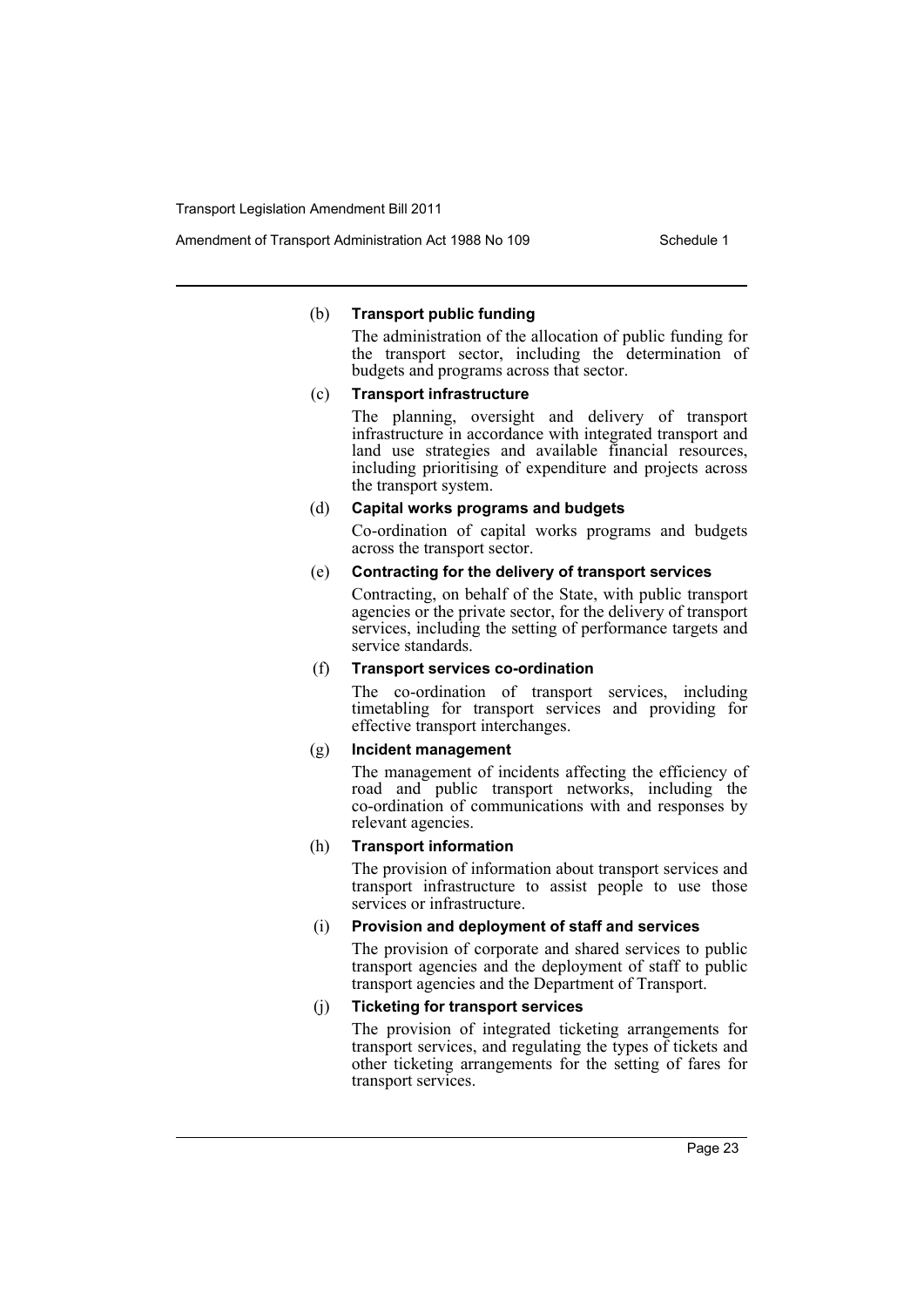#### (k) **Precinct land planning**

Assisting the Minister for Planning and Infrastructure and other relevant agencies with the preparation of precinct plans for the development of land for, or in the vicinity of, public transport stations or wharves and transport interchanges.

#### (l) **Procurement**

Co-ordinating and carrying out the procurement of transport infrastructure and transport vehicles, rolling stock and vessels.

#### **2 Advice and recommendations to the Minister**

- (1) The transport policy and planning function of TfNSW includes the function of advising, assisting and making recommendations to the Minister in connection with the following:
	- (a) the development of policy (including regulatory policy) for or in connection with the implementation or enforcement of the transport legislation,
	- (b) the development of policy (including regulatory policy) for promoting and improving road safety, road travel efficiency and road traffic management,
	- (c) policy and planning for or in connection with ports and maritime matters,
	- (d) the initiation, development and implementation of proposals for the amendment of the transport legislation and other legislation relevant to the functions of TfNSW.
- (2) In this clause, a reference to the Minister includes a reference to any Minister administering any provision of the transport legislation or other legislation relevant to the functions of TfNSW.

# **Part 2 Transport functions**

### **3 Transport infrastructure development**

- (1) TfNSW may:
	- (a) develop, establish, hold, manage and maintain transport infrastructure on behalf of the State, and
	- (b) hold, manage, maintain and establish assets associated with transport infrastructure developed or proposed to be developed by TfNSW, and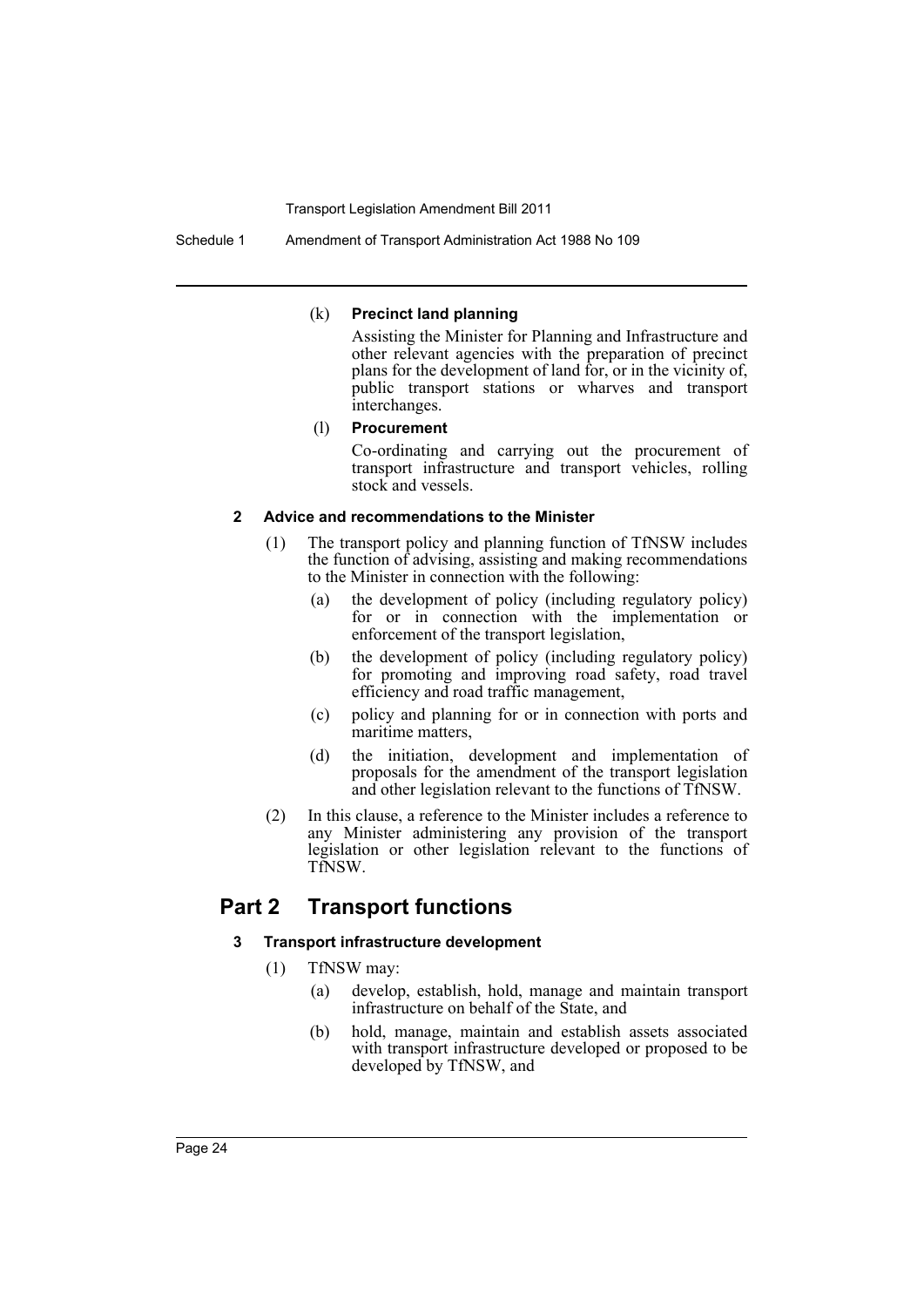- (c) make and enter into leases or licences, or other arrangements, with persons for developing transport infrastructure, and
- (d) provide goods and services to the bus, rail, ferry or other transport industries.
- (2) In this clause, a reference to developing transport infrastructure includes:
	- (a) carrying out development for the purposes of or incidental to transport infrastructure (including development of land in the vicinity of transport infrastructure), and
	- (b) facilitating, managing, financing or maintaining any such development, and
	- (c) carrying out any function ancillary to any such development.
- (3) In this clause:

*development* means development within the meaning of the *Environmental Planning and Assessment Act 1979* or an activity within the meaning of Part 5 of that Act.

#### *transport infrastructure* includes:

- (a) infrastructure associated with the use or operation of transport infrastructure, and
- (b) retail, commercial and residential development associated with or developed in conjunction with transport infrastructure.

#### **4 Road safety, road travel efficiency and road traffic management**

- (1) TfNSW may:
	- (a) conduct testing, research and investigations in connection with promoting or improving road safety, road travel efficiency and road traffic management, and
	- (b) develop and implement programs, projects, strategies and campaigns for promoting or improving road safety, road travel efficiency and road traffic management, and
	- (c) provide advice and assistance to public and local authorities for the promotion or improvement of road safety, road travel efficiency and road traffic management.
- (2) In this clause, *road safety* refers to safety in connection with roads, road vehicles and all aspects of road usage.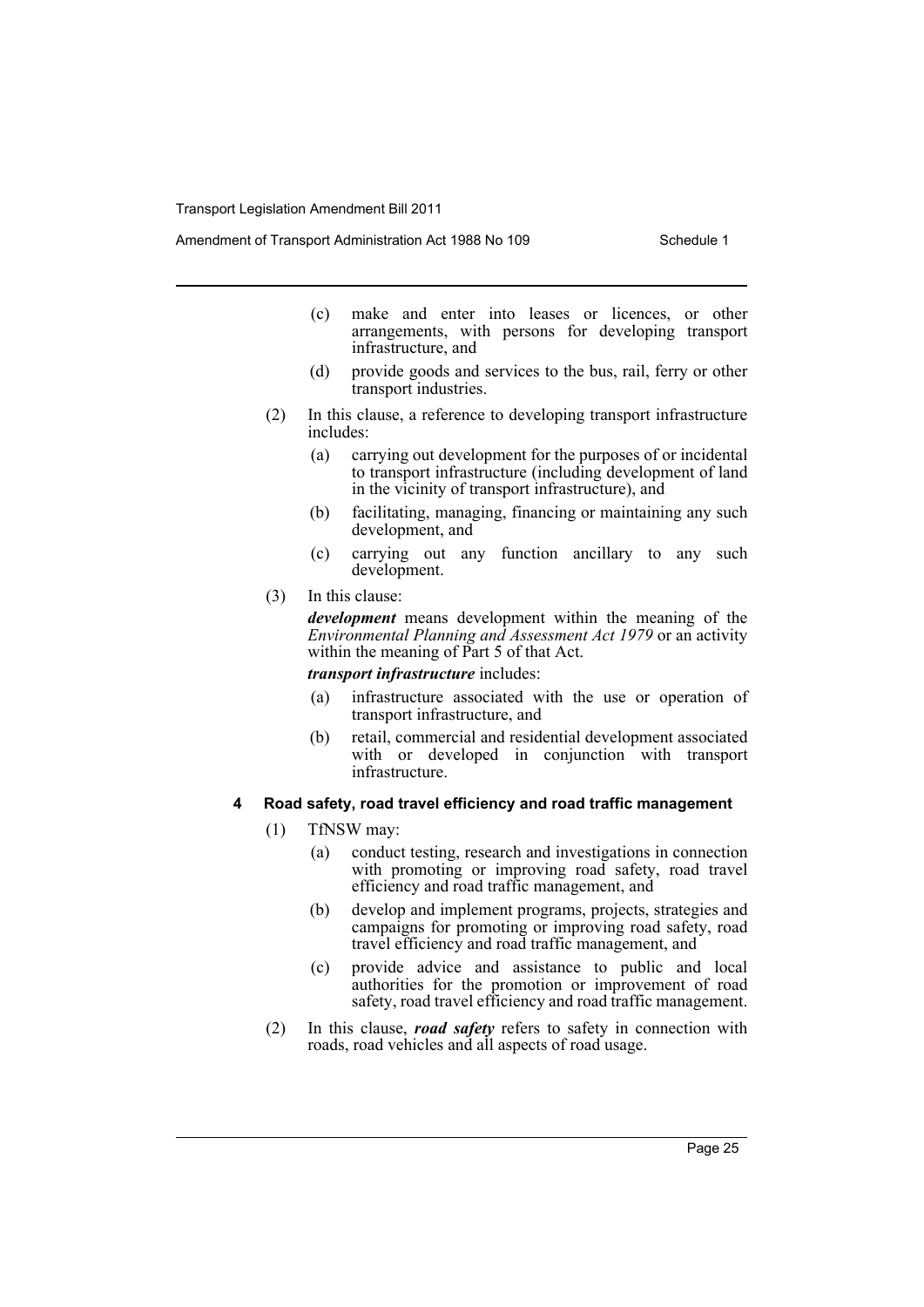Schedule 1 Amendment of Transport Administration Act 1988 No 109

#### **5 Standard Working Timetable**

- (1) TfNSW has responsibility for determining the Standard Working Timetable for the delivery of transport services by public transport agencies for all modes of transport in the metropolitan rail area. TfNSW may alter or replace the Standard Working Timetable from time to time.
- (2) The *Standard Working Timetable* is the timetable that provides the specifications for the following aspects of the daily provision of rail, bus and ferry services by public transport agencies:
	- (a) frequency of services,
	- (b) daily service periods (that is, the times of first and last services),
	- (c) size and carrying capacity of the trains, buses and ferries to be used to provide services,
	- (d) movement of trains, buses and ferries when not in service,
	- (e) access and non-operational times for maintenance and other operational purposes.
- (3) TfNSW is to determine the Standard Working Timetable (including any alteration or replacement of that timetable) in consultation with the public transport agencies concerned.
- (4) The Standard Working Timetable (as in force from time to time) is to be adopted by all public transport agencies as the timetable for the delivery of the transport services for which they are responsible.
- (5) The Standard Working Timetable does not operate to prevent timetable changes due to incident management or maintenance.
- (6) This clause overrides section 99D (Network control) and any order under that section, to the extent of any inconsistency with this clause.

#### **6 Provision of rail access**

TfNSW may provide persons with access under the current NSW rail access undertaking to the part of the NSW rail network vested in or owned by TfNSW and that is not subject to an ARTC lease or licence.

#### **7 Community transport schemes**

TfNSW may allocate funding for and administer or arrange for the administration of any scheme approved by the Minister for the provision of community transport schemes and services.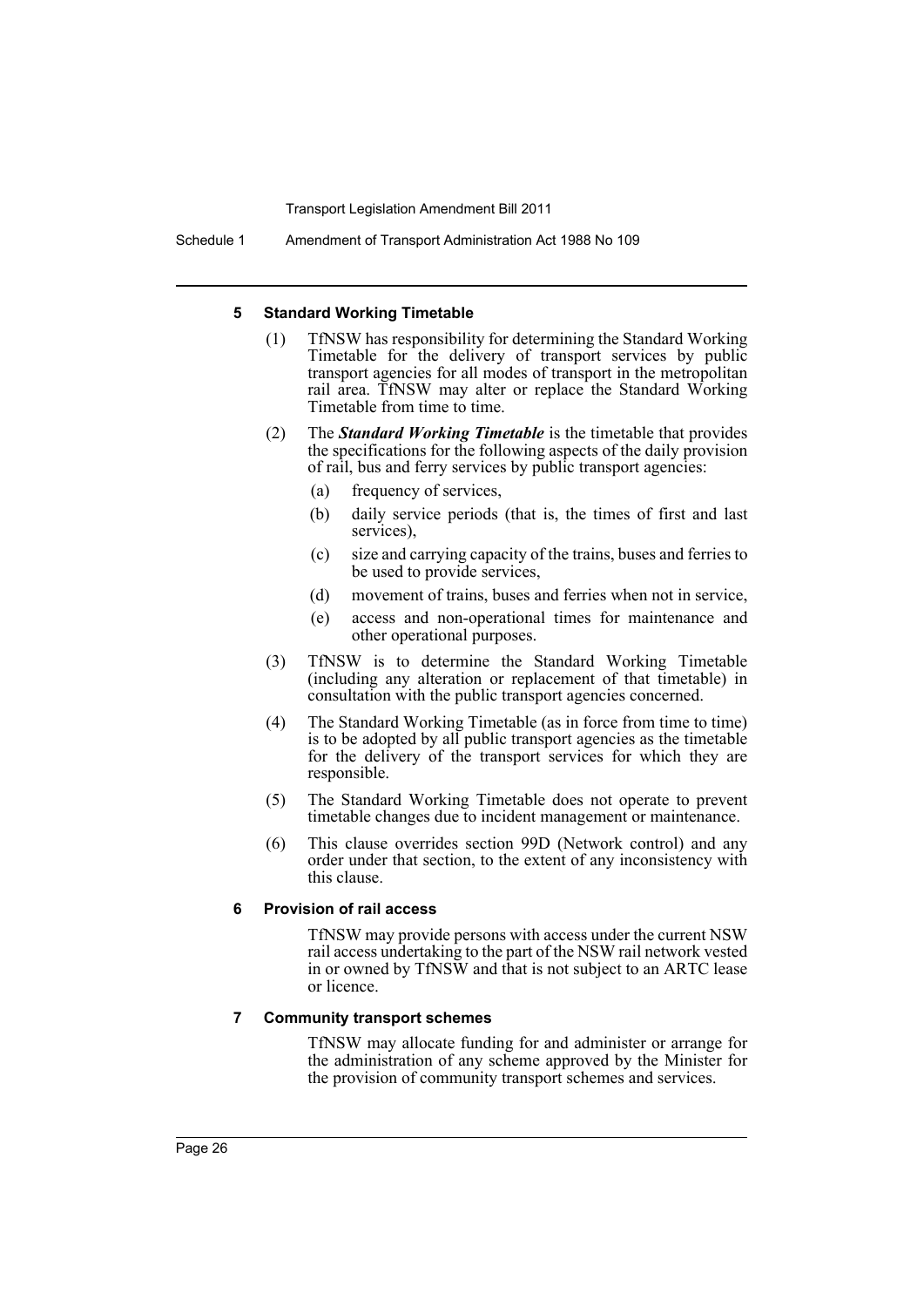#### **8 Government subsidised travel schemes**

- (1) TfNSW is to administer, or arrange for the administration of, any scheme approved by the Minister for Government subsidised travel on passenger services.
- (2) If the regulations so provide, persons of a class prescribed by the regulations are not entitled to subsidised travel under any such scheme. This subclause applies despite any approval or direction of the Minister or the *Anti-Discrimination Act 1977*.
- (3) Payments required to be made in accordance with any such scheme are to be made from such money as may be provided by Parliament for the purpose.

# **Part 3 Ancillary functions**

### **9 Power to contract**

- (1) TfNSW may make or enter into contracts or arrangements with any person in connection with the exercise of TfNSW's functions.
- (2) This clause does not limit the operation of any provision of the *Passenger Transport Act 1990*.

### **10 Sale, lease or other disposal of land**

TfNSW may sell, lease or otherwise dispose of any of TfNSW's land.

### **11 Acquisition of land**

- (1) TfNSW may, for the purpose of the exercise of TfNSW's functions, acquire land (including an interest in land) by agreement or by compulsory process in accordance with the *Land Acquisition (Just Terms Compensation) Act 1991*.
- (2) The other purposes for which land may be acquired under subclause  $(1)$  include for the purposes of a future sale, lease or disposal, that is, to enable TfNSW to exercise its functions in relation to land under this Act.
- (3) An acquisition of land under this clause is not void merely because it is expressed to be for the purposes of exercising the functions of TfNSW or for the purposes of this Act.
- (4) Without limiting the generality of this clause, the purposes for which land may be acquired under this clause include acquiring land for future use for transport infrastructure or services.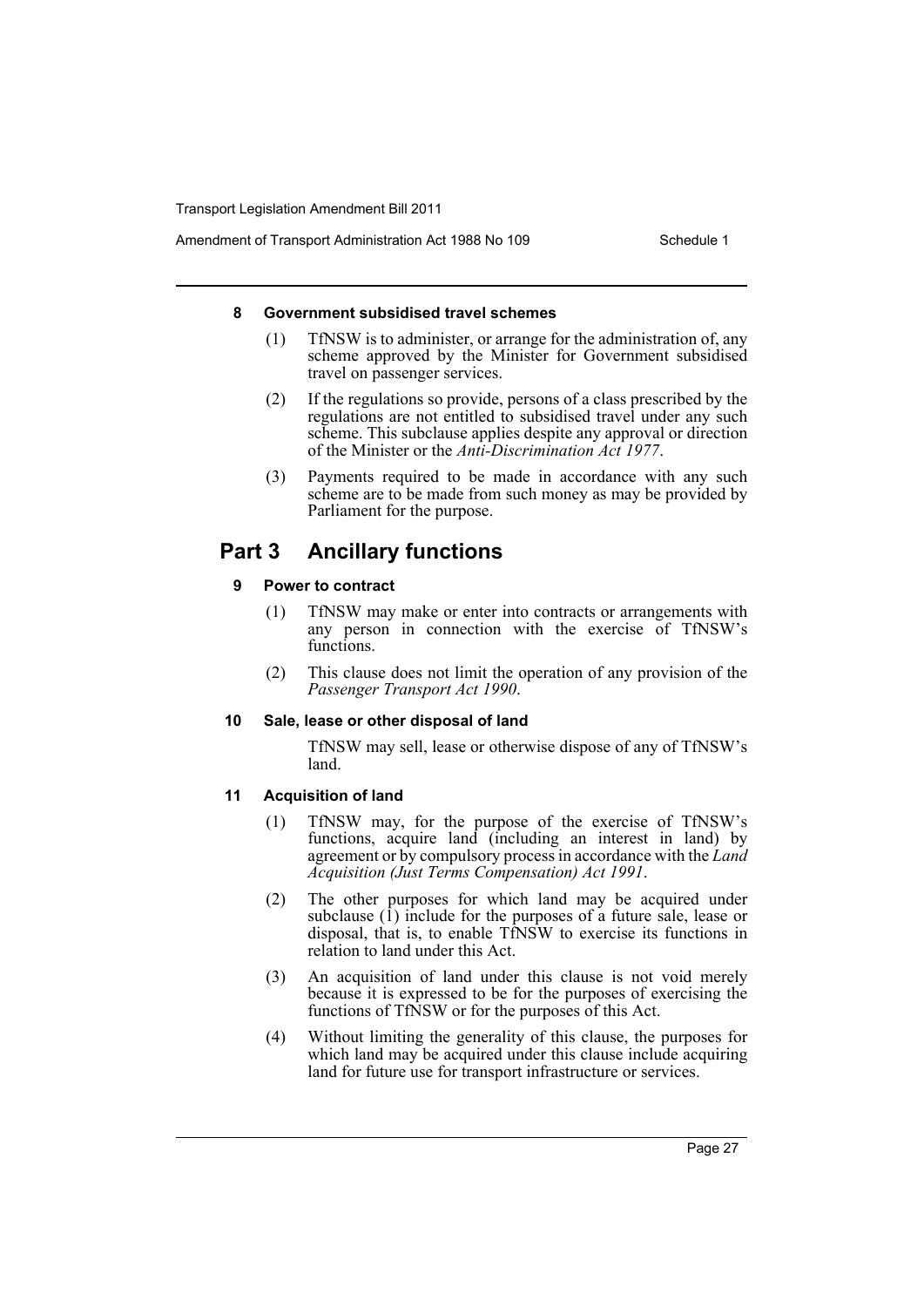#### **12 Application of Public Works Act 1912**

- (1) For the purposes of the *Public Works Act 1912*, any acquisition of land under clause 11 is taken to be for an authorised work and TfNSW is, in relation to the authorised work, taken to be the Constructing Authority.
- (2) Part 3 of the *Public Works Act 1912* does not apply in respect of works constructed for the purposes for which the land was acquired.

### **13 Other functions concerning land**

- (1) TfNSW may, with the consent of the owner of any land, exercise in relation to the land any function that TfNSW could so exercise if TfNSW were the owner of the land.
- (2) TfNSW may exercise in relation to any land in which TfNSW holds an interest any function that a private individual could so exercise if the private individual were the holder of the interest.

### **14 Regulations**

- (1) The regulations may make provision for or with respect to passenger transport facilities (including light rail systems) provided in the exercise of TfNSW's functions.
- (2) In particular, the regulations may make provision for or with respect to:
	- (a) the terms and conditions on which passengers or other persons use those facilities, and
	- (b) the use of and access to those facilities, and
	- (c) the protection and preservation of those facilities, and
	- (d) the security, safety and order of persons using those facilities.

### **[54] Schedule 3 Provisions relating to Transport Advisory Council**

Omit "Advisory Council" wherever occurring (including the Schedule heading).

Insert instead "Advisory Board".

### **[55] Schedule 4 Transfer of assets, rights and liabilities**

Omit the note at the end of clause 2 (1).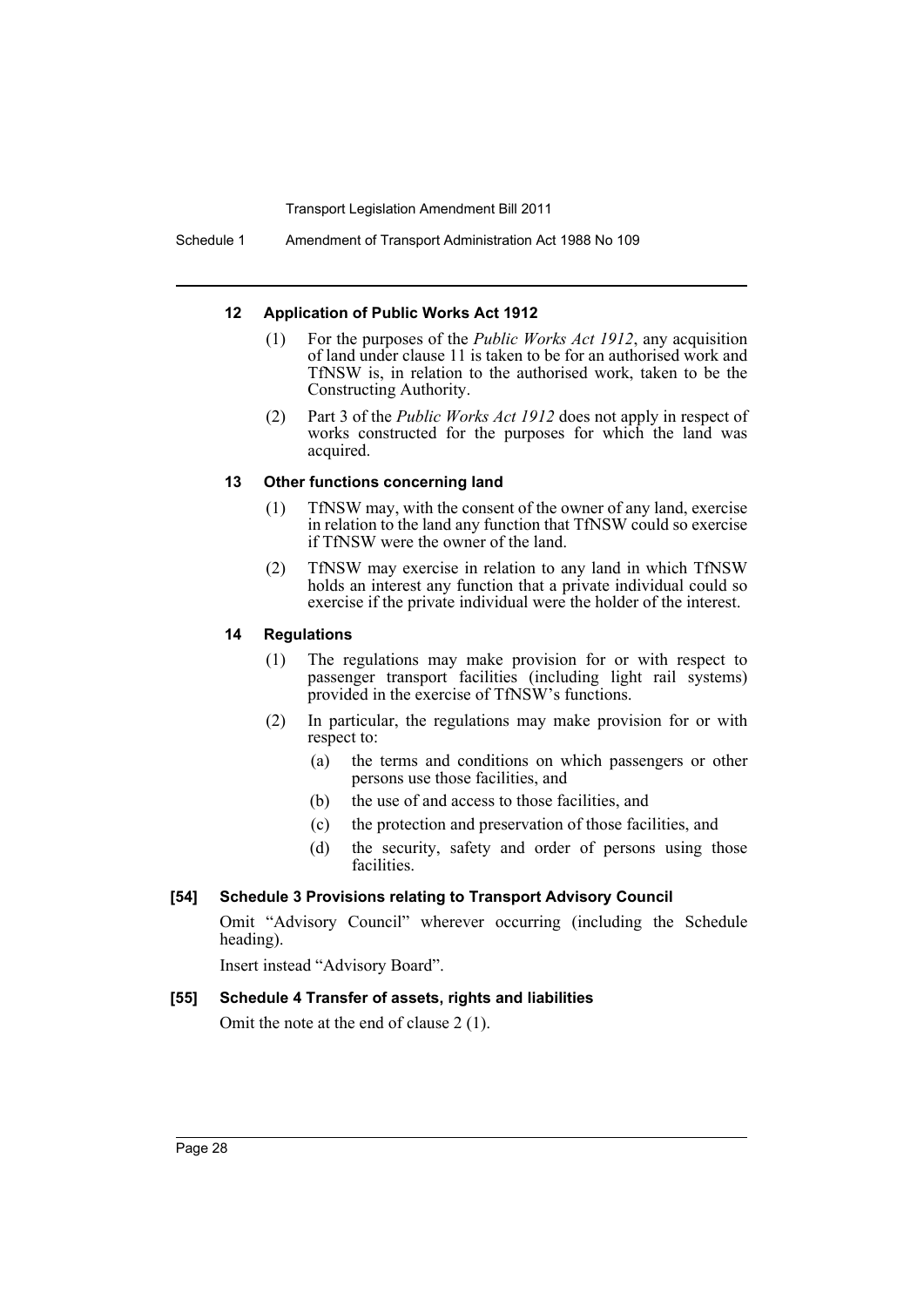Amendment of Transport Administration Act 1988 No 109 Schedule 1

#### **[56] Schedule 6A Powers relating to rail infrastructure facilities and land**

Insert after paragraph (a) of the definition of *owner* in clause 1:

(a1) in the case of any land, rail infrastructure facilities or any railway building that is managed or controlled by TfNSW for the purposes of exercising its functions under this Act, TfNSW, or

#### **[57] Schedule 6A, clause 1, definition of "rail authority"**

Insert "or TfNSW" after "RailCorp" in paragraph (a).

#### **[58] Schedule 6A, clause 1B**

Insert after clause 1A:

#### **1B TfNSW's rail infrastructure facilities**

- (1) TfNSW is the owner of all rail infrastructure facilities installed in or on land, in or on rivers and other waterways and in or on the beds of rivers and waterways by TfNSW and of all rail infrastructure facilities vested in or transferred to TfNSW (whether or not the place on which the facilities are situated is owned by TfNSW).
- (2) This clause does not apply to rail infrastructure facilities transferred to RailCorp.

#### **[59] Schedule 6A, clause 2A RailCorp's rail infrastructure facilities**

Insert after clause 2A (3):

(4) This clause is subject to any interest of TfNSW in rail infrastructure facilities.

#### **[60] Schedule 6A, clause 2C Changes in ownership of rail infrastructure facilities arising from changes to areas**

Omit clause 2C (5). Insert instead:

(5) This clause is subject to any interest of TfNSW or the Transport Construction Authority in rail infrastructure facilities in the metropolitan rail area.

#### **[61] Schedule 7 Savings, transitional and other provisions**

Insert at the end of clause 2 (1):

*Transport Legislation Amendment Act 2011*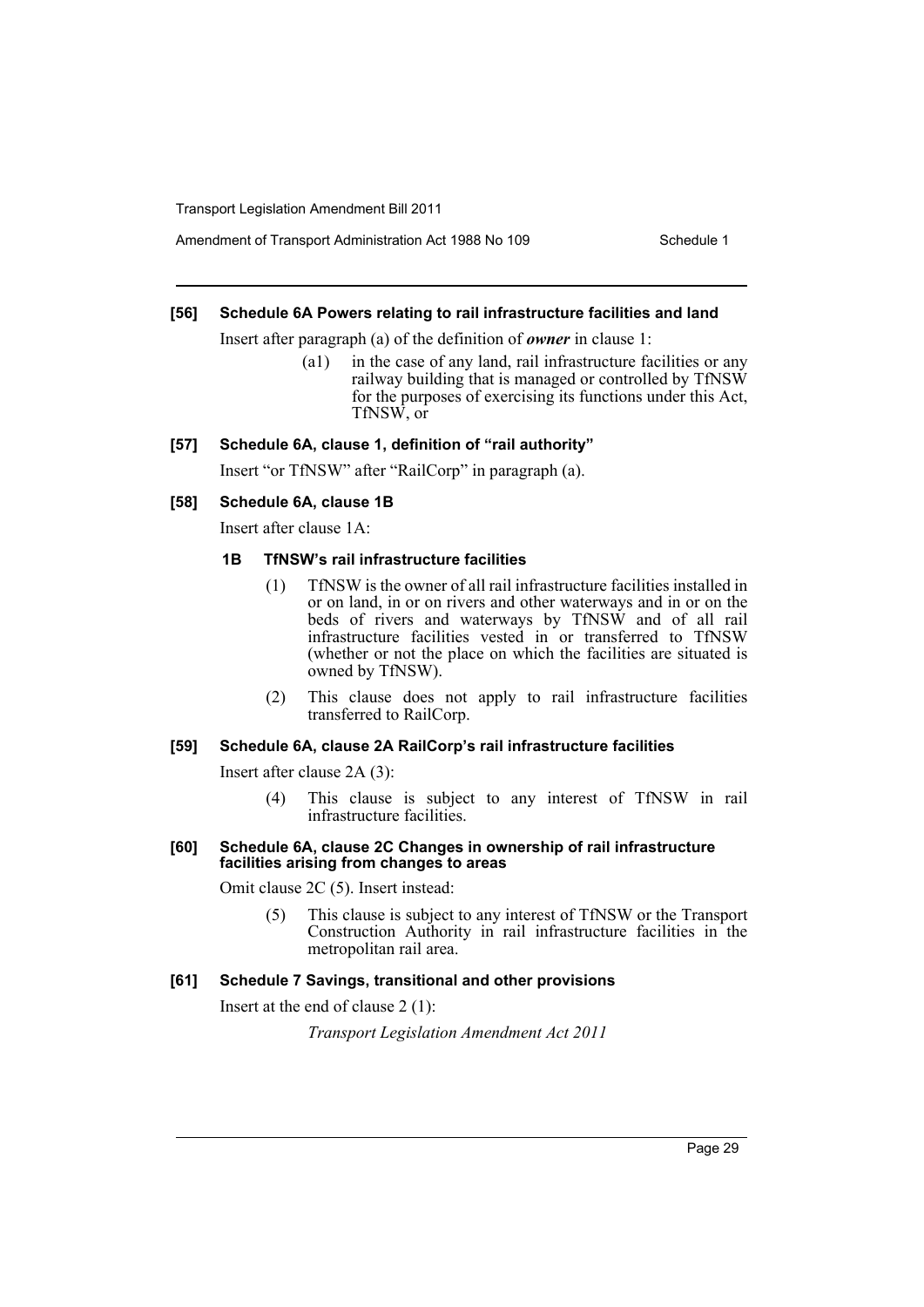Schedule 1 Amendment of Transport Administration Act 1988 No 109

#### **[62] Schedule 7**

Insert at the end of the Schedule:

## **Part 20 Provisions consequent on enactment of Transport Legislation Amendment Act 2011**

### **Division 1 Preliminary**

#### **181 Interpretation**

In this Part:

*amending Act* means the *Transport Legislation Amendment Act 2011*.

### **Division 2 General provisions**

#### **182 Transfer of assets, rights and liabilities of Director-General to TfNSW**

- (1) The assets, rights and liabilities of the Director-General of the Department of Transport acquired or incurred in the exercise of a function under the transport legislation, or in connection with the execution or administration of that legislation, before the commencement of this clause are, on the commencement of this clause, transferred to TfNSW.
- (2) Schedule 4 applies to the transfer of the assets, rights and liabilities of the Director-General by the operation of this clause and so applies as if this clause were an order to which that Schedule applies when this clause takes effect.
- (3) The Minister may by order in writing exempt specified assets, rights and liabilities from the operation of this clause.

#### **183 Abolition of Roads and Traffic Authority**

- (1) The Roads and Traffic Authority of New South Wales is abolished.
- (2) The assets, rights and liabilities of the Roads and Traffic Authority are, on the abolition of that Authority, transferred to Roads and Maritime Services.
- (3) Schedule 4 applies to the transfer of the assets, rights and liabilities of the Roads and Traffic Authority by the operation of this clause and so applies as if this clause were an order to which that Schedule applies when this clause takes effect.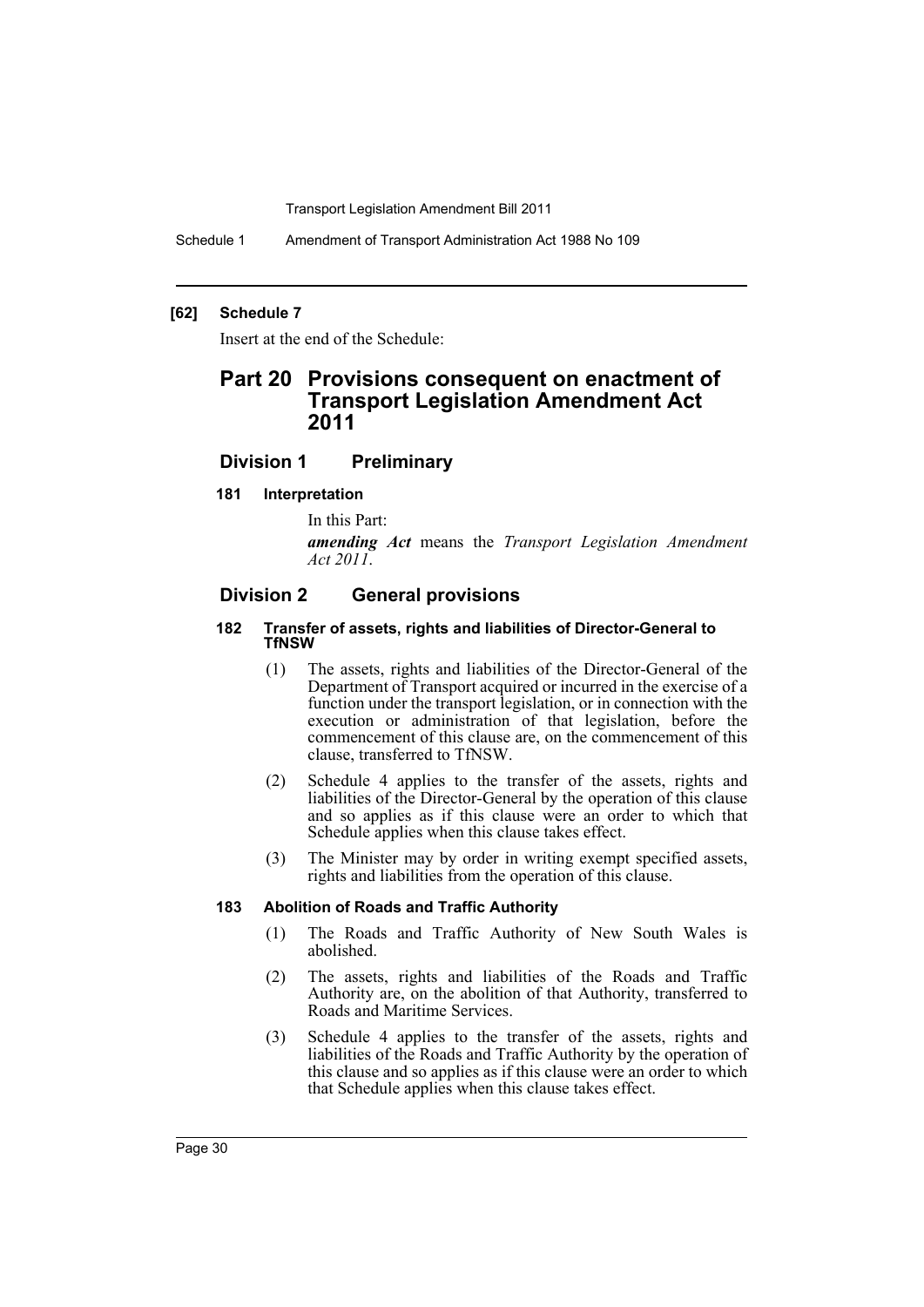Amendment of Transport Administration Act 1988 No 109 Schedule 1

- (4) A reference in any Act (other than this Act), in any instrument made under any Act or in any document of any kind to the Roads and Traffic Authority is to be construed as a reference to Roads and Maritime Services.
- (5) The Roads and Maritime Services Fund is a continuation of the Roads and Traffic Authority Fund.

### **184 Abolition of Roads and Traffic Authority Division**

- (1) The Roads and Traffic Authority Division of the Government Service is abolished as a Division of the Government Service.
- (2) A person who was employed in the Roads and Traffic Authority Division immediately before the abolition of that Division becomes employed in the Roads and Maritime Services Division of the Government Service on the commencement of this clause.
- (3) The terms and conditions on which a person becomes employed in the Roads and Maritime Services Division under this clause (including terms and conditions as to remuneration, allowances and duration of employment) are, until such time as provision is otherwise made under this Act or any other law, those on which the person was employed immediately before the commencement of this clause.
- (4) Division 4 of Part 7 of this Act applies in relation to persons who become employed in the Roads and Maritime Services Division under this clause in the same way as that Division applies to persons who are transferred under that Division.

### **185 Transfer of assets, rights and liabilities of Maritime Authority**

- (1) The assets, rights and liabilities of the Maritime Authority of NSW are, on the abolition of that Authority by the amending Act, transferred to Roads and Maritime Services.
- (2) Schedule 4 applies to the transfer of the assets, rights and liabilities of the Maritime Authority of NSW by the operation of this clause and so applies as if this clause were an order to which that Schedule applies when this clause takes effect.

### **186 Transfer of licences and other authorisations**

(1) This clause applies to an authorisation granted to a public transport agency under an Act or statutory rule and in force immediately before the commencement of this clause.

**Note.** Acts under which authorisations are granted to public transport agencies include the *Environmental Planning and Assessment Act 1979*, *Home Building Act 1989*, *National Parks and Wildlife Act 1974*,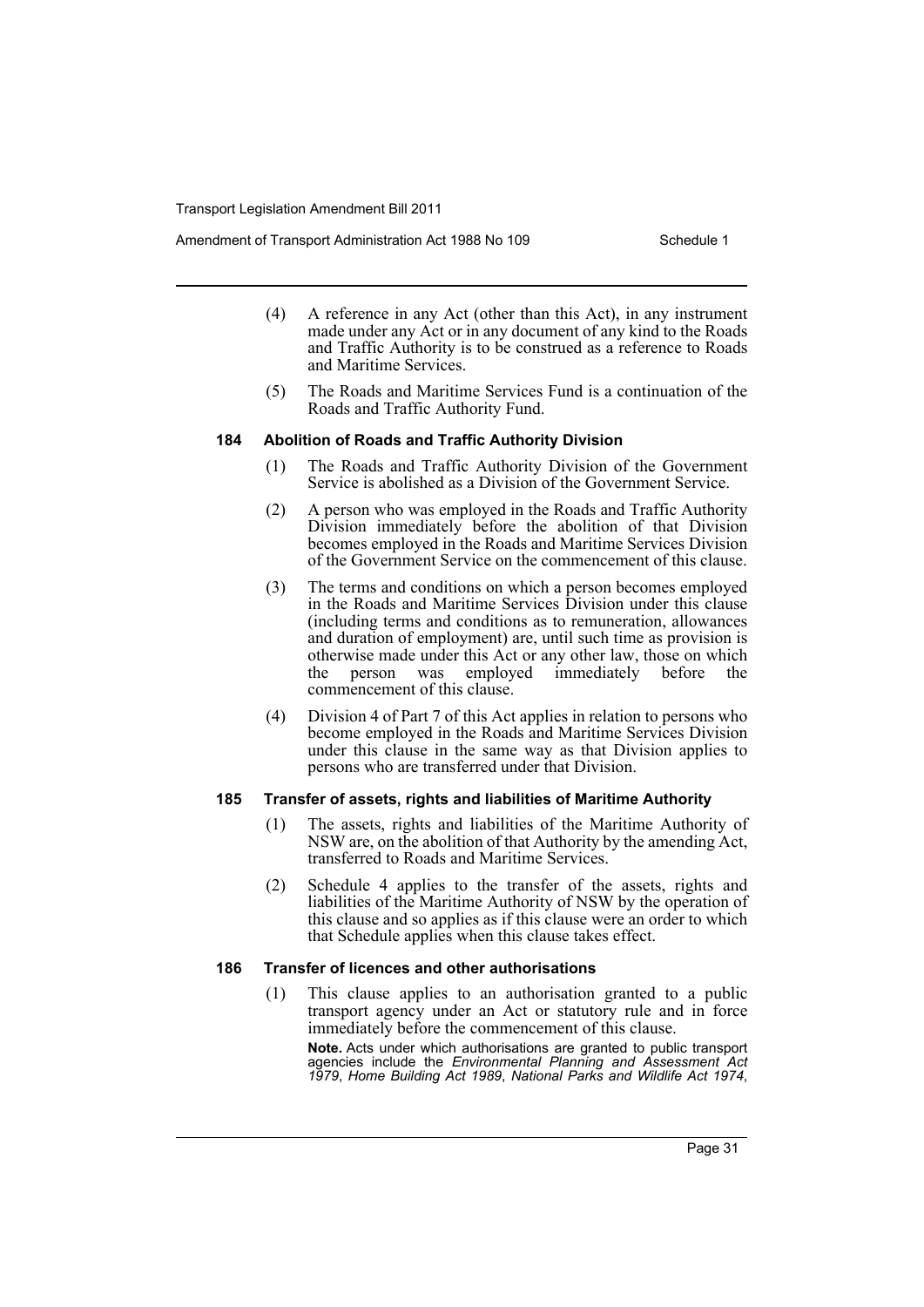Schedule 1 Amendment of Transport Administration Act 1988 No 109

*Protection of the Environment Operations Act 1997*, *Sydney Harbour Foreshore Authority Act 1998* and *Sydney Water Act 1994*.

- (2) An authorisation is, to the extent that it relates to transferred functions or assets of a transferee agency, taken to be held by the transferee agency on the same terms and conditions as the public transport agency held the authorisation immediately before the commencement of this clause.
- (3) The regulations may exempt an authorisation from the operation of this clause.
- (4) This clause does not prevent an authorisation from being varied, cancelled or replaced.
- (5) In this clause:

*authorisation* includes a licence, permit, approval or consent.

*public transport agency* includes a body that was a public transport agency immediately before its abolition by the amending Act.

*transferee agency* means TfNSW or RMS.

*transferred functions or assets* of a transferee agency means functions conferred on, or assets, rights or liabilities vested in, the transferee agency by or under this Act, that were, immediately before the conferral or vesting, conferred on, or vested in, a public transport agency.

#### **187 Existing awards do not apply to members of Transport Service**

Any award or order of the Industrial Relations Commission in force immediately before the commencement of Part 7A of this Act does not apply to any member of the Transport Service.

### **[63] Clause 4 (4) of Schedule 8A and clause 4 (4) of Schedule 9**

Omit "section 3C (General functions of Director-General)" wherever occurring.

Insert instead "clause 1 of Schedule 1 (General functions of TfNSW)".

### **[64] Clause 7 of Schedule 8A and clause 7 of Schedule 9**

Omit "Transport NSW" wherever occurring.

Insert instead "the Department of Transport".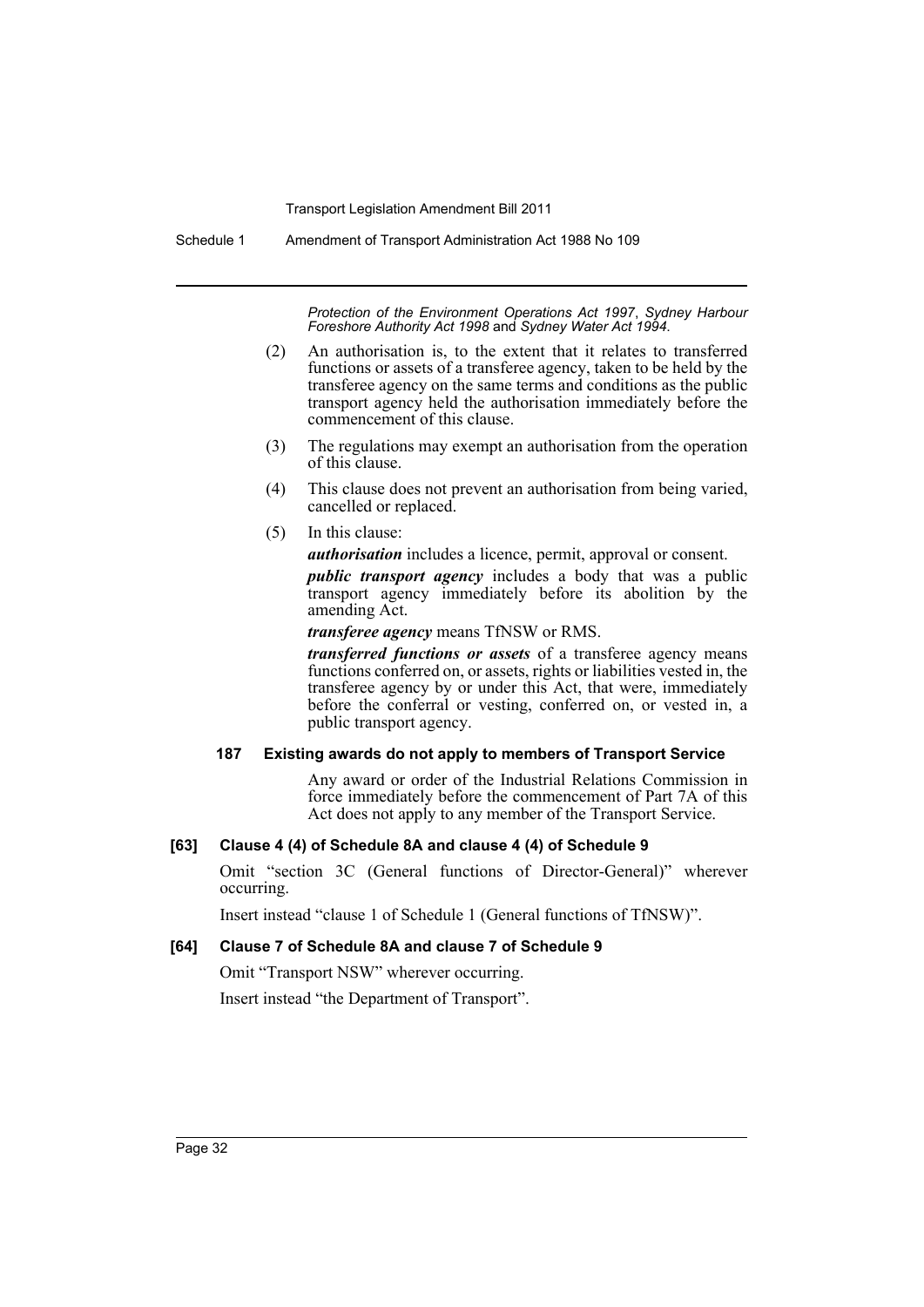Amendment of Transport Administration Act 1988 No 109 Schedule 1

### **[65] Schedule 9 Public Transport Ticketing Corporation**

Insert after clause 7:

### **7A Transfer of assets, rights and liabilities**

Section 94 and Schedule 4 apply to and in respect of the Public Transport Ticketing Corporation as if the Corporation were a rail authority under section 94.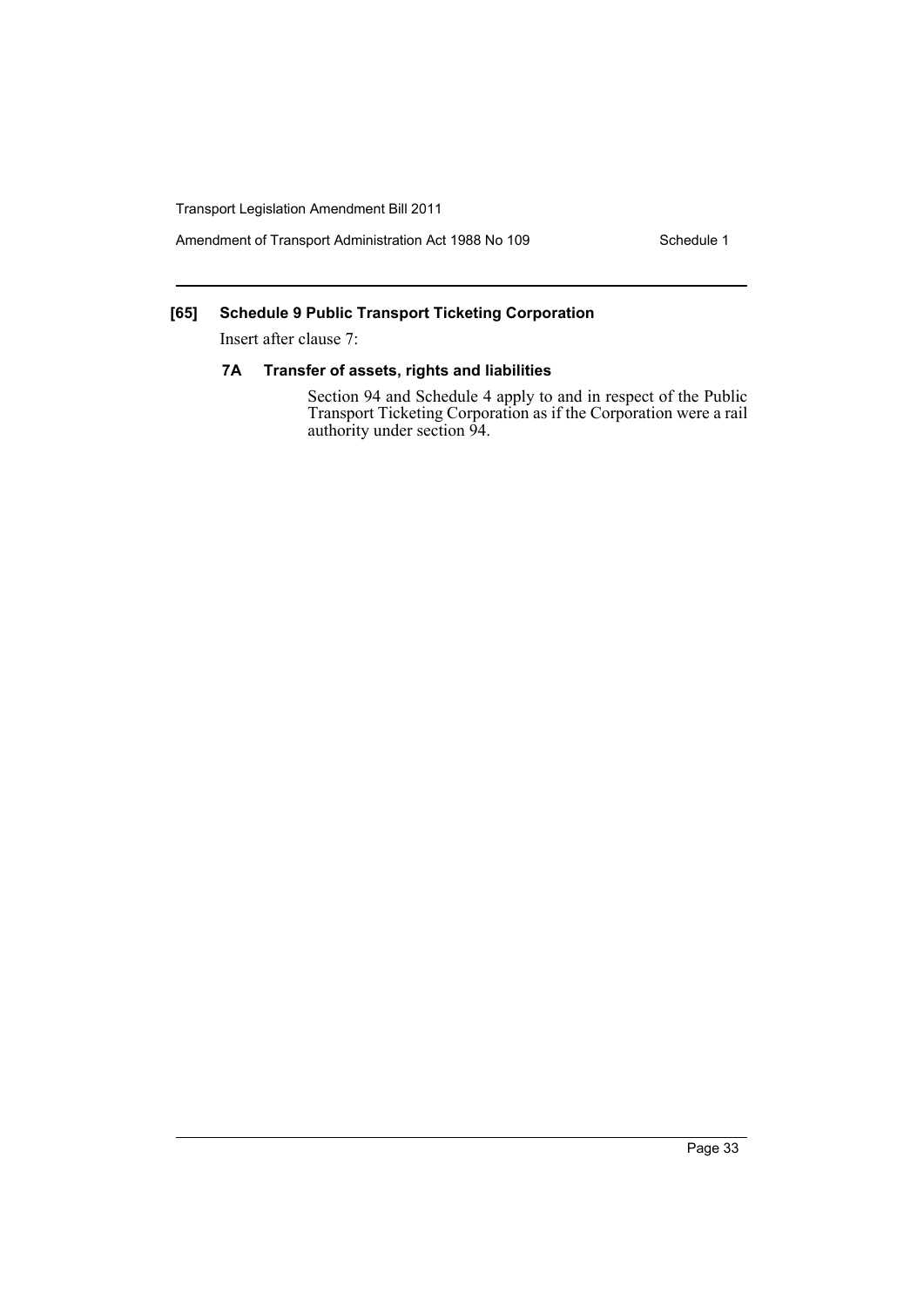Schedule 2 Amendment of Ports and Maritime Administration Act 1995 No 13

# <span id="page-35-0"></span>**Schedule 2 Amendment of Ports and Maritime Administration Act 1995 No 13**

### **[1] Long title**

Omit "to establish the Maritime Authority of NSW". Insert instead "to enable Roads and Maritime Services".

### **[2] Section 3 Definitions**

Omit the definition of *the Authority* from section 3 (1). Insert instead: *the Authority* means Roads and Maritime Services constituted under the *Transport Administration Act 1988*.

#### **[3] Section 26 Management of trading ports not managed by Port Corporations**

Omit the note to the section.

### **[4] Section 26 (4)–(6)**

Insert after section 26 (3):

- (4) The Minister may, by order in writing, direct that such assets, rights and liabilities of any commercial port facilities managed by the Minister under this section as are specified or referred to in the order be transferred to a Port Corporation so specified. Schedule 1 applies to such an order.
- (5) Assets, rights or liabilities may not be transferred under this section to a Port Corporation unless the Port Corporation is a statutory State owned corporation.
- (6) Section 20C of the *State Owned Corporations Act 1989* does not apply to the transfer of assets, rights or liabilities under this section.

#### **[5] Section 34**

Insert after section 33:

#### **34 Maritime Advisory Council**

- (1) The Minister may, subject to and in accordance with the regulations, establish a Maritime Advisory Council.
- (2) The members of the Maritime Advisory Council are to be appointed by the Minister in accordance with the regulations.
- (3) The regulations may make provision for or with respect to the membership and procedure of the Maritime Advisory Council.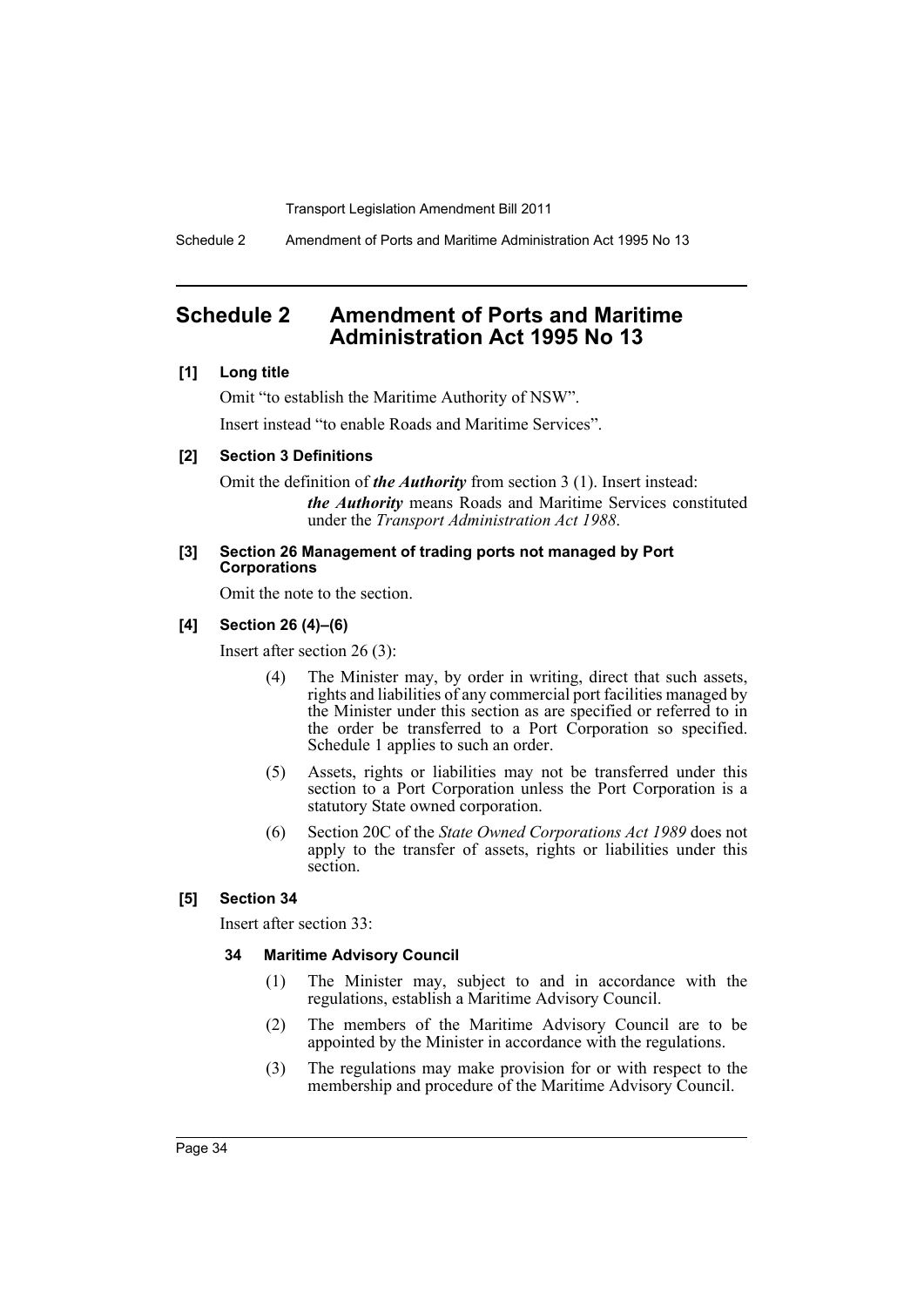- (4) The Maritime Advisory Council has the following functions:
	- (a) to advise the Minister on any matter that is referred to it by the Minister in connection with the operation of the marine legislation,
	- (b) to advise and make recommendations to the Minister on maritime safety and on expenditure priorities for the exercise of the Authority's functions in connection with maritime infrastructure and maritime research.

#### **[6] Part 4, heading**

Omit "**Maritime Authority of NSW**".

Insert instead "**Functions etc of Roads and Maritime Services**".

**[7] Part 4, Division 1 Constitution and management of Authority** Omit the Division.

#### **[8] Section 41 Functions of Authority**

Omit "principal functions" from section 41 (1). Insert instead "principal maritime functions".

#### **[9] Section 41 (1) (b)**

Omit the paragraph.

## **[10] Section 41A Delegation of functions by Authority**

Omit the section.

#### **[11] Section 42 Waterways Fund**

Omit section 42 (2) (a), (d) and (e). Insert instead, respectively:

- (a) all money received by the Authority in connection with the exercise of its functions under section 41, and
- (d) all money borrowed by the Authority in connection with the exercise of its functions under section 41, and
- (e) all money appropriated by Parliament for the purposes of the Authority in connection with the exercise of its functions under section 41, and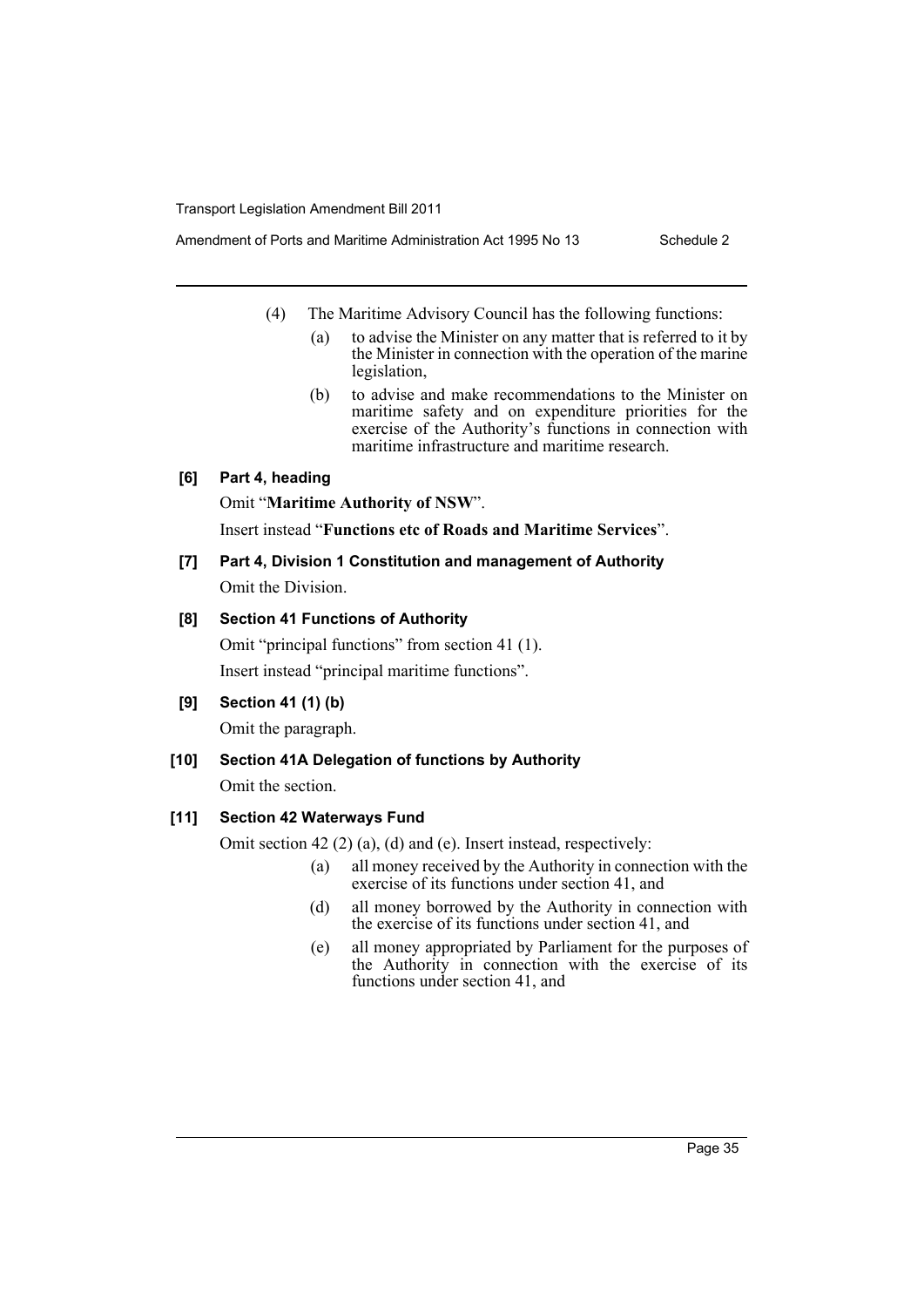Schedule 2 Amendment of Ports and Maritime Administration Act 1995 No 13

#### **[12] Section 42 (4)**

Omit the subsection. Insert instead:

- (4) There is payable from the Waterways Fund:
	- (a) all payments made on account of the Authority in respect of its functions under this Act or otherwise required to meet the expenditure incurred in relation to the functions of the Authority under this Act, and
	- (b) the remuneration (including allowances) of staff of the Authority engaged in the administration of this Act, and
	- (c) all money directed to be paid from the Fund by this or any other Act.

#### **[13] Section 44 Financial year of Authority**

Omit the section.

#### **[14] Section 46 Seal of Authority**

Omit the section.

**[15] Section 107 Combined financial and other reporting by Authority and Minister's Department**

Omit the section.

#### **[16] Schedule 1, heading**

Omit the heading. Insert instead:

# **Schedule 1 Transfer of assets, rights and liabilities**

#### **[17] Schedule 1, clause 2**

Insert after clause 2 (1) (b):

(b1) an order under section 26 transferring assets, rights or liabilities of commercial port facilities to a Port Corporation,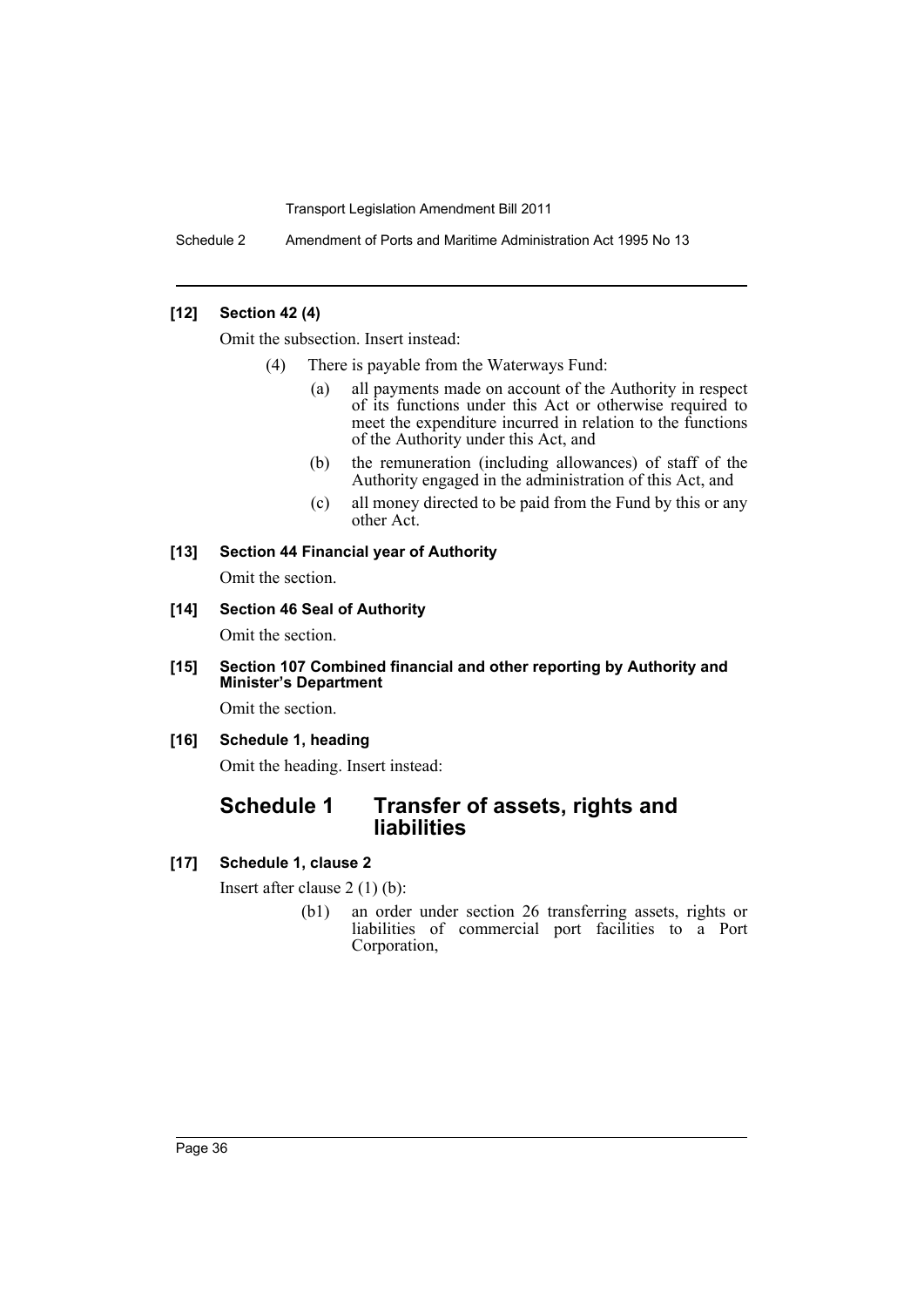#### **[18] Schedule 5 Savings, transitional and other provisions**

Omit clause 1 (1). Insert instead:

(1) The regulations may contain provisions of a savings or transitional nature consequent on the enactment of the following Acts:

this Act

*Transport Legislation Amendment Act 2011* (but only in relation to amendments to this Act)

#### **[19] Schedule 5, clause 1 (3)**

Omit "this Act". Insert instead "the Act concerned".

#### **[20] Schedule 5**

Insert after Part 3:

# **Part 4 Provisions consequent on Transport Legislation Amendment Act 2011**

#### **18 Interpretation**

In this Part: *amending Act* means the *Transport Legislation Amendment Act 2011*.

#### **19 Abolition of Maritime Authority**

- (1) The Maritime Authority of NSW is abolished.
- (2) A reference in any Act (other than this Act), in any instrument made under any Act or in any document of any kind to the Maritime Authority of NSW is to be construed as a reference to Roads and Maritime Services.

**Note.** Schedule 7 to the *Transport Administration Act 1988* provides for the transfer of the assets, rights and liabilities of the Maritime Authority to Roads and Maritime Services.

#### **20 Abolition of Maritime Authority of NSW Division**

- (1) The Maritime Authority of NSW Division of the Government Service is abolished as a Division of the Government Service.
- (2) A person who was employed in the Maritime Authority of NSW Division immediately before the abolition of that Division becomes employed in the Roads and Maritime Services Division of the Government Service on the commencement of this clause.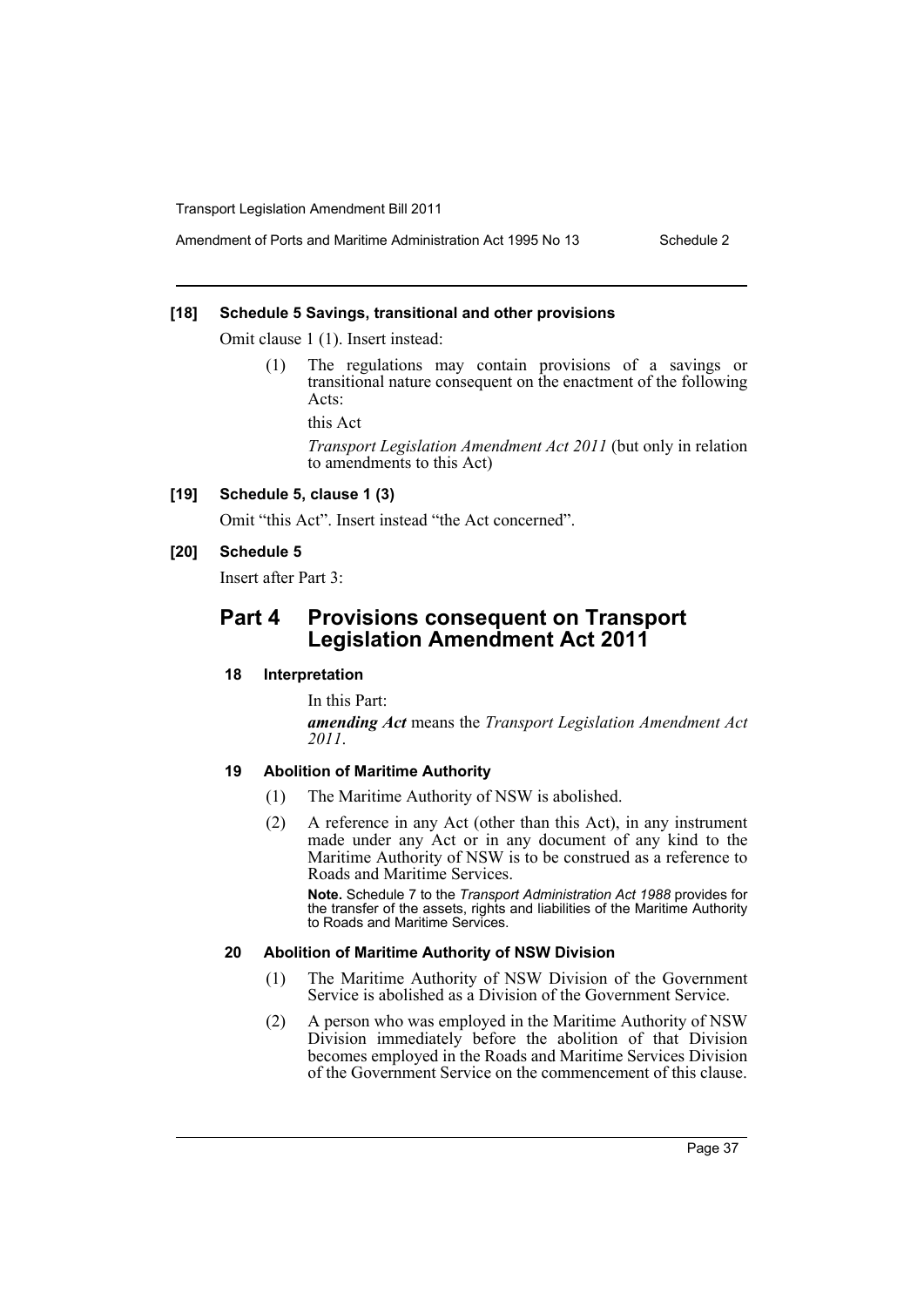Schedule 2 Amendment of Ports and Maritime Administration Act 1995 No 13

- (3) The terms and conditions on which a person becomes employed in the Roads and Maritime Services Division under this clause (including terms and conditions as to remuneration, allowances and duration of employment) are, until such time as provision is otherwise made under this Act or any other law, those on which the person was employed immediately before the commencement of this clause.
- (4) Division 4 of Part 7 of the *Transport Administration Act 1988* applies in relation to persons who become employed in the Roads and Maritime Services Division under this clause in the same way as that Division applies to persons who are transferred under that Division.

#### **21 Transfer of Yamba and Eden ports staff**

- (1) The Minister may, by order in writing, provide that such members of staff of the Roads and Maritime Services Division as are employed at the ports of Yamba and Eden and as are specified or described in the order are transferred to a Port Corporation specified in the order.
- (2) A person who is the subject of an order under this clause becomes an employee of the specified Port Corporation, in accordance with the terms of the order, on the day the order takes effect.
- (3) A person whose employment is transferred to a Port Corporation under this clause is not entitled to receive any payment or other benefit merely because the person ceases to be a member of the staff of the Roads and Maritime Services Division and is not entitled to claim, both under this Act and under any other Act, dual benefits of the same kind for the same period of service.
- (4) For the purposes of this clause, *the ports of Yamba and Eden* are the commercial port facilities at Yamba and Eden that are vested in the Authority or another State authority and subject to the management of the Minister under section 26 of this Act.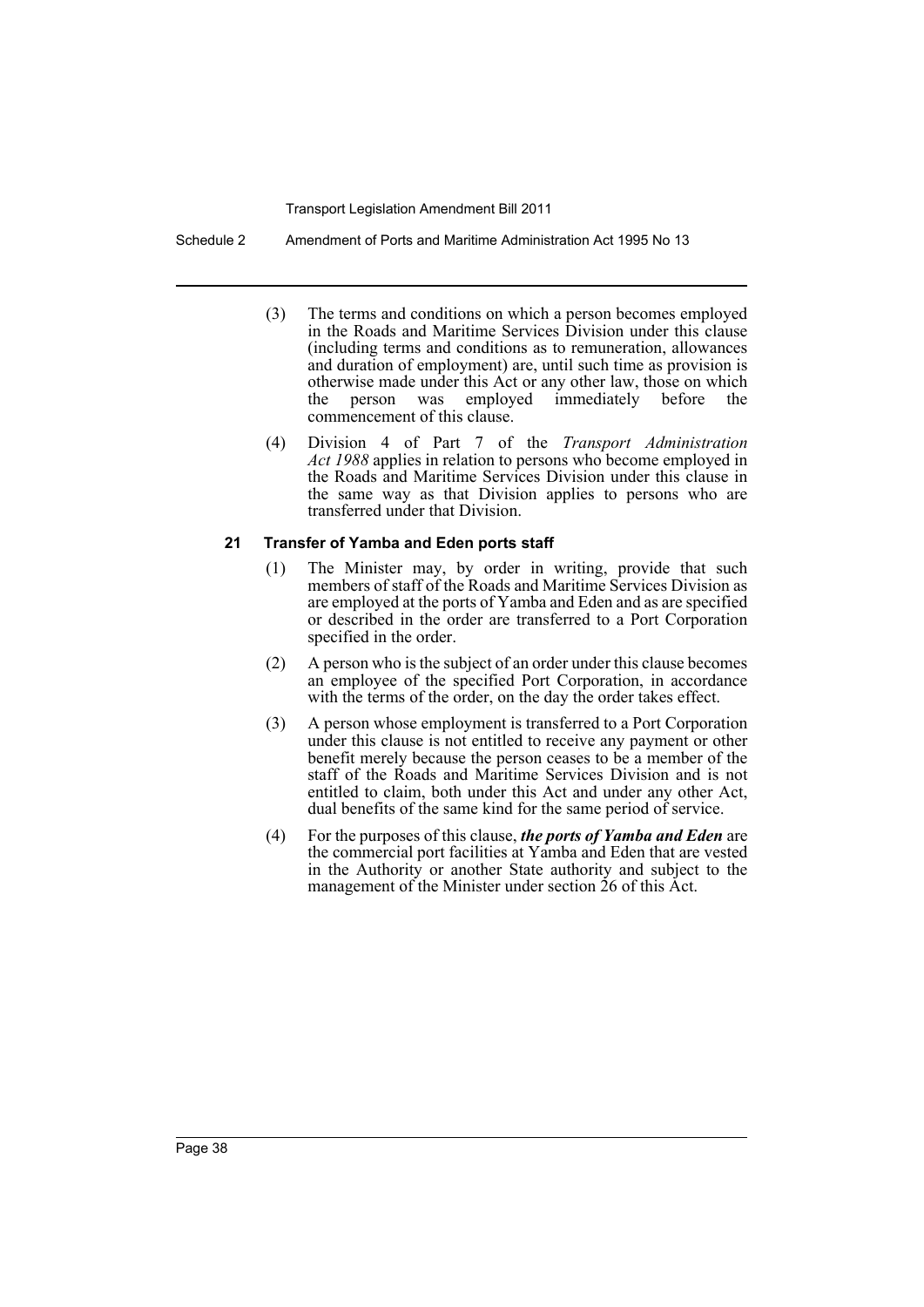Amendments relating to the abolition of Transport Construction Authority Schedule 3

# **Schedule 3 Amendments relating to the abolition of Transport Construction Authority**

# **3.1 Transport Administration Act 1988 No 109**

**[1] Section 3 Definitions**

Omit the definition of *Transport Construction Authority* from section 3 (1).

**[2] Section 3, definition of "public transport agency" (as inserted by Schedule 1 to this Act)**

Omit "the Transport Construction Authority,".

## **[3] Section 3, definition of "rail infrastructure owner"**

Omit "the Transport Construction Authority" wherever occurring in paragraph (a).

Insert instead "TfNSW".

# **[4] Section 3B Ministerial responsibility and delegation**

Omit section 3B (1) (e).

**[5] Section 3G Directions by TfNSW to public transport agencies (as inserted by Schedule 1 to this Act)**

Omit section 3G (1) (e).

**[6] Part 2A Transport Construction Authority** Omit the Part.

# **[7] Section 42A Definitions**

Omit paragraph (d1) of the definition of *transport authority*.

- **[8] Section 55A Definition of "transport authority"** Omit paragraph (f) of the definition of *transport authority*.
- **[9] Part 7, Division 2A Staff of Transport Construction Authority** Omit the Division.

# **[10] Section 65 Definitions**

Omit paragraph (f) of the definition of *transport authority*.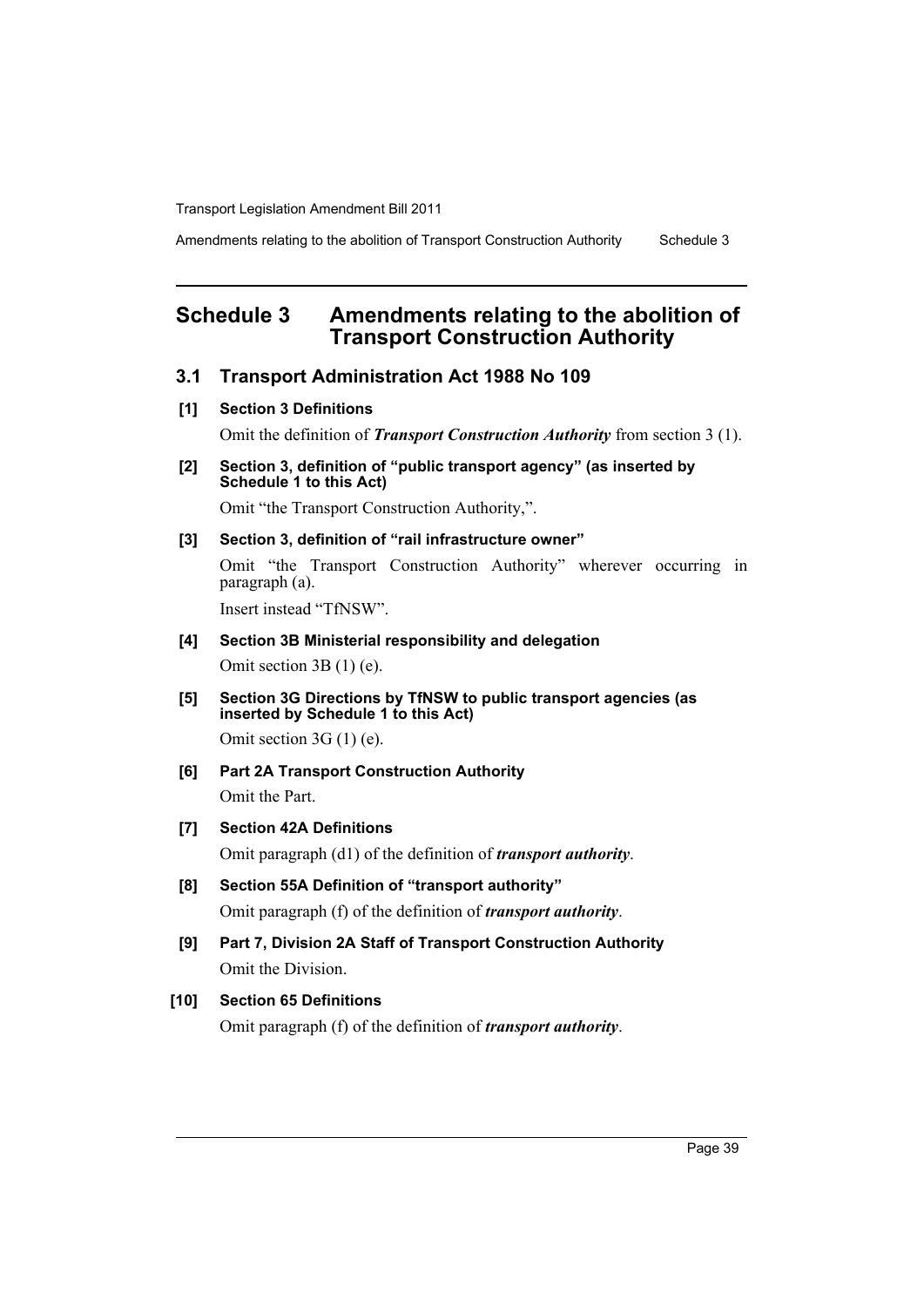Schedule 3 Amendments relating to the abolition of Transport Construction Authority

#### **[11] Part 8, Division 1A Financial provisions relating to Transport Construction Authority**

Omit the Division.

#### **[12] Section 81A Definition**

Omit paragraph (e) of the definition of *Authority*.

#### **[13] Section 88A Definitions**

Omit "the Transport Construction Authority" from the definition of *rail authority*.

Insert instead "TfNSW".

#### **[14] Section 89 Definitions**

Omit "the Transport Construction Authority," from the definition of *rail authority*.

#### **[15] Section 107 Definition of "transport authority"**

Omit paragraph (c2) of the definition of *transport authority* in section 107 (1).

## **[16] Section 109 Seals of Authorities**

Omit paragraph (e) of the definition of *Authority* in section 109 (2).

#### **[17] Section 112 Personal liability of certain persons**

Omit "the Transport Construction Authority," from the definition of *member of a transport authority* in section 112 (2).

#### **[18] Section 116 Liability of vehicle owner for parking offences on Authority's land**

Omit "the Transport Construction Authority" from the definition of *parking offence* in section 116 (7).

Insert instead "TfNSW".

## **[19] Section 122 Definitions**

Omit ", the Transport Construction Authority" from the definition of *rail authority*.

# **[20] Schedule 2 Provisions relating to Chief Executives**

Omit paragraph (e) of the definition of *Chief Executive* in clause 1.

# **[21] Schedule 5 Extended leave for certain staff**

Omit paragraph (e) of the definition of *Authority* in clause 2.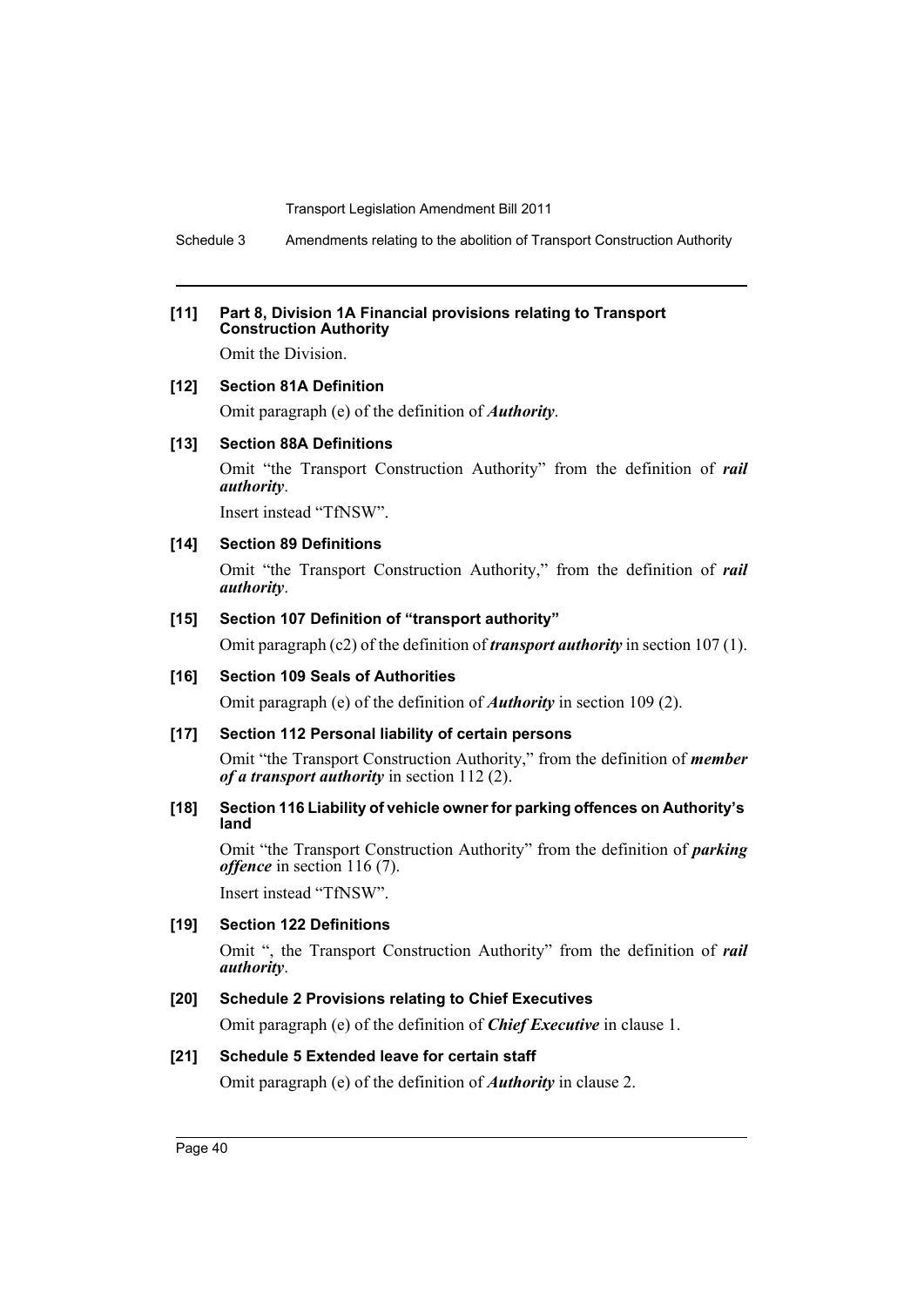Amendments relating to the abolition of Transport Construction Authority Schedule 3

- **[22] Schedule 6A Powers relating to rail infrastructure facilities and land** Omit paragraph (a) of the definition of *owner* in clause 1.
- **[23] Schedule 6A, clause 1, definition of "rail authority"** Omit "or the Transport Construction Authority," from paragraph (a).
- **[24] Schedule 6A, clause 2A (3)**

Omit the subclause.

- **[25] Schedule 6A, clause 2C (5) (as inserted by Schedule 1 to this Act)** Omit "or the Transport Construction Authority".
- **[26] Schedule 6B Special provisions for underground rail facilities**

Omit "the Transport Construction Authority," from the definition of *rail authority* in clause 1 (1).

### **[27] Schedule 7 Savings, transitional and other provisions**

Insert at the end of Part 20 (as inserted by Schedule 1 to this Act) with appropriate Division and clause numbering:

# **Division Provisions consequent on abolition of TCA**

#### **Abolition of TCA**

- (1) The Transport Construction Authority is abolished.
- (2) The assets, rights and liabilities of the Transport Construction Authority are, on the abolition of the Authority, transferred to Transport for NSW.
- (3) Schedule 4 applies to the transfer of the assets, rights and liabilities of the Transport Construction Authority by the operation of this clause and so applies as if this clause were an order to which that Schedule applies when this clause takes effect.
- (4) A reference in any Act (other than this Act), in any instrument made under any Act or in any document of any kind to the Transport Construction Authority is to be construed as a reference to Transport for New South Wales.

# **3.2 First State Superannuation Act 1992 No 100**

#### **Schedule 1 Employers**

Omit "Transport Construction Authority".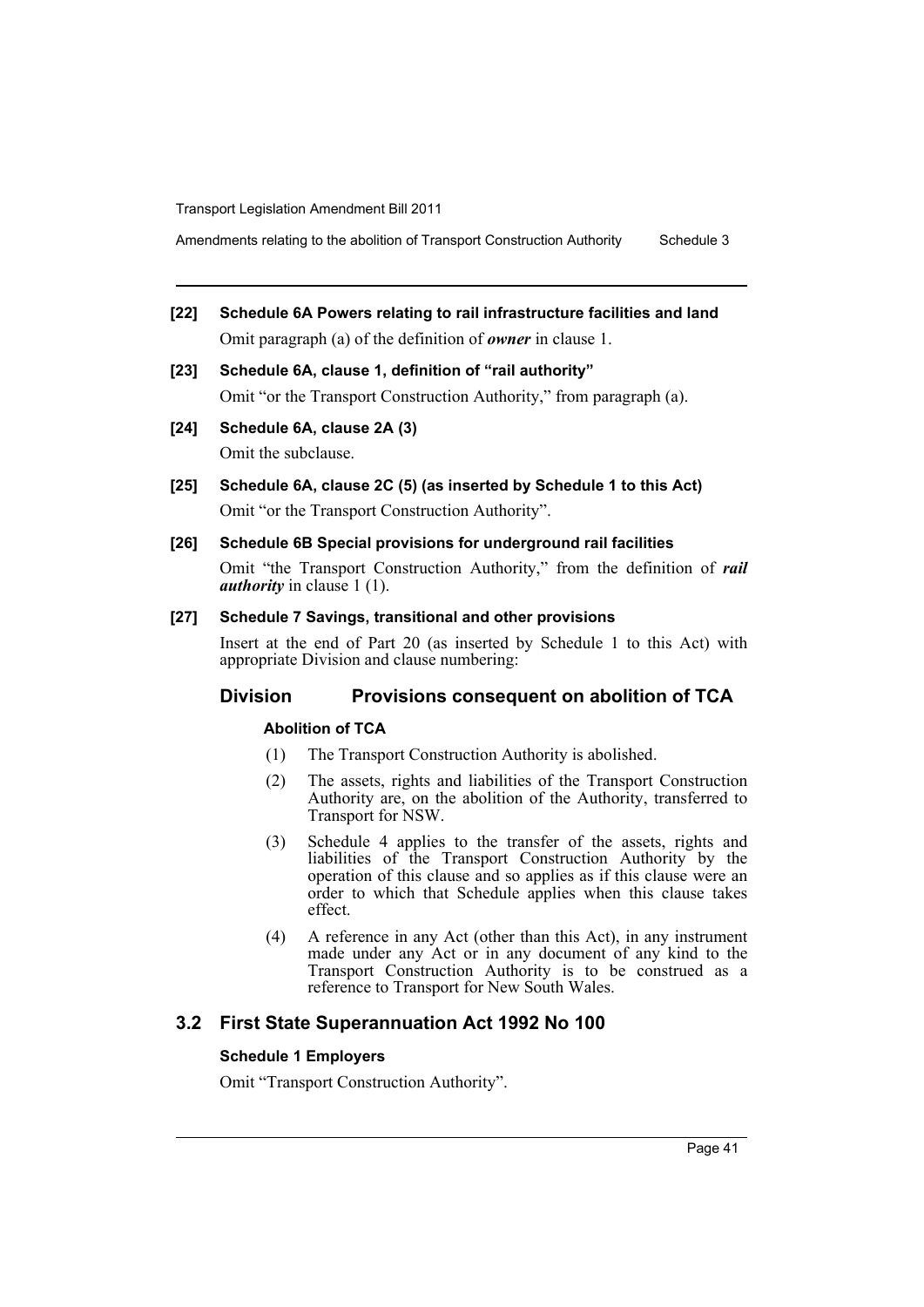Schedule 3 Amendments relating to the abolition of Transport Construction Authority

# **3.3 Public Finance and Audit Act 1983 No 152**

#### **Schedule 2 Statutory bodies**

Omit "Transport Construction Authority".

# **3.4 Public Sector Employment and Management Act 2002 No 43**

#### **[1] Section 63 Definitions**

Omit ", Sydney Ferries, the Transport Construction Authority" from section 63 (2) (a1).

Insert instead "or Sydney Ferries".

**[2] Schedule 2 Executive positions (other than non-statutory SES positions)** Omit "Chief Executive of the Transport Construction Authority" from Part 2.

# **3.5 State Authorities Non-contributory Superannuation Act 1987 No 212**

#### **Schedule 1 Employers**

Omit "Transport Construction Authority" from Part 1.

# **3.6 State Authorities Superannuation Act 1987 No 211**

#### **Schedule 1 Employers**

Omit "Transport Construction Authority" from Part 1.

# **3.7 Superannuation Act 1916 No 28**

### **Schedule 3 List of employers**

Omit "Transport Construction Authority" from Part 1.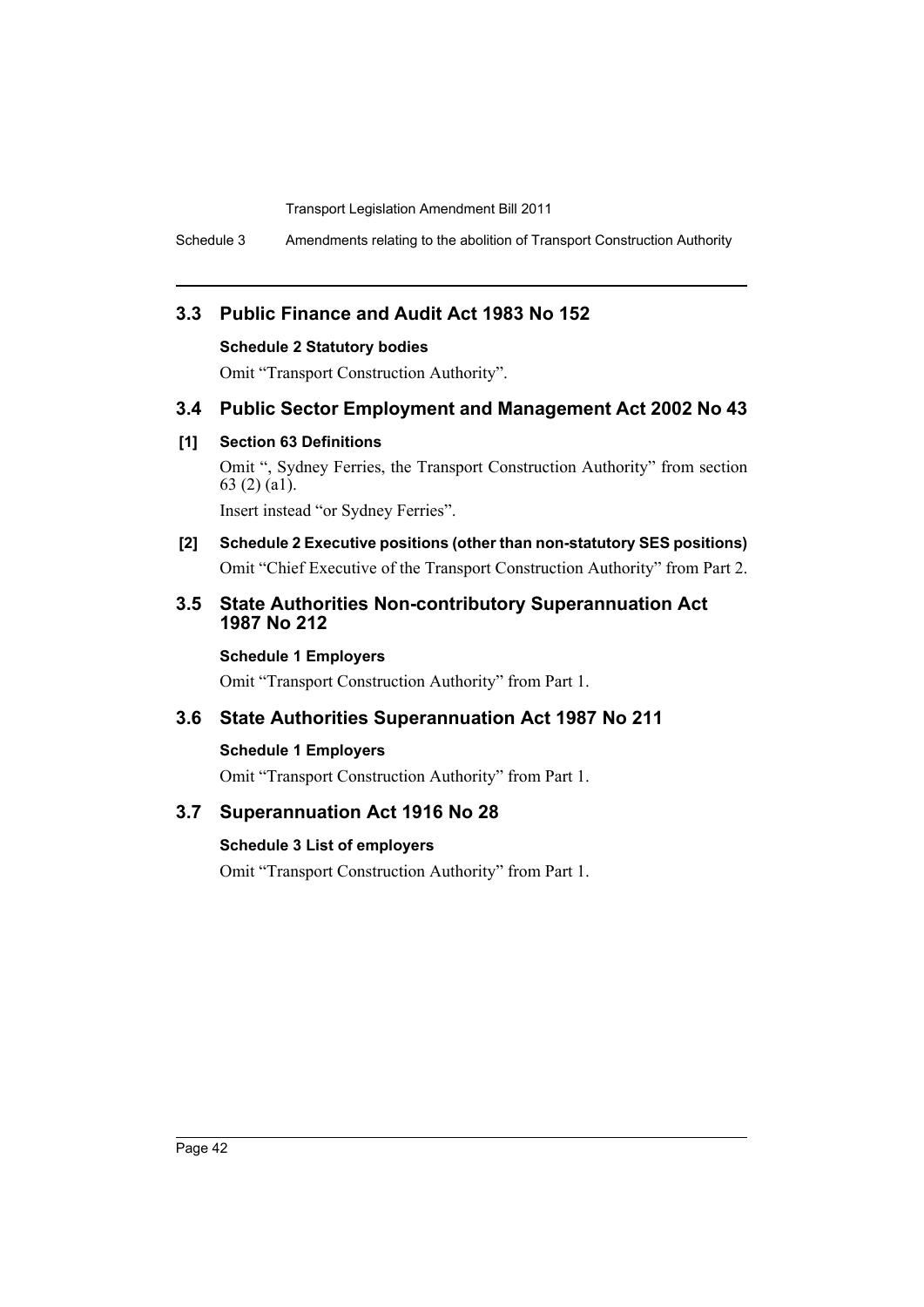Amendments relating to the abolition of Country Rail Infrastructure Authority Schedule 4

# **Schedule 4 Amendments relating to the abolition of Country Rail Infrastructure Authority**

- **4.1 Transport Administration Act 1988 No 109**
- **[1] Section 3 Definitions**

Omit the definition of *Country Rail Infrastructure Authority* from section 3 (1).

**[2] Section 3, definition of "public transport agency" (as inserted by Schedule 1 to this Act)**

Omit "the Country Rail Infrastructure Authority,".

- **[3] Section 3B Ministerial responsibility and delegation** Omit section 3B (1) (f).
- **[4] Section 3G Directions by TfNSW to public transport agencies (as inserted by Schedule 1 to this Act)** Omit section 3G (1) (f).
- **[5] Part 2B Country Rail Infrastructure Authority** Omit the Part.
- **[6] Section 42A Definitions** Omit paragraph (d) of the definition of *transport authority*.
- **[7] Section 55A Definition of "transport authority"** Omit paragraph (g) of the definition of *transport authority*.
- **[8] Part 7, Division 3A Staff of Country Rail Infrastructure Authority** Omit the Division.
- **[9] Section 65 Definitions** Omit paragraph (g) of the definition of *transport authority*.
- **[10] Part 8, Division 3B Financial provisions relating to Country Rail Infrastructure Authority** Omit the Division.

# **[11] Section 81A Definition**

Omit paragraph (f) of the definition of *Authority*.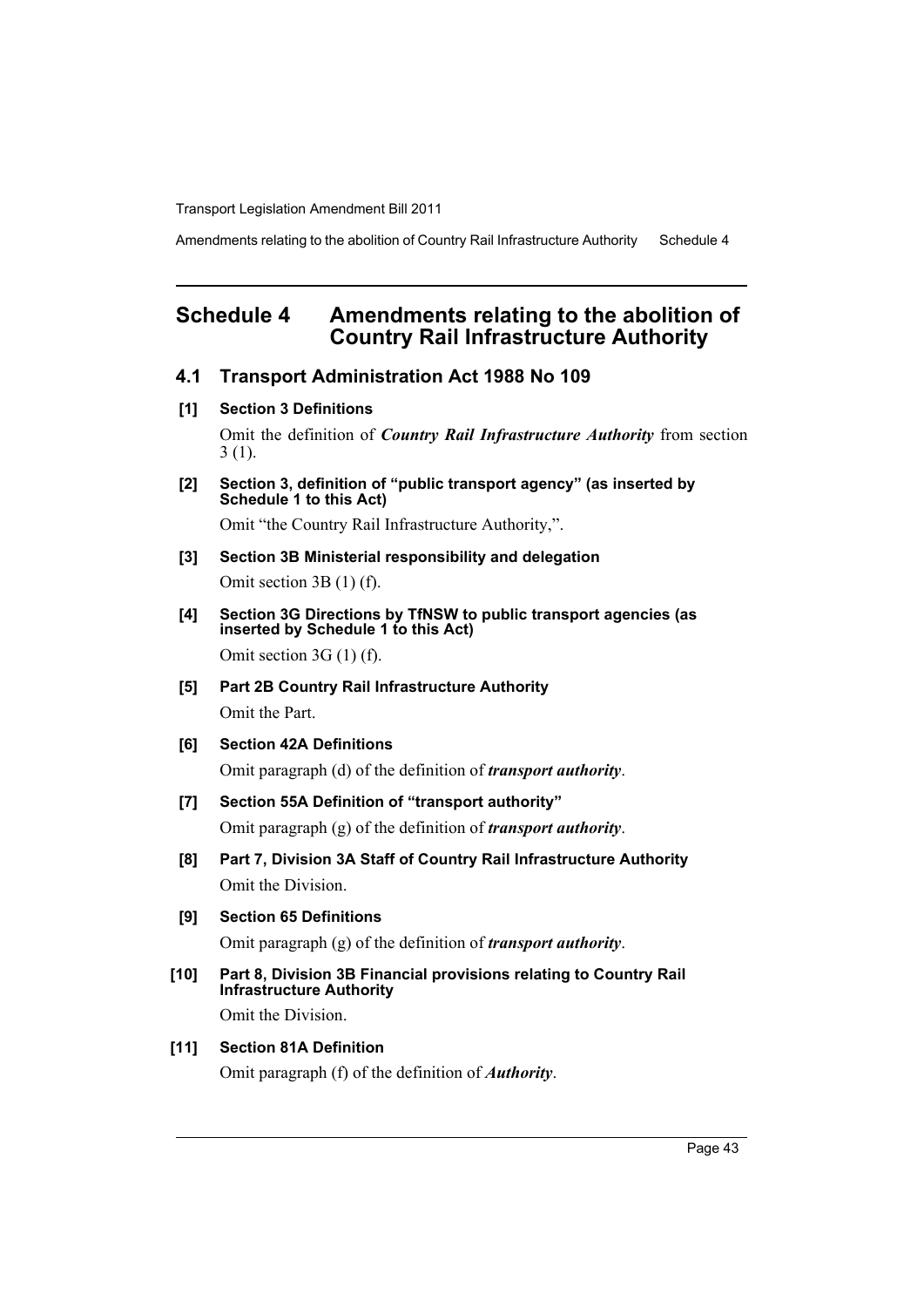Schedule 4 Amendments relating to the abolition of Country Rail Infrastructure Authority

#### **[12] Section 88A Definitions**

Omit ", the Country Rail Infrastructure Authority" from the definition of *rail authority*.

#### **[13] Section 88G Severance of rail infrastructure facilities and from leased or licensed land**

Omit "the Country Rail Infrastructure Authority" wherever occurring in section  $88G(1)$  and  $(2)$ .

Insert instead "TfNSW".

## **[14] Section 89 Definitions**

Omit "the Country Rail Infrastructure Authority," from the definition of *rail authority*.

#### **[15] Section 107 Definition of "transport authority"**

Omit paragraph (c3) of the definition of *transport authority* in section 107 (1).

#### **[16] Section 109 Seals of Authorities**

Omit paragraph (f) of the definition of *Authority* in section 109 (2).

#### **[17] Section 112 Personal liability of certain persons**

Omit "the Country Rail Infrastructure Authority," from the definition of *member of a transport authority* in section 112 (2).

#### **[18] Section 122 Definitions**

Omit ", the Country Rail Infrastructure Authority" from the definition of *rail authority*.

## **[19] Schedule 2 Provisions relating to Chief Executives**

Omit paragraph (f) of the definition of *Chief Executive* in clause 1.

- **[20] Schedule 5 Extended leave for certain staff** Omit paragraph (f) of the definition of *Authority* in clause 2.
- **[21] Schedule 6A, clause 1, definition of "rail authority"** Omit "the Country Rail Infrastructure Authority" from paragraph (a).

## **[22] Schedule 6A, clause 2 Country Rail Infrastructure Authority's rail infrastructure facilities**

Omit the clause.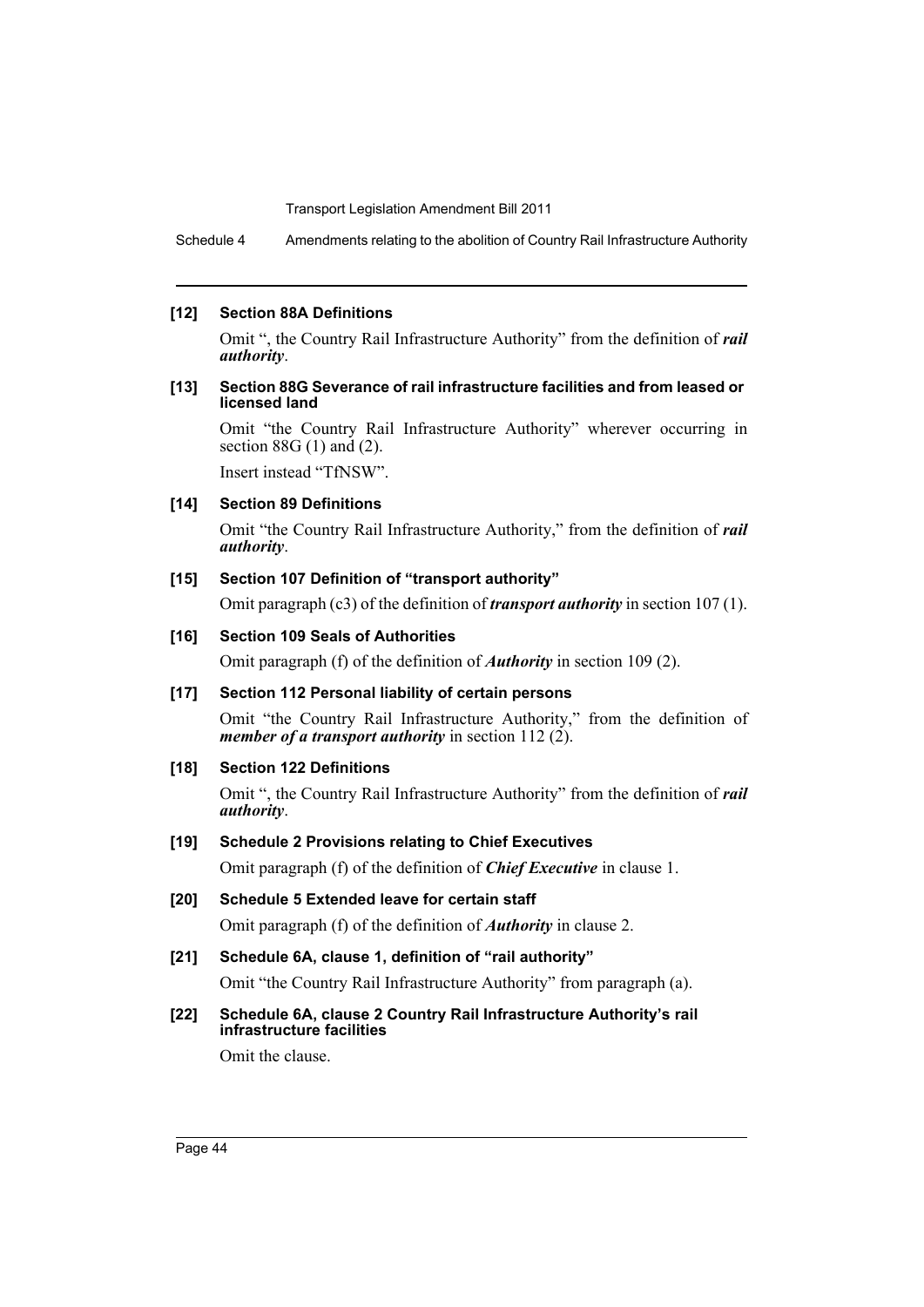Amendments relating to the abolition of Country Rail Infrastructure Authority Schedule 4

# **[23] Schedule 6A, clauses 2C (4), 2D (2) and 13A (1), (2), (5) and (7)**

Omit "the Country Rail Infrastructure Authority" wherever occurring. Insert instead "TfNSW".

**[24] Schedule 6A, clause 13** Omit the clause.

#### **[25] Schedule 6A, clause 13A (4)**

Omit "or the Country Rail Infrastructure Authority".

#### **[26] Schedule 6B Special provisions for underground rail facilities**

Omit "the Country Rail Infrastructure Authority," from the definition of *rail authority* in clause 1 (1).

#### **[27] Schedule 7 Savings, transitional and other provisions**

Insert at the end of Part 20 (as inserted by Schedule 1 to this Act) with appropriate Division and clause numbering:

#### **Division Provisions consequent on abolition of CRIA**

#### **Abolition of CRIA**

- (1) The Country Rail Infrastructure Authority is abolished.
- (2) The assets, rights and liabilities of the Country Rail Infrastructure Authority are, on the abolition of the Authority, transferred to Transport for NSW.
- (3) Schedule 4 applies to the transfer of the assets, rights and liabilities of the Country Rail Infrastructure Authority by the operation of this clause and so applies as if this clause were an order to which that Schedule applies when this clause takes effect.
- (4) A reference in any Act (other than this Act), in any instrument made under any Act or in any document of any kind to the Country Rail Infrastructure Authority is to be construed as a reference to Transport for New South Wales.

# **4.2 Electricity (Consumer Safety) Act 2004 No 4**

#### **Section 3 Definitions**

Omit paragraph (b) of the definition of *electricity supply authority* in section 3 (1).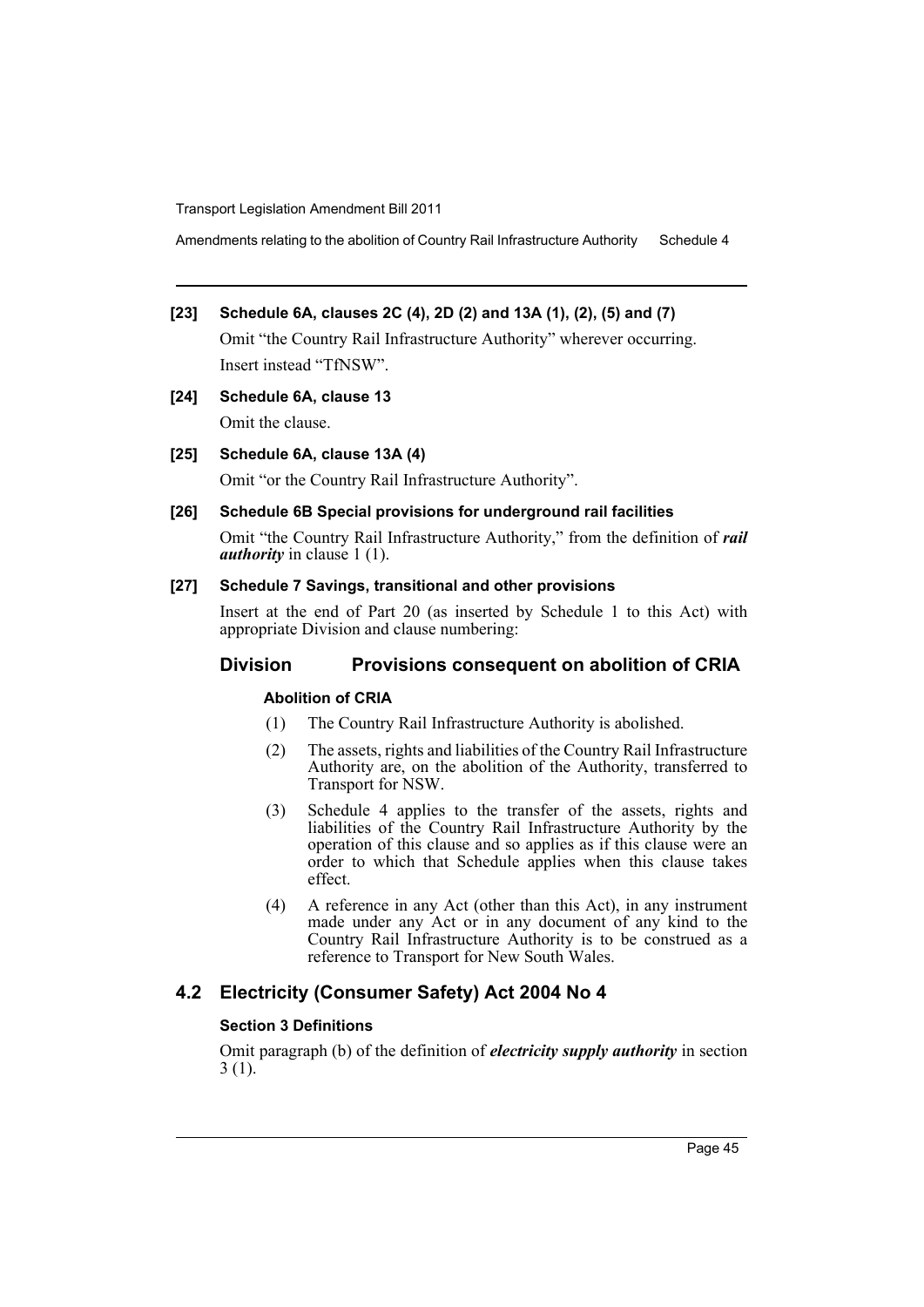Schedule 4 Amendments relating to the abolition of Country Rail Infrastructure Authority

# **4.3 First State Superannuation Act 1992 No 100**

**Schedule 1 Employers**

Omit "Country Rail Infrastructure Authority".

# **4.4 Public Finance and Audit Act 1983 No 152**

#### **Schedule 2 Statutory bodies**

Omit "Country Rail Infrastructure Authority".

# **4.5 Public Sector Employment and Management Act 2002 No 43**

## **[1] Section 63 Definitions**

Omit "or the Country Rail Infrastructure Authority" from section 63 (2) (a1).

**[2] Schedule 2 Executive positions (other than non-statutory SES positions)** Omit "Chief Executive of the Country Rail Infrastructure Authority" from Part 2.

# **4.6 State Authorities Non-contributory Superannuation Act 1987 No 212**

#### **Schedule 1 Employers**

Omit "Country Rail Infrastructure Authority" from Part 1.

# **4.7 State Authorities Superannuation Act 1987 No 211**

# **Schedule 1 Employers**

Omit "Country Rail Infrastructure Authority" from Part 1.

# **4.8 Superannuation Act 1916 No 28**

# **Schedule 3 List of employers**

Omit "Country Rail Infrastructure Authority" from Part 1.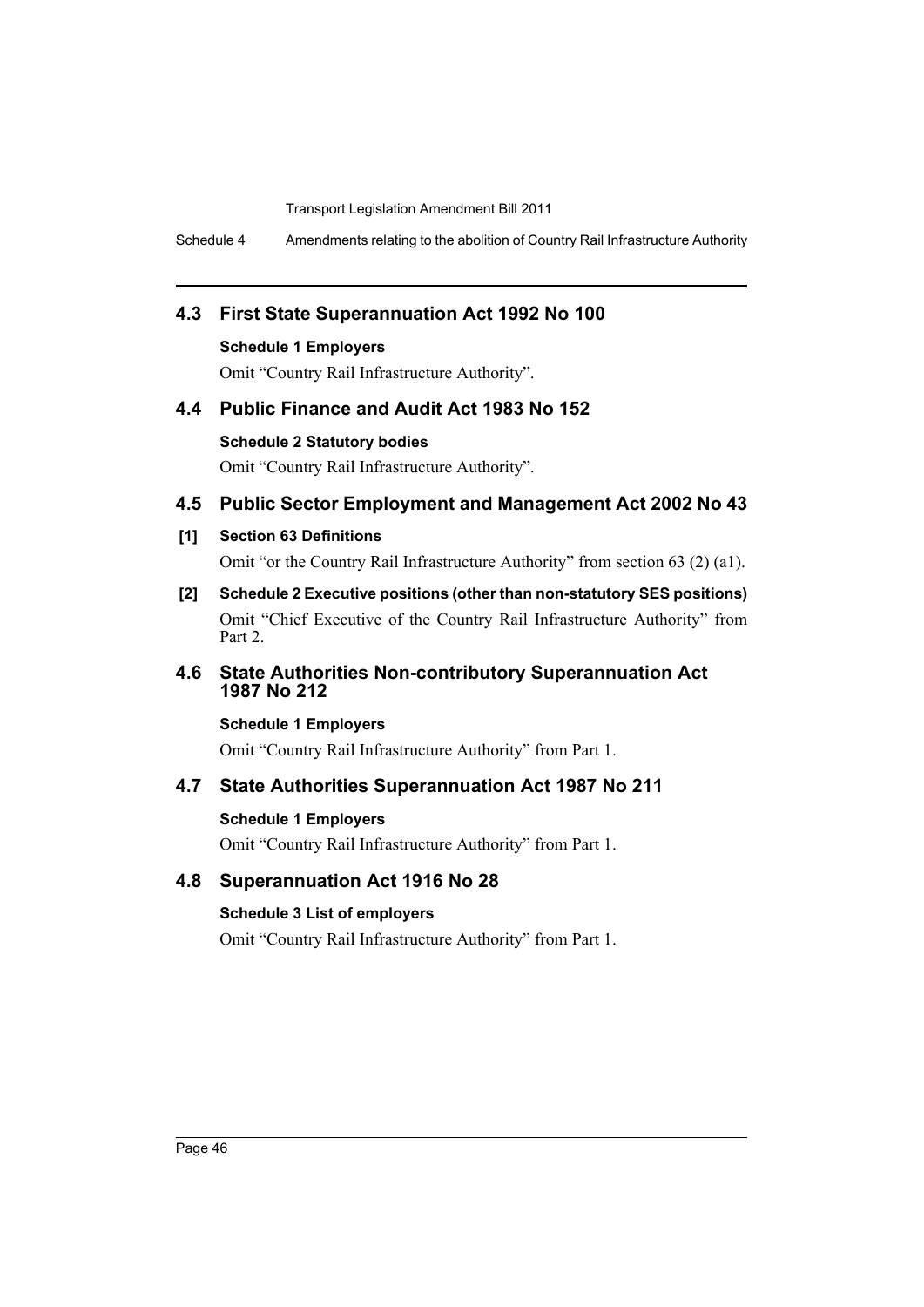Consequential and other amendments Schedule 5 Schedule 5

# **Schedule 5 Consequential and other amendments**

## **5.1 Centennial Park and Moore Park Trust Act 1983 No 145**

#### **[1] Sections 15A–15L, 15N and 15P (1) and item 2 of Schedule 3A**

Omit "the Roads and Traffic Authority" and "The Roads and Traffic Authority" wherever occurring.

Insert instead "Roads and Maritime Services".

# **[2] Sections 15D (6), 15H (5), 15I (3), 15J (1), 15N (3) and 15P (1)**

Omit "the Authority" wherever occurring. Insert instead "Roads and Maritime Services".

# **5.2 Community Land Management Act 1989 No 202**

#### **Section 116 Open and private access ways**

Omit "the Roads and Traffic Authority" wherever occurring in paragraphs (b) and (c) of the definition of *authorised person* in section 116 (7).

Insert instead "Roads and Maritime Services".

#### **5.3 Driving Instructors Act 1992 No 3**

#### **Section 3 Definitions**

Omit "the Roads and Traffic Authority" from the definition of *Authority* in section 3 (1).

Insert instead "Roads and Maritime Services".

# **5.4 Electricity (Consumer Safety) Act 2004 No 4**

#### **Section 3 Definitions**

Insert after paragraph (b1) of the definition of *electricity supply authority* in section  $3(1)$ :

(b2) Transport for NSW, and

# **5.5 Environmental Planning and Assessment Act 1979 No 203**

#### **Section 11 Functions of corporation**

Omit "the Roads and Traffic Authority" from section 11 (6). Insert instead "Roads and Maritime Services".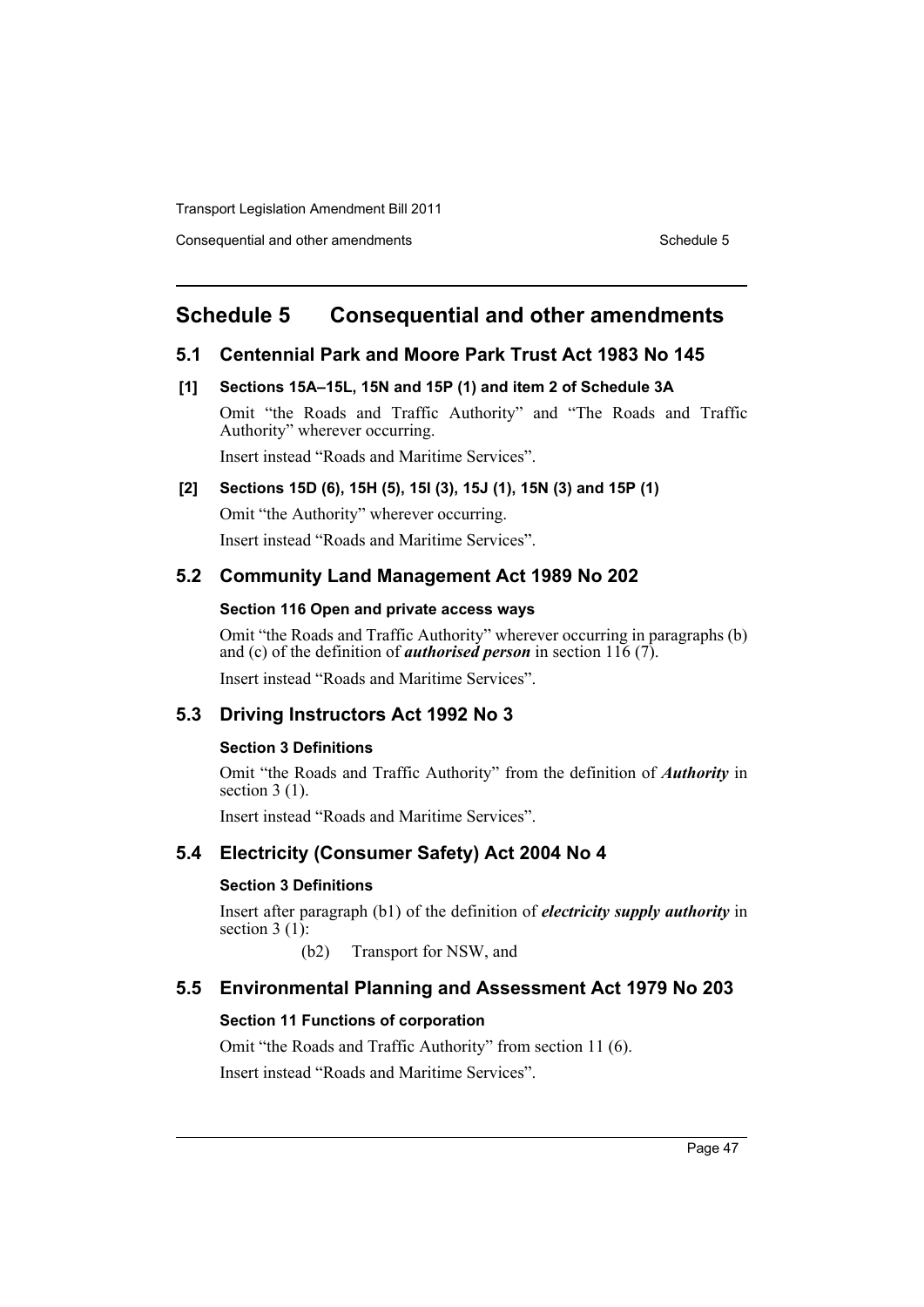## **5.6 Fines Act 1996 No 99**

**[1] Sections 16 (2) (b), 23A (3) (b), 24G (2) (b) (i), 28 (2) (b), 36 (5) (b), 44 (2) (b), 58 (1) (b), 61 (3) (b), 65 (2) and (4)–(5), 66, 67, 68 (1) (b) and (2)–(5), 69 (1) and (2), 103 (1) (a), 117 (2) (a), 120 (1) (c) and 126A (3) (b) and (c)** 

Omit "the Roads and Traffic Authority" and "The Roads and Traffic Authority" wherever occurring.

Insert instead "Roads and Maritime Services".

#### **[2] Section 16 (2) (b) and 44 (2) (b)**

Omit "that Authority" wherever occurring. Insert instead "Roads and Maritime Services".

#### **[3] Section 68 Suspension of dealings with Roads and Maritime Services**

Omit "the Authority" from section 68 (2) (n). Insert instead "Roads and Maritime Services".

### **5.7 First State Superannuation Act 1992 No 100**

#### **Schedule 1 Employers**

Omit "Roads and Traffic Authority". Insert instead "Roads and Maritime Services".

## **5.8 Fisheries Management Act 1994 No 38**

#### **Section 242A Access to information by fisheries officers**

Omit "The Roads and Traffic Authority". Insert instead "Roads and Maritime Services".

# **5.9 Homebush Motor Racing (Sydney 400) Act 2008 No 106**

## **Section 43 Regulations**

Omit "the Roads and Traffic Authority" from section 43 (2) (h). Insert instead "Roads and Maritime Services".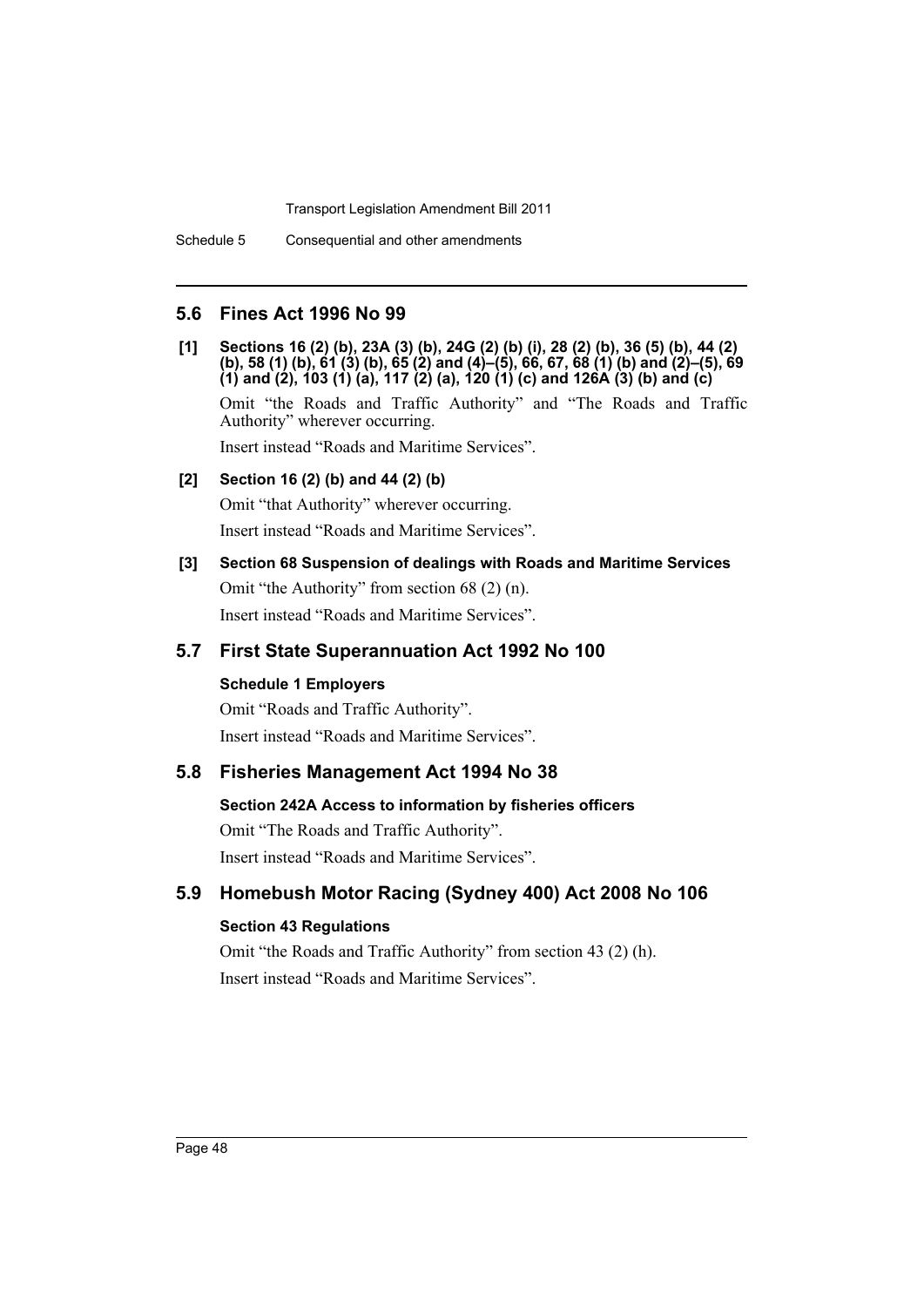Consequential and other amendments Schedule 5 Schedule 5

# **5.10 Impounding Act 1993 No 31**

# **[1] Sections 5 (1) and 43 (2) and Dictionary**

Omit "the Roads and Traffic Authority" wherever occurring. Insert instead "Roads and Maritime Services".

# **[2] Dictionary, definition of "area of operations"** Omit "the Maritime Authority of NSW".

Insert instead "Roads and Maritime Services".

# **[3] Dictionary, definition of "area of operations"** Omit "the Authority" wherever occurring.

Insert instead "Roads and Maritime Services".

# **5.11 Independent Pricing and Regulatory Tribunal Act 1992 No 39**

## **Schedule 1 Government agencies for which Tribunal has standing reference**

Omit "Roads and Traffic Authority". Insert instead "Roads and Maritime Services".

# **5.12 Industrial Relations Act 1996 No 17**

# **[1] Section 91 Interpretation**

Insert after paragraph (c) of the definition of *public sector employee*:

(c1) employed under Part 7A of the *Transport Administration Act 1988* in the Transport Service, or

# **[2] Section 91, definition of "public sector employer"**

Insert after paragraph (c):

(c1) for a public sector employee of the class referred to in paragraph (c1) of that definition—the Director-General of the Department of Transport,

# **[3] Schedule 1 Persons deemed to be employees**

Omit "RTA" and "the RTA" wherever occurring in clause 1 (l). Insert instead "RMS".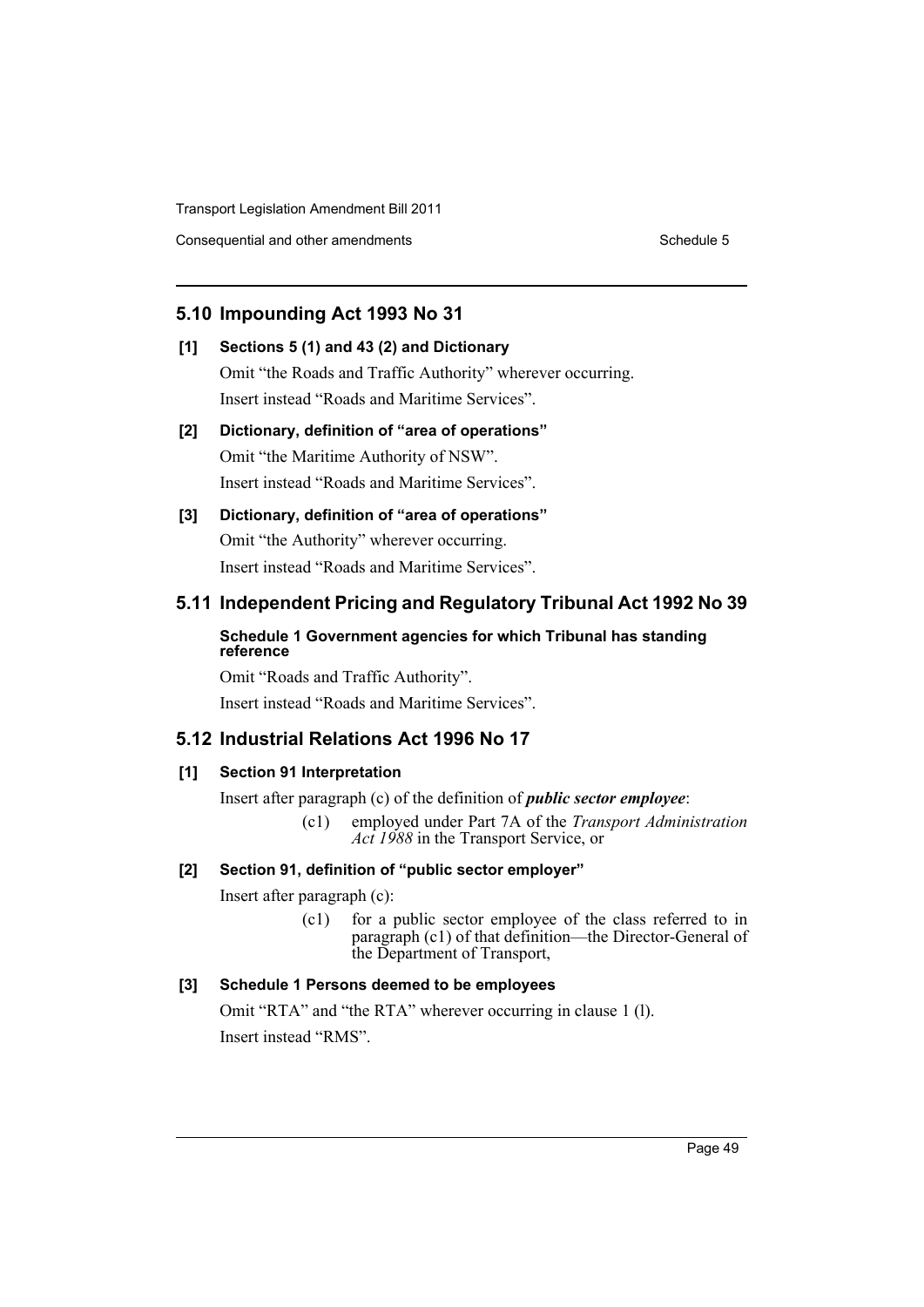Schedule 5 Consequential and other amendments

### **[4] Schedule 1, clauses 1 (l) and 2 (2) (c)**

Omit "the Roads and Traffic Authority" wherever occurring. Insert instead "Roads and Maritime Services".

#### **5.13 Interpretation Act 1987 No 15**

#### **Section 21 Meanings of commonly used words and expressions**

Insert in alphabetical order:

*Transport Service* means the Transport Service of New South Wales referred to in the *Transport Administration Act 1988*.

# **5.14 Jury Amendment Act 2010 No 55**

#### **Schedule 1 Amendment of Jury Act 1977 No 18**

Omit "the Roads and Traffic Authority" wherever occurring in proposed section 75A (2B) and (2C) (as inserted by Schedule 1 [20]).

Insert instead "Roads and Maritime Services".

#### **5.15 Law Enforcement and National Security (Assumed Identities) Act 2010 No 73**

#### **Section 4 Definitions**

Omit "the Roads and Traffic Authority" from the note to the definition of *government issuing agency* in section 4 (1).

Insert instead "Roads and Maritime Services"

#### **5.16 Licensing and Registration (Uniform Procedures) Act 2002 No 28**

#### **[1] Section 80B Interpretation**

Omit the definition of *RTA* from section 80B (1). Insert instead:

*RMS* means Roads and Maritime Services constituted under the *Transport Administration Act 1988*.

#### **[2] Sections 80C (1), 80D, 80E, 80G, 80H (1), 80I (1) and 80J**

Omit "the RTA" and "The RTA" wherever occurring. Insert instead "RMS".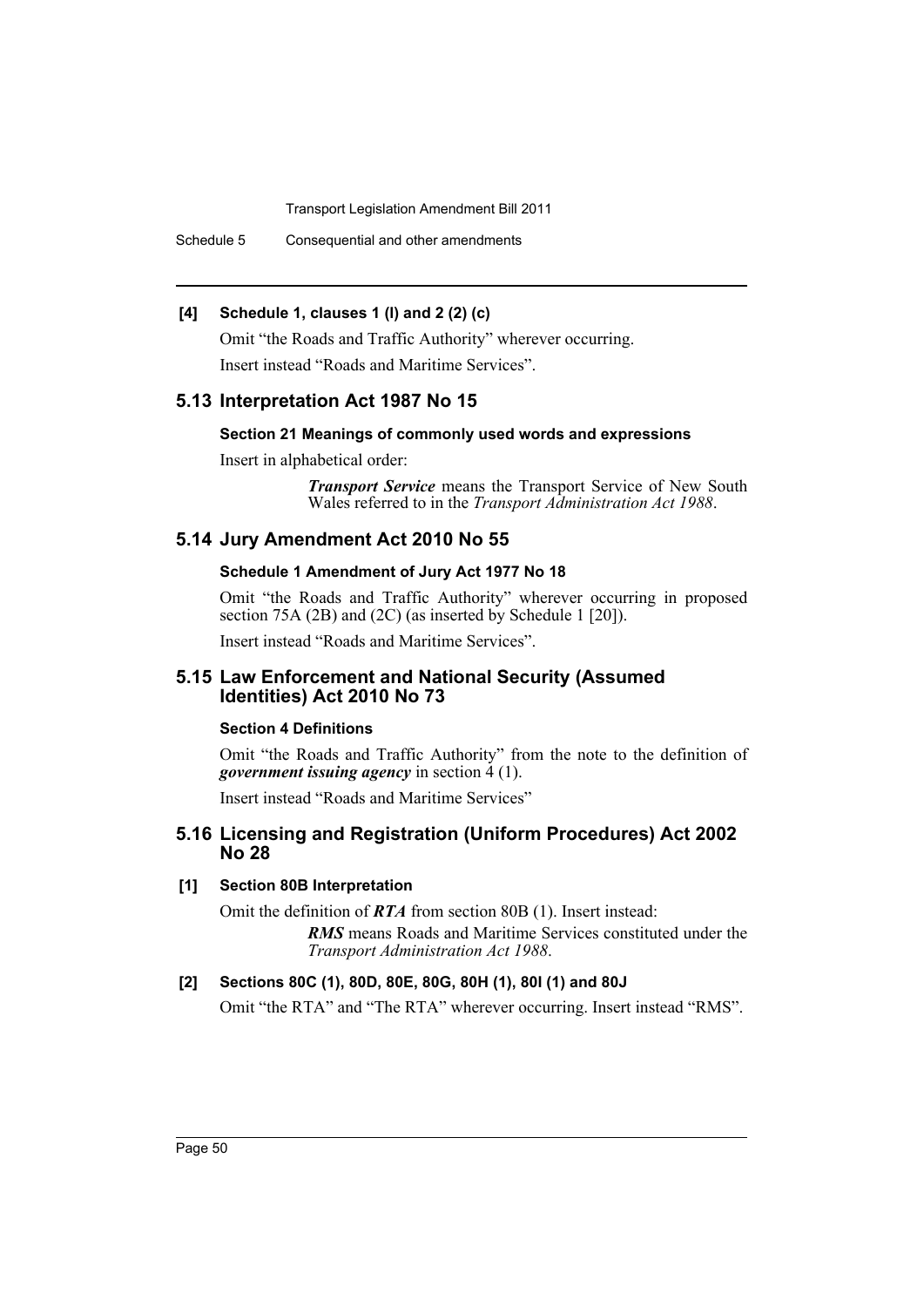Consequential and other amendments Schedule 5

# **5.17 Licensing and Registration (Uniform Procedures) Amendment (Photo ID) Act 2004 No 105**

#### **Schedule 1 Amendment of Licensing and Registration (Uniform Procedures) Act 2002**

Omit "the RTA" wherever occurring in proposed section 80C (3) (as inserted by Schedule 1 [5]).

Insert instead "RMS".

# **5.18 Liquor Act 2007 No 90**

#### **Section 4 Definitions**

Omit "the Roads and Traffic Authority" from paragraph (a) of the definition of *evidence of age document* in section 4 (1).

Insert instead "Roads and Maritime Services".

# **5.19 Local Government Act 1993 No 30**

#### **Dictionary**

Omit "the Roads and Traffic Authority" from the definition of *parking authority for a person with disabilities*.

Insert instead "Roads and Maritime Services".

#### **5.20 Major Events Act 2009 No 73**

#### **[1] Section 4 Definitions**

Omit the definition of *RTA* from section 4 (1).

Insert instead in alphabetical order:

*RMS* means Roads and Maritime Services constituted under the *Transport Administration Act 1988*.

**[2] Sections 26 (2) and (3), 27 (6), (7) and (9), 28 (2), 29, 30 (6) and 32 (2) (e)**  Omit "The RTA" and "the RTA" wherever occurring. Insert instead "RMS".

# **5.21 Marine Pollution Regulation 2006**

#### **[1] Clause 3 Definitions**

Omit the definition of *Authority*. Insert instead:

*Authority* means Roads and Maritime Services constituted under the *Transport Administration Act 1988*.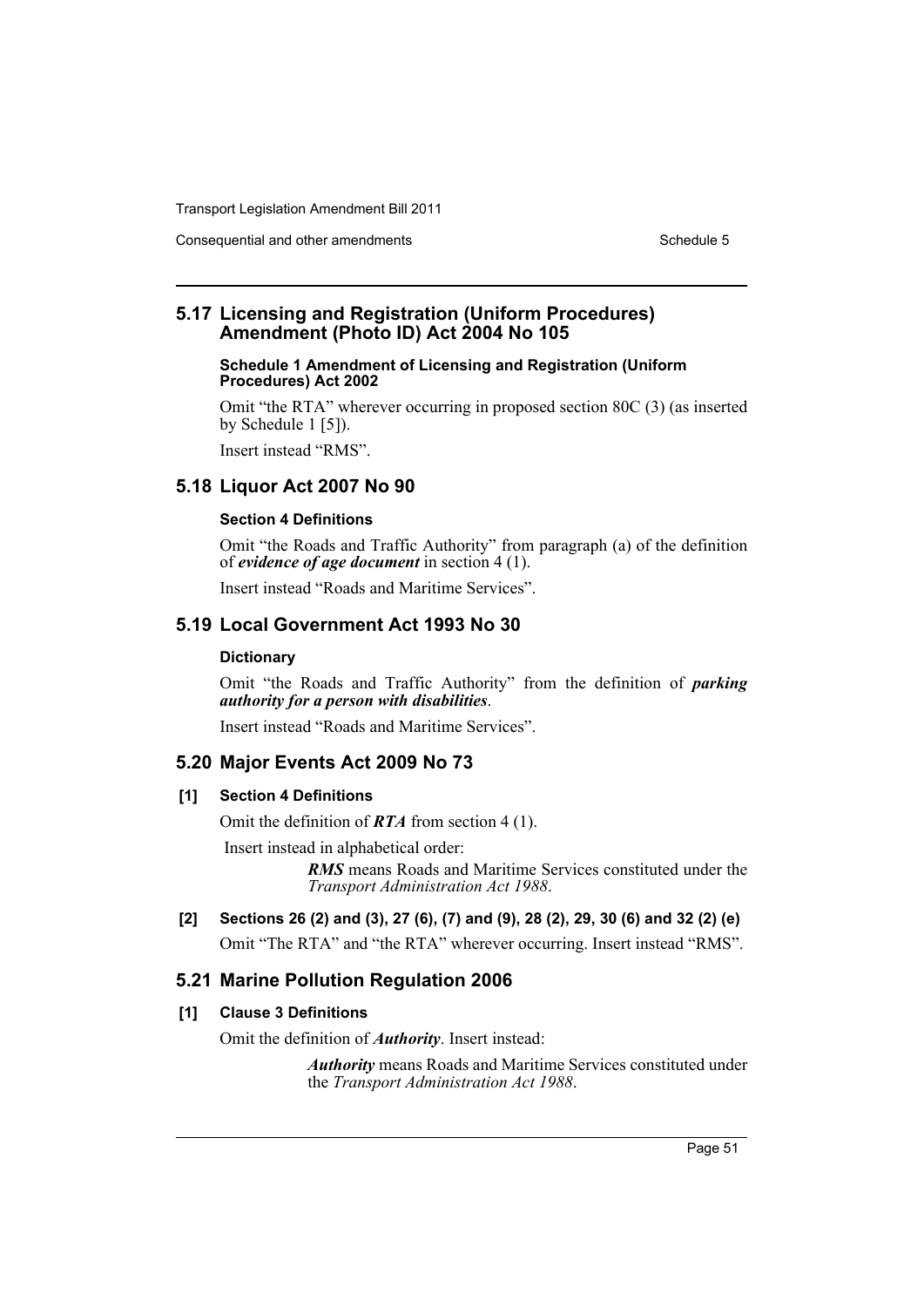Schedule 5 Consequential and other amendments

#### **[2] Clause 5 Prescribed officers**

Omit clause  $5(1)$  (c) (iv).

#### **[3] Clause 5 (1) (d)**

Insert after clause 5 (1) (c):

(d) the member of the Transport Service holding the position of Manager, Marine Pollution Response.

## **5.22 Marine Safety Act 1998 No 121**

#### **[1] Section 4 Definitions**

Omit the definition of *Maritime Authority* from section 4 (1).

Insert instead in alphabetical order:

*RMS* means Roads and Maritime Services constituted under the *Transport Administration Act 1988*.

#### **[2] Section 83 Regulations**

Omit "the Maritime Authority" from section 83 (2). Insert instead "Transport for NSW".

#### **[3] Section 83 (2)**

Insert at the end of the subsection: **Note.** The website of Transport for NSW is www.transport.nsw.gov.au.

#### **[4] Section 96 Appointment of authorised officers (other than harbour masters and police officers)**

Omit section 96 (1). Insert instead:

- (1) The Minister may appoint any of the following as an authorised officer for the purposes of the marine legislation:
	- (a) a member of staff of RMS,
	- (b) a member of staff of a Port Corporation,
	- (c) a member of the Transport Service,
	- (d) a member of staff of a government department or other public or local authority,
	- (e) the Chief Investigator or a member of staff of the Chief Investigator.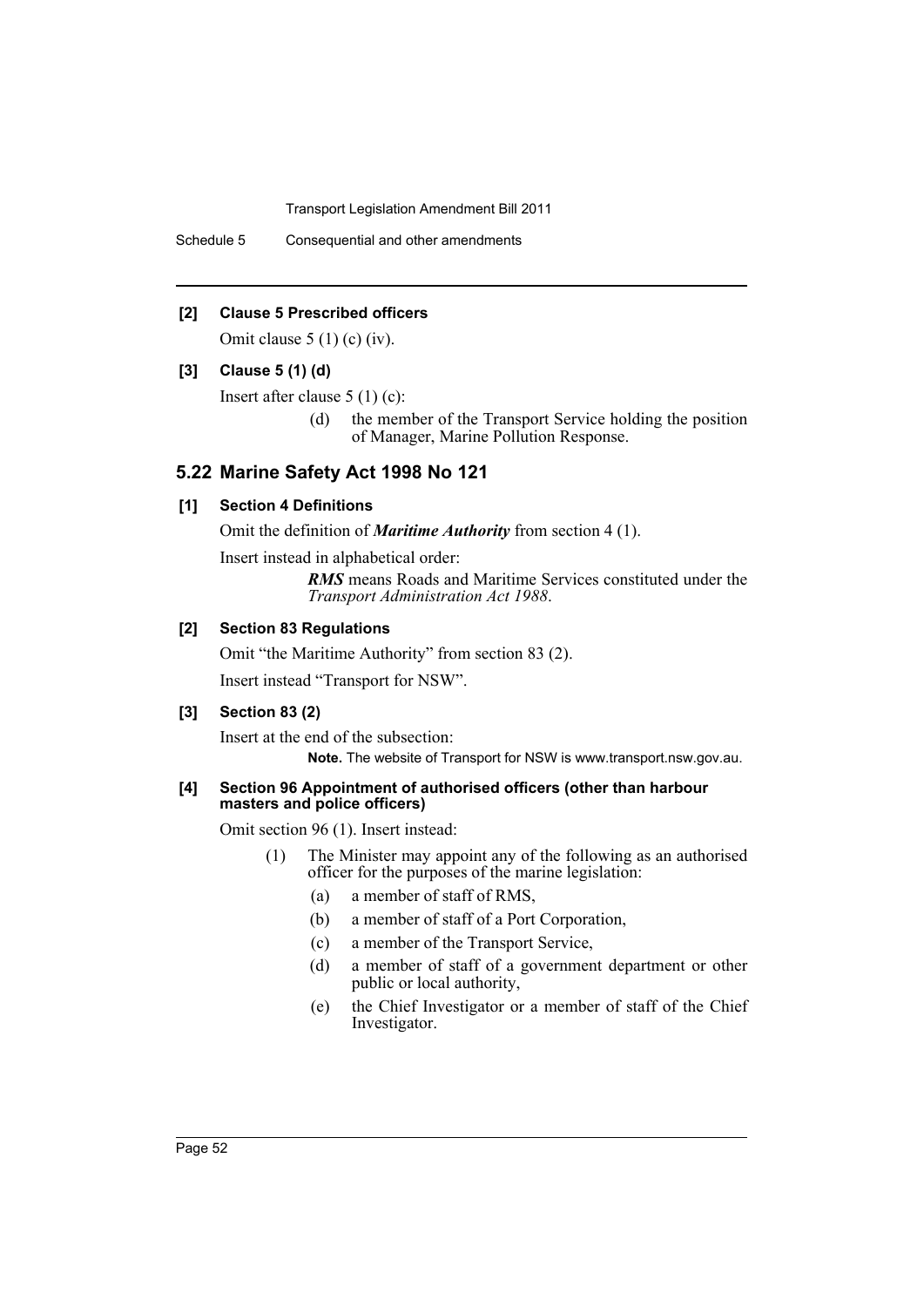Consequential and other amendments Schedule 5 Schedule 5

#### **[5] Section 111 Action by Minister following report of investigation**

Omit "Maritime Authority" from section 111 (2) (h). Insert instead "RMS, Transport for NSW".

#### **[6] Sections 125M (2) and 133 (2) (h) and (i)**

Omit "the Maritime Authority" wherever occurring. Insert instead "RMS".

#### **[7] Section 136A**

Omit the section. Insert instead:

#### **136A Reliance on advice**

- (1) In exercising any function under this Act or the regulations, the Minister, TfNSW or RMS is entitled to rely (wholly or partly) on a certificate, report or other form of advice obtained from an appropriately qualified person engaged for that purpose.
- (2) The Minister, the State, TfNSW, RMS and any person acting on behalf of the Minister, the State, TfNSW or RMS do not incur any liability as a consequence of the Minister, TfNSW or RMS being satisfied of a matter by relying on advice referred to in this section.

# **5.23 Marine Safety (General) Regulation 2009**

#### **Clause 51A Definitions**

Omit the definition of *marine pilotage code*. Insert instead:

*marine pilotage code* means the NSW Marine Pilotage Code as in force from time to time and published by the Minister on the website of Transport for NSW.

**Note.** The website of Transport for NSW is www.transport.nsw.gov.au.

#### **5.24 Motor Accidents Act 1988 No 102**

## **Sections 141 (1) (a2), 148 (2)–(4) and 149 (1) and (2)**

Omit "the Roads and Traffic Authority" and "The Roads and Traffic Authority" wherever occurring.

Insert instead "Roads and Maritime Services".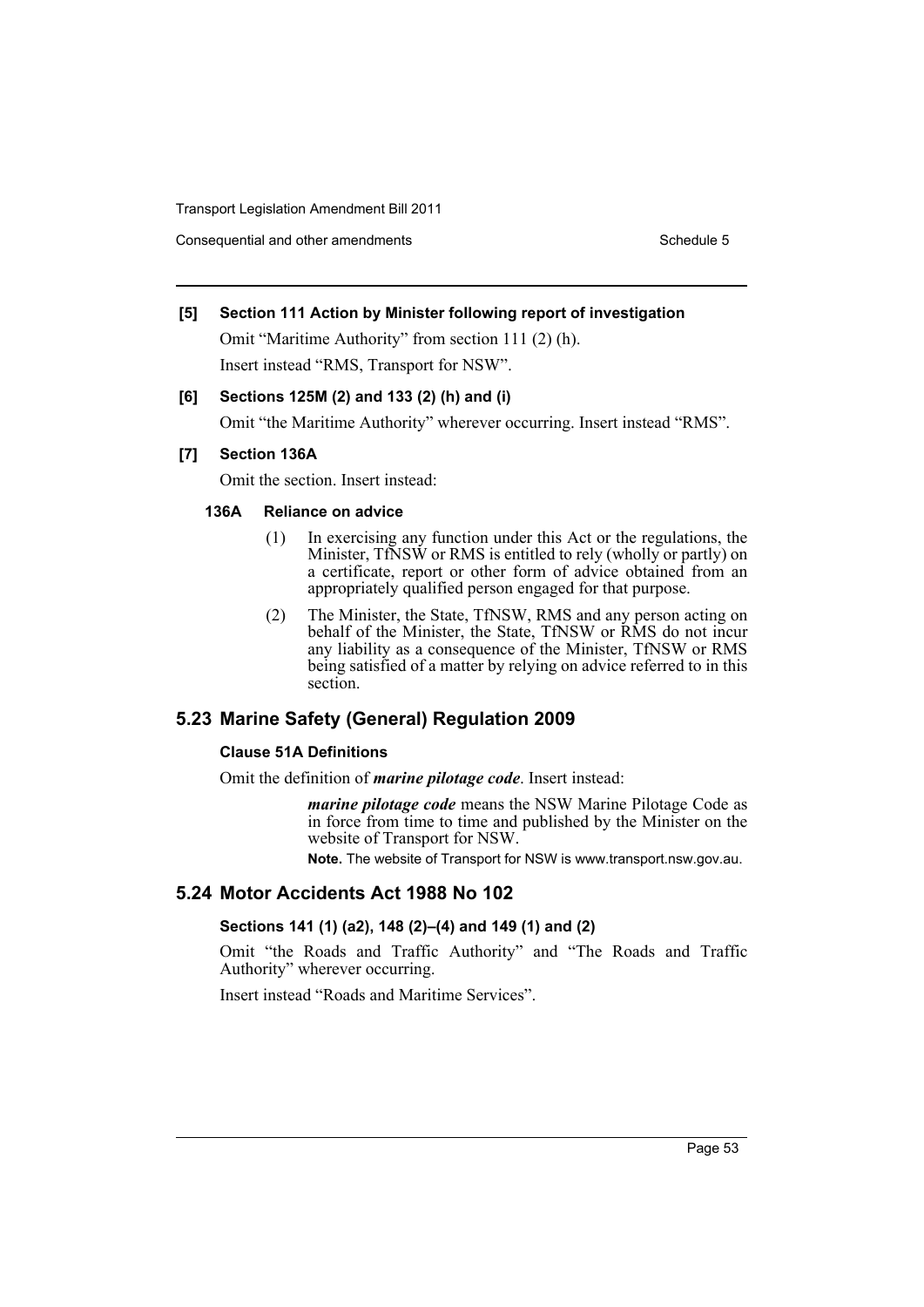Schedule 5 Consequential and other amendments

# **5.25 Motor Accidents Compensation Act 1999 No 41**

#### **[1] Section 3 Definitions**

Omit the definition of *RTA*. Insert instead in alphabetical order:

*RMS* means Roads and Maritime Services constituted under the *Transport Administration Act 1988*.

## **[2] Sections 11 (4), 12 (1), 14 (4)–(6B) and 19 (1)**

Omit "the RTA" and "The RTA" wherever occurring. Insert instead "RMS".

# **5.26 Motor Dealers Act 1974 No 52**

## **[1] Section 4 Definitions**

Omit "Chief Executive Officer of the Roads and Traffic Authority" from paragraph (e) of the definition of *authorised officer* in section 4 (1). Insert instead "Chief Executive of Roads and Maritime Services".

# **[2] Sections 23C (1) (a), 26A (1), 45A (7) and 46 (3A) (a)**

Omit "the Roads and Traffic Authority" wherever occurring. Insert instead "Roads and Maritime Services".

# **5.27 Motor Vehicle Repairs Act 1980 No 71**

# **Sections 77 (b1) and 77A (7)**

Omit "the Roads and Traffic Authority" wherever occurring. Insert instead "Roads and Maritime Services".

# **5.28 Motor Vehicles Taxation Act 1988 No 111**

# **[1] Section 3 Definitions**

Omit "the Roads and Traffic Authority" from the definition of *Authority* in section 3 (1).

Insert instead "Roads and Maritime Services".

# **[2] Section 22A Tax to be paid into Roads and Maritime Services Fund**

Omit "Roads and Traffic Authority Fund" from the definition of *Roads Fund* in section 22A (1).

Insert instead "Roads and Maritime Services Fund".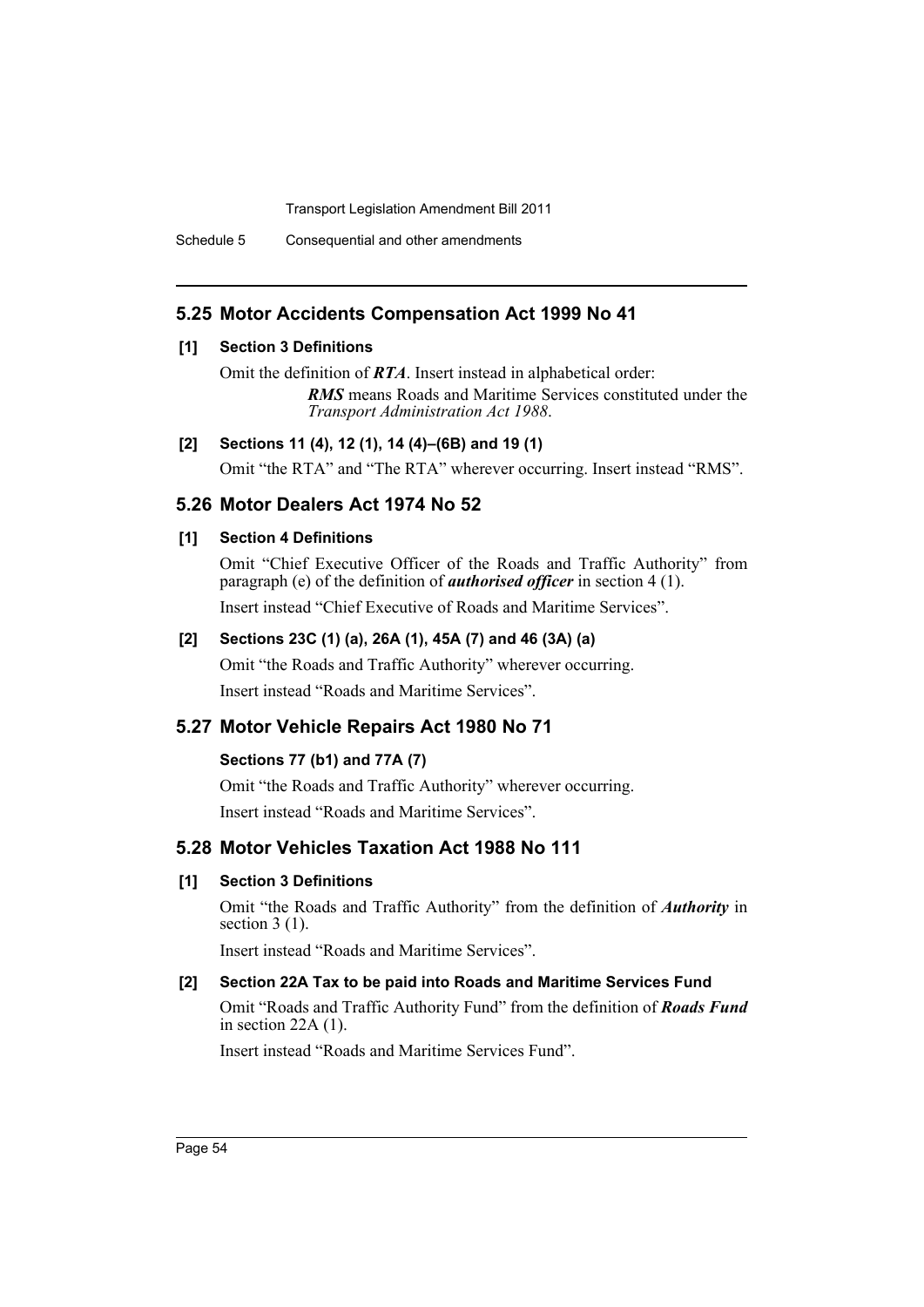Consequential and other amendments Schedule 5

# **5.29 National Parks and Wildlife Act 1974 No 80**

# **[1] Section 184A RMS roads within Kosciuszko National Park**

Omit the definition of *the RTA* from section 184A (1).

Insert instead in alphabetical order:

*RMS* means Roads and Maritime Services constituted under the *Transport Administration Act 1988*.

**[2] Section 184A (2) (b), (4), (5), (6) and (8) (a) and Schedule 16, heading** Omit "the RTA" wherever occurring. Insert instead "RMS".

# **5.30 Parliamentary Electorates and Elections Act 1912 No 41**

**Section 3 (1) (definition of "Photo Card") and notes to sections 29 (8) and 47 (4)**

Omit "the Roads and Traffic Authority" wherever occurring.

Insert instead "Roads and Maritime Services".

# **5.31 Passenger Transport Act 1990 No 39**

#### **[1] Whole Act (except Schedule 3, and a provision amended elsewhere in this Schedule)**

Omit "The Director-General", "the Director-General" and "the Director-General's" wherever occurring.

Insert instead "TfNSW", "TfNSW" and "TfNSW's", respectively.

#### **[2] Section 3 Definitions**

Omit the definitions of *Director-General* and *Maritime Authority*.

Insert instead in alphabetical order:

*Roads and Maritime Services* or *RMS* means Roads and Services constituted under the *Transport Administration Act 1988*.

*Transport for NSW* or *TfNSW* means Transport for NSW constituted under the *Transport Administration Act 1988*.

## **[3] Sections 3 (definition of "regulator"), 46W (2), 53C, 53D, 53E and 66**

Omit "the Maritime Authority" and "The Maritime Authority" wherever occurring.

Insert instead "Roads and Maritime Services".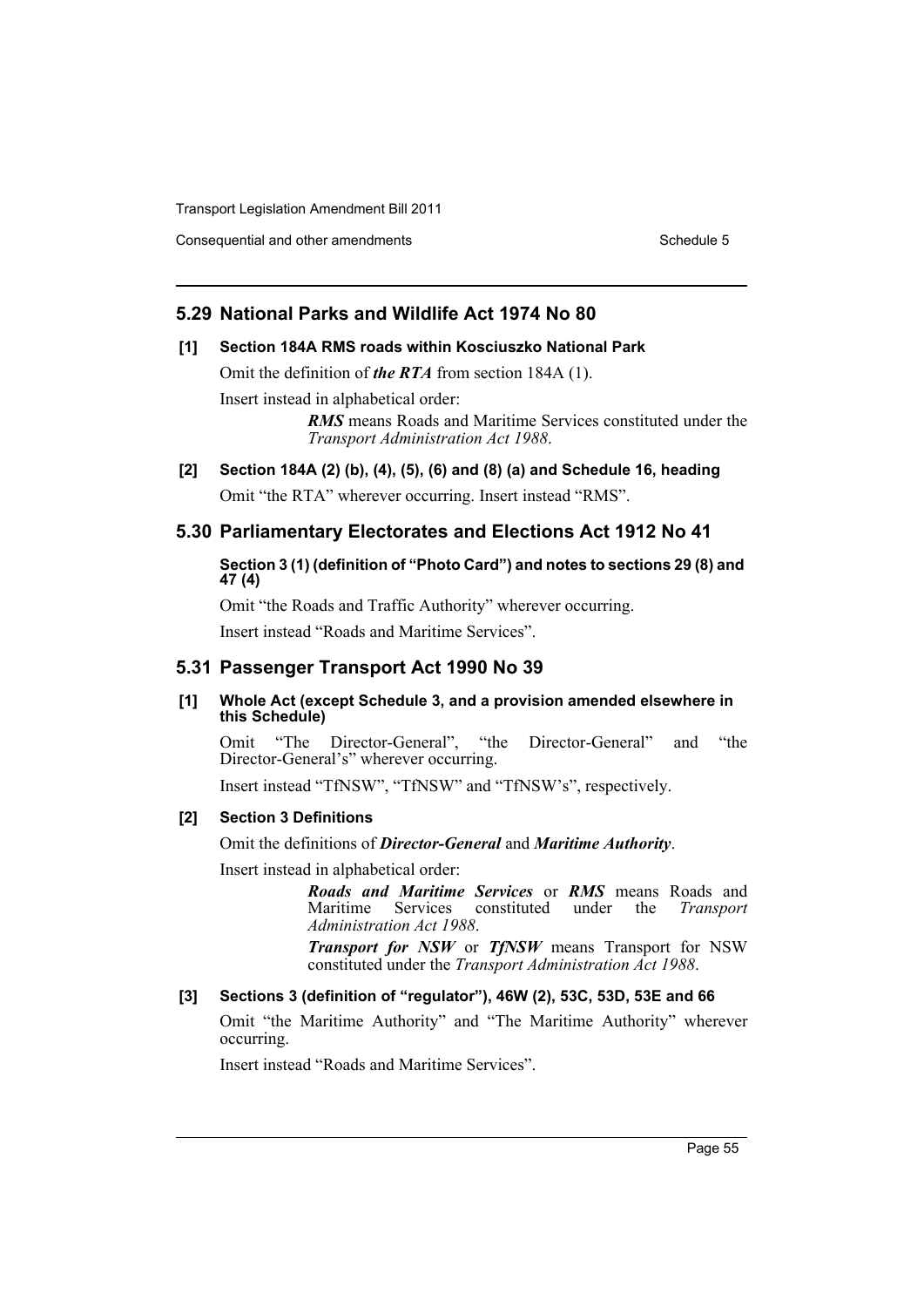Schedule 5 Consequential and other amendments

#### **[4] Section 6B Arrangements with ITSR for exercise of TfNSW's safety functions**

Omit "his or her" from section 6B (2). Insert instead "TfNSW's".

#### **[5] Section 46R Authority to enter**

Omit section 46R (2) (f). Insert instead:

- (f) bears the signature of:
	- (i) if TfNSW is the regulator—a person approved by TfNSW, or
	- (ii) if RMS is the regulator—the Chief Executive of RMS or a person approved by the Chief Executive.

#### **[6] Sections 46W (1) and 62A (3)**

Omit "Transport NSW" wherever occurring. Insert instead "TfNSW".

#### **[7] Section 53B Requirement to return documents or number-plates**

Omit "the Roads and Traffic Authority" from section 53B (2).

Insert instead "Roads and Maritime Services".

#### **[8] Section 62 Records and evidentiary matters**

Omit "the Director-General" from section 62 (2).

Insert instead "a person approved by TfNSW for the purposes of this section (*the approved person*)".

#### **[9] Section 62 (3) (a)**

Omit "Director-General's". Insert instead "approved person's".

# **5.32 Photo Card Act 2005 No 20**

#### **Section 3 Definitions**

Omit "the Roads and Traffic Authority" from the definition of *Authority* in section 3 (1).

Insert instead "Roads and Maritime Services constituted under the *Transport Administration Act 1988*".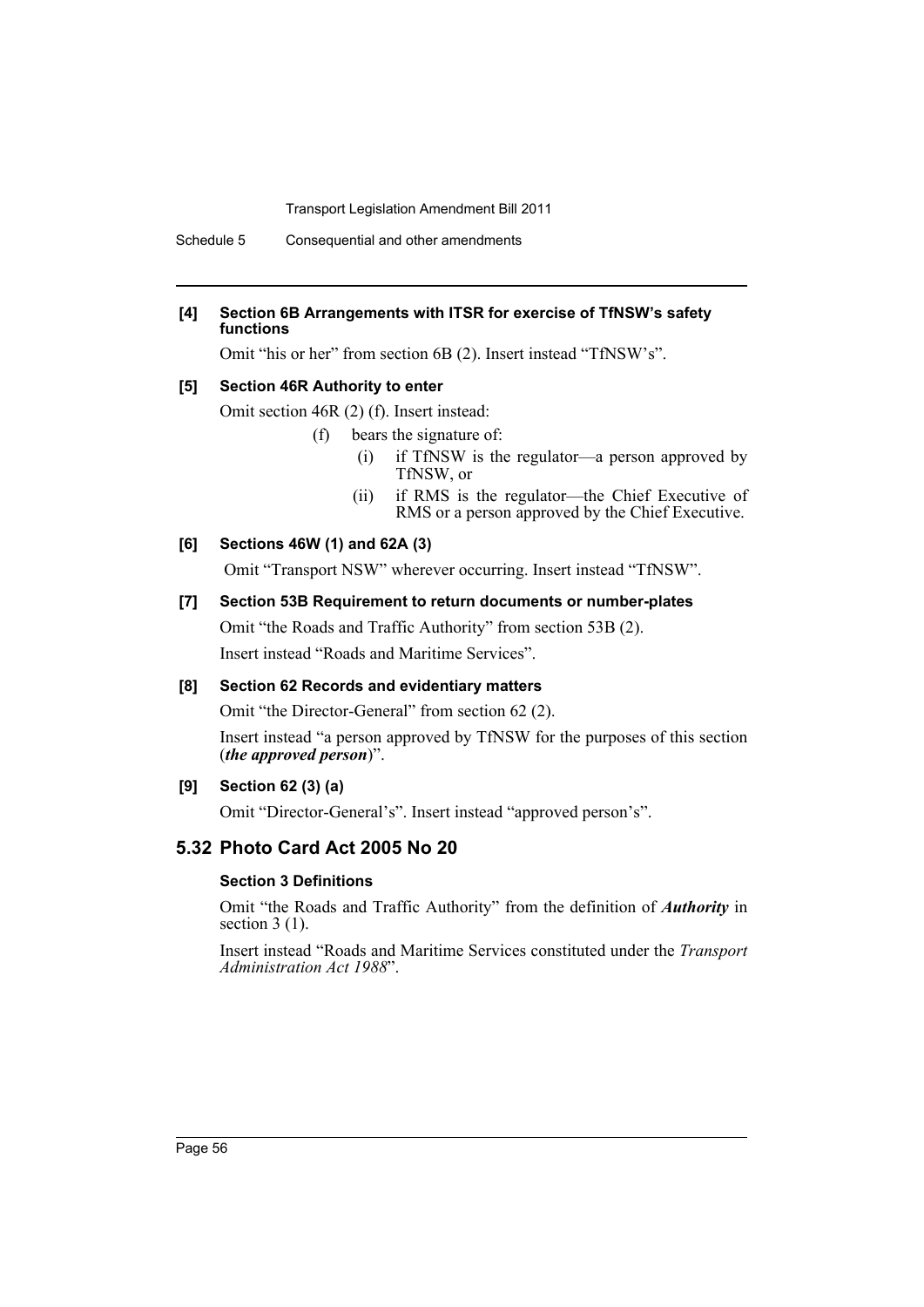Consequential and other amendments Schedule 5

# **5.33 Pipelines Act 1967 No 90**

#### **Section 3 Definitions**

Omit "Roads and Traffic Authority" from paragraph (a) of the definition of *public authority* in section 3 (1).

Insert instead "Roads and Maritime Services".

# **5.34 Protection of the Environment Operations Act 1997 No 156**

# **Sections 165 (3) and 166 (1)**

Omit "the Roads and Traffic Authority" wherever occurring. Insert instead "Roads and Maritime Services".

#### **5.35 Protection of the Environment Operations (General) Regulation 2009**

## **[1] Clause 81 Enforcement officers**

Omit "the Maritime Authority of NSW" from clause 81 (6) (n). Insert instead "Roads and Maritime Services".

## **[2] Clause 81 (6) (o)**

Insert after clause 81 (6) (n):

(o) class 15—a member of staff of Transport for NSW.

## **[3] Clause 81 (6), note**

Insert "See also section 68L of the *Transport Administration Act 1988* in relation to references to the staff of TfNSW." at the end of the note.

# **[4] Clause 86 Roads and Maritime Services**

Omit "The Maritime Authority" from clause 86 (1).

Insert instead "Roads and Maritime Services".

#### **[5] Clause 86 (1) (d)**

Omit "the Maritime Authority". Insert instead "Roads and Maritime Services".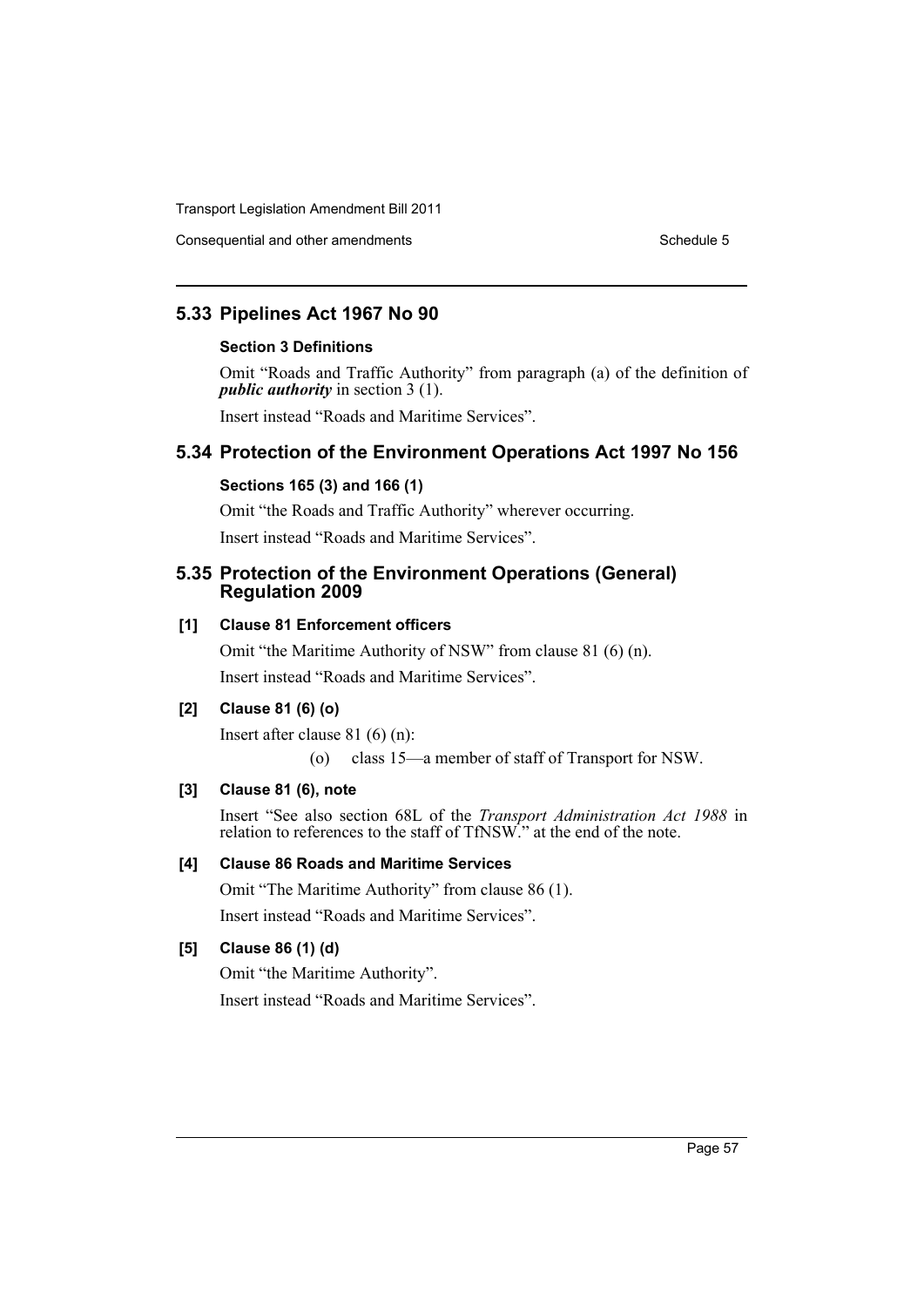Schedule 5 Consequential and other amendments

#### **[6] Clause 86 (2)**

Omit the subclause. Insert instead:

(2) In this clause:

*Roads and Maritime Services* means Roads and Maritime Services constituted under the *Transport Administration Act 1988*.

#### **[7] Clause 94 Prohibition on placing advertising material on vehicles**

Omit "the Roads and Traffic Authority" from clause 94 (1) (b).

Insert instead "Roads and Maritime Services".

#### **[8] Schedule 6 Penalty notice offences**

Insert ", 15" after "14" wherever occurring in Column 2 of the matter relating to sections 120, 124, 125, 126, 128, 145, 145A, 146A, 146B, 146C, 146E and 211 of the *Protection of the Environment Operations Act 1997*.

## **5.36 Public Authorities Superannuation Act 1985 No 41**

#### **Schedule 3 Employers**

Omit "The Roads and Traffic Authority of New South Wales" from Part 1. Insert instead "Roads and Maritime Services".

# **5.37 Public Finance and Audit Act 1983 No 152**

#### **Schedule 2 Statutory bodies**

Omit "Maritime Authority of NSW" and "Roads and Traffic Authority of New South Wales".

Insert instead in alphabetical order:

Roads and Maritime Services

Transport for NSW

# **5.38 Public Sector Employment and Management Act 2002 No 43**

### **[1] Section 3 Definitions**

Insert after paragraph (d) of the definition of *public sector service*: (d1) the Transport Service,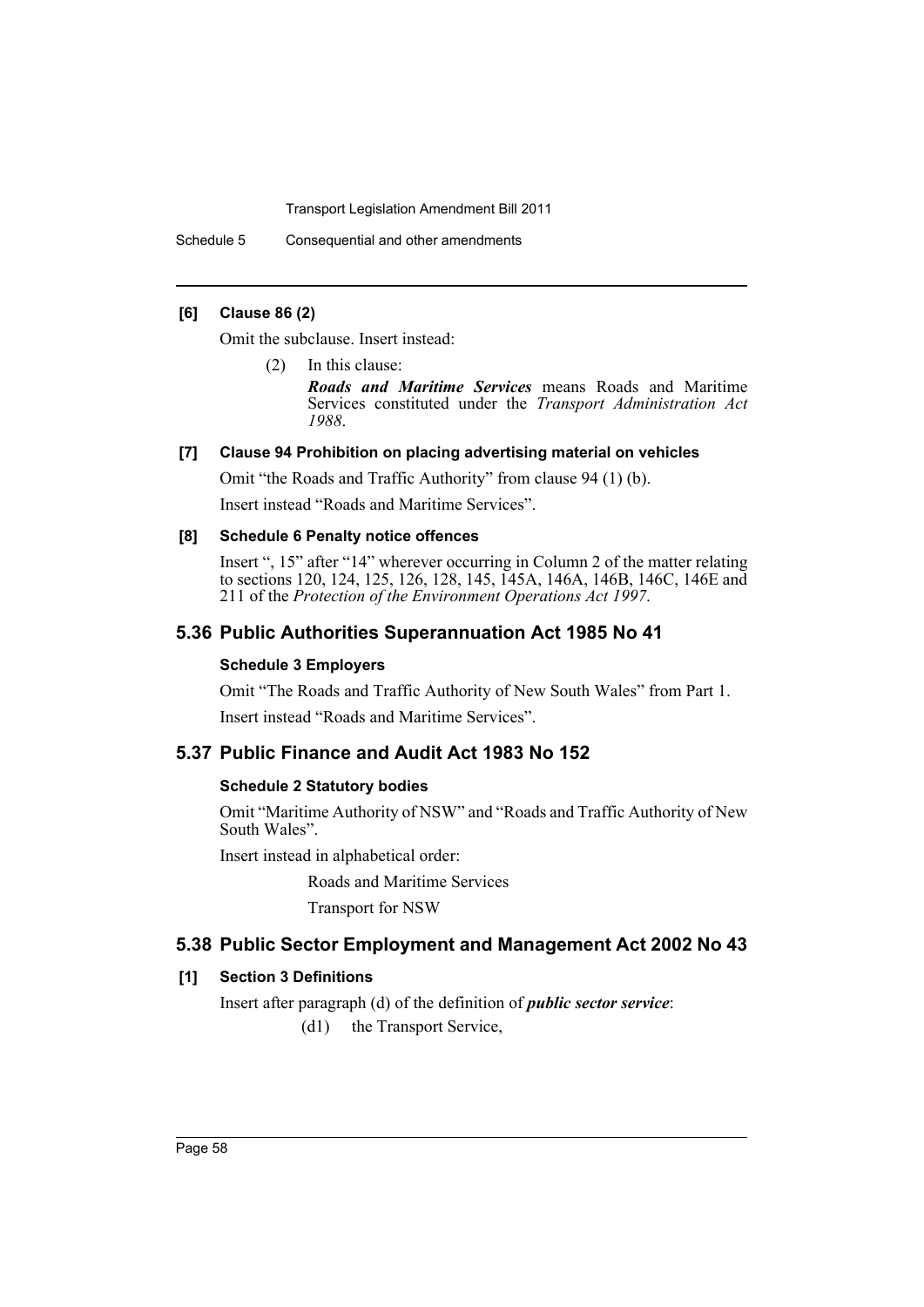Consequential and other amendments Schedule 5

#### **[2] Section 63 Definitions**

Insert ", the Transport Service" after "the NSW Health Service" in the definition of *public authority* in section 63 (1).

#### **[3] Section 63 (2) (a1)**

Omit "the Roads and Traffic Authority". Insert instead "Roads and Maritime Services".

#### **[4] Section 63 (2) (a1) and (4)**

Omit "Transport NSW" wherever occurring.

Insert instead "the Department of Transport".

## **[5] Schedule 1 Divisions of the Government Service**

Omit the matter relating to the Maritime Authority of NSW Division and the Roads and Traffic Authority Division from Part 2. Insert instead:

\* Roads and Maritime Services Division

Chief Executive of Roads and Maritime Services

#### **[6] Schedule 1, Part 3**

Omit the matter relating to the Transport Special Services Group, Department of Transport.

# **[7] Schedule 2 Executive positions (other than non-statutory SES positions)** Omit "Chief Executive of the Roads and Traffic Authority" from Part 2. Insert instead "Chief Executive of Roads and Maritime Services".

#### **[8] Schedule 2, Part 2**

Omit "Chief Executive of the Maritime Authority of NSW".

## **5.39 Public Works Act 1912 No 45**

#### **Sections 154 and 155 (2)**

Omit "the Roads and Traffic Authority", "The Roads and Traffic Authority" and "the Authority" wherever occurring.

Insert instead "Roads and Maritime Services".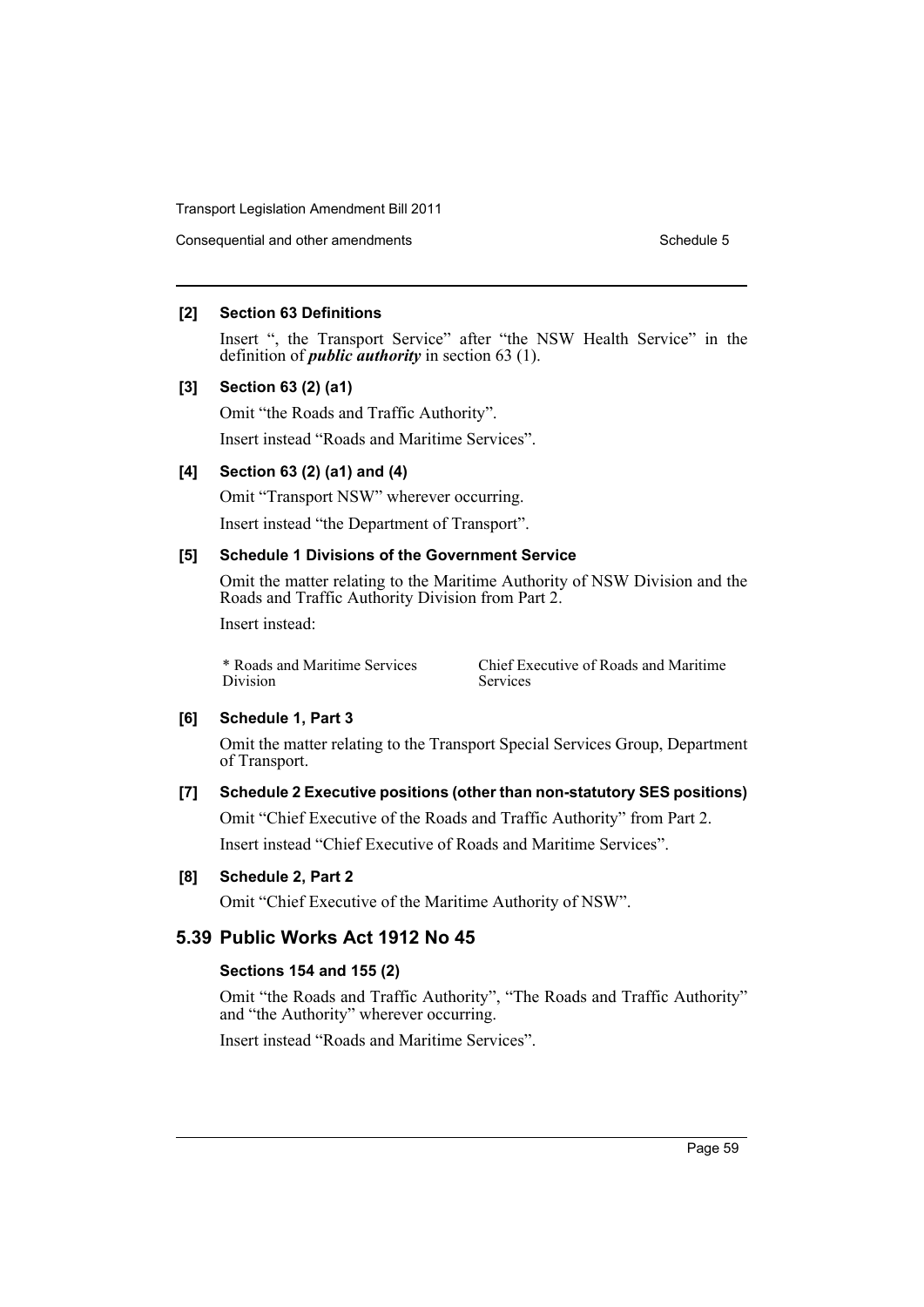Schedule 5 Consequential and other amendments

# **5.40 Rail Safety Act 2008 No 97**

#### **Section 109 Temporary closure of railway crossings**

Omit "the Roads and Traffic Authority" from section 109 (2) (b). Insert instead "Roads and Maritime Services".

# **5.41 Rail Safety (General) Regulation 2008**

#### **Clause 32 Definitions**

Insert in alphabetical order:

*rail infrastructure owner* includes a person who is authorised or required to exercise the functions of a rail infrastructure owner under this Part pursuant to a contract or other arrangement with the rail infrastructure owner.

# **5.42 Recreation Vehicles Act 1983 No 136**

**Sections 15, 16, 17 (1), 18, 19 (1) and (3) (b), 21, 22, 30 (2), 32 (1) (a) and (b) and (4), 41 and 43 (a)** 

Omit "the Roads and Traffic Authority" and "The Roads and Traffic Authority" wherever occurring.

Insert instead "Roads and Maritime Services".

## **5.43 Road Improvement (Special Funding) Act 1989 No 95**

#### **[1] Section 3 Definitions**

Omit "the Roads and Traffic Authority" from the definition of *Authority*. Insert instead "Roads and Maritime Services".

# **[2] Section 3, definition of "Roads Fund"**

Omit "Roads and Traffic Authority Fund". Insert instead "Roads and Maritime Services Fund".

# **5.44 Road Transport (Driver Licensing) Act 1998 No 99**

# **[1] Section 21D Financial assistance for use of approved interlock devices** Omit "Roads and Traffic Authority Fund" from section 21D (5). Insert instead "Roads and Maritime Services Fund".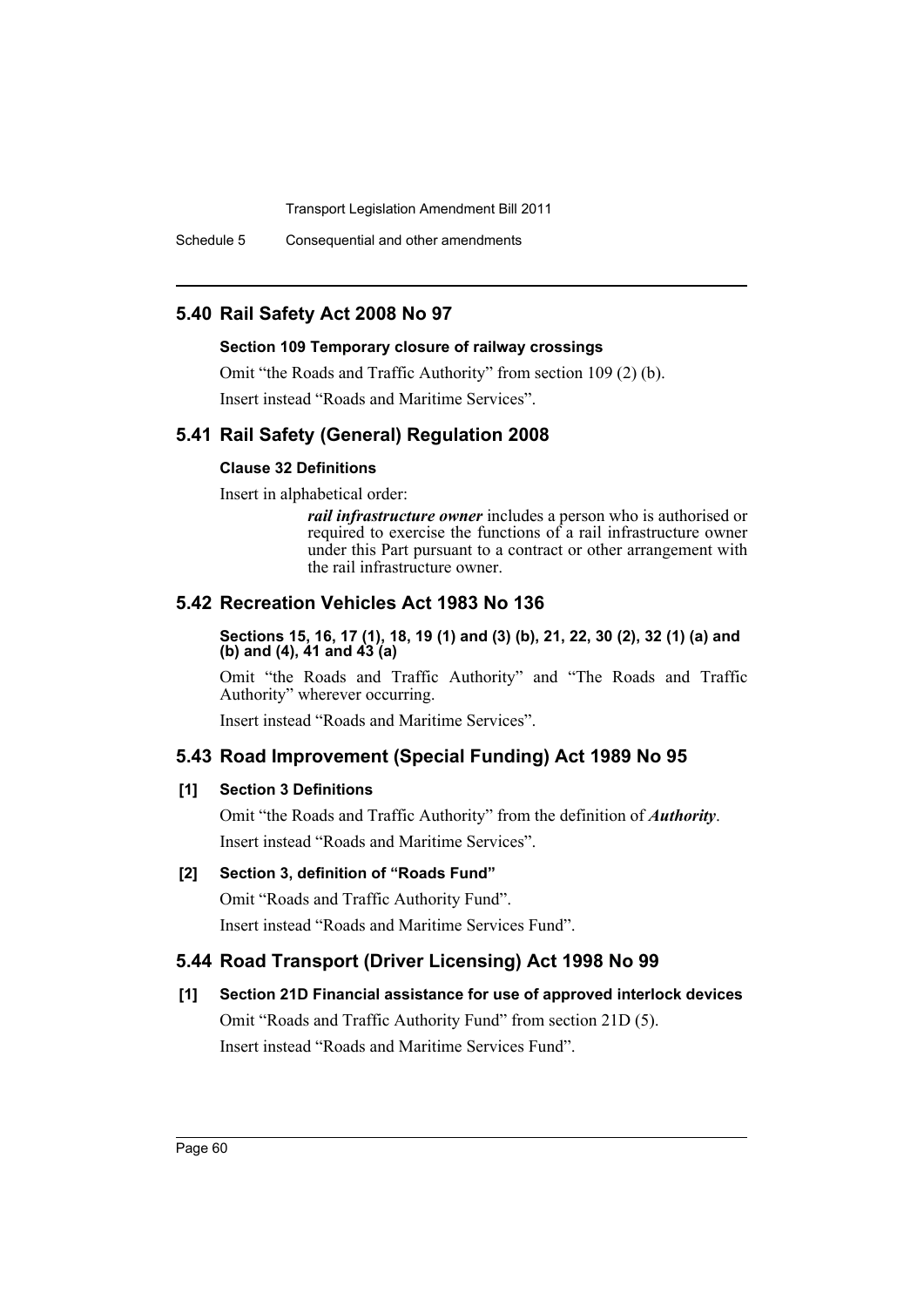Consequential and other amendments Schedule 5 Schedule 5

#### **[2] Section 40 Purposes for which photographs may be kept and used**

Insert after section 40 (1) (a) (iv):

(v) an authority under the *Passenger Transport Act 1990*,

#### **[3] Section 41 Release of photographs prohibited**

Insert after section 41 (1) (b):

(b1) to Transport for NSW for the purpose of enabling Transport for NSW to exercise its functions under the *Passenger Transport Act 1990*, or

#### **[4] Dictionary**

Omit "the Roads and Traffic Authority" from the definition of *Authority*.

Insert instead "Roads and Maritime Services constituted under the *Transport Administration Act 1988*".

## **5.45 Road Transport (Driver Licensing) Regulation 2008**

## **Clause 104A**

Insert after clause 104:

#### **104A Release of information to TfNSW**

The Authority may provide to Transport for NSW any information recorded in the driver licence register for the purpose of assisting Transport for NSW to exercise its functions.

# **5.46 Road Transport (General) Act 2005 No 11**

#### **[1] Section 3 Definitions**

Omit "the Roads and Traffic Authority" from the definition of *Authority* in section  $3(1)$ .

Insert instead "Roads and Maritime Services constituted under the *Transport Administration Act 1988*".

#### **[2] Section 117 Confidentiality**

Insert "or Transport for NSW" after "the Authority" in section 117 (5) (b) wherever occurring.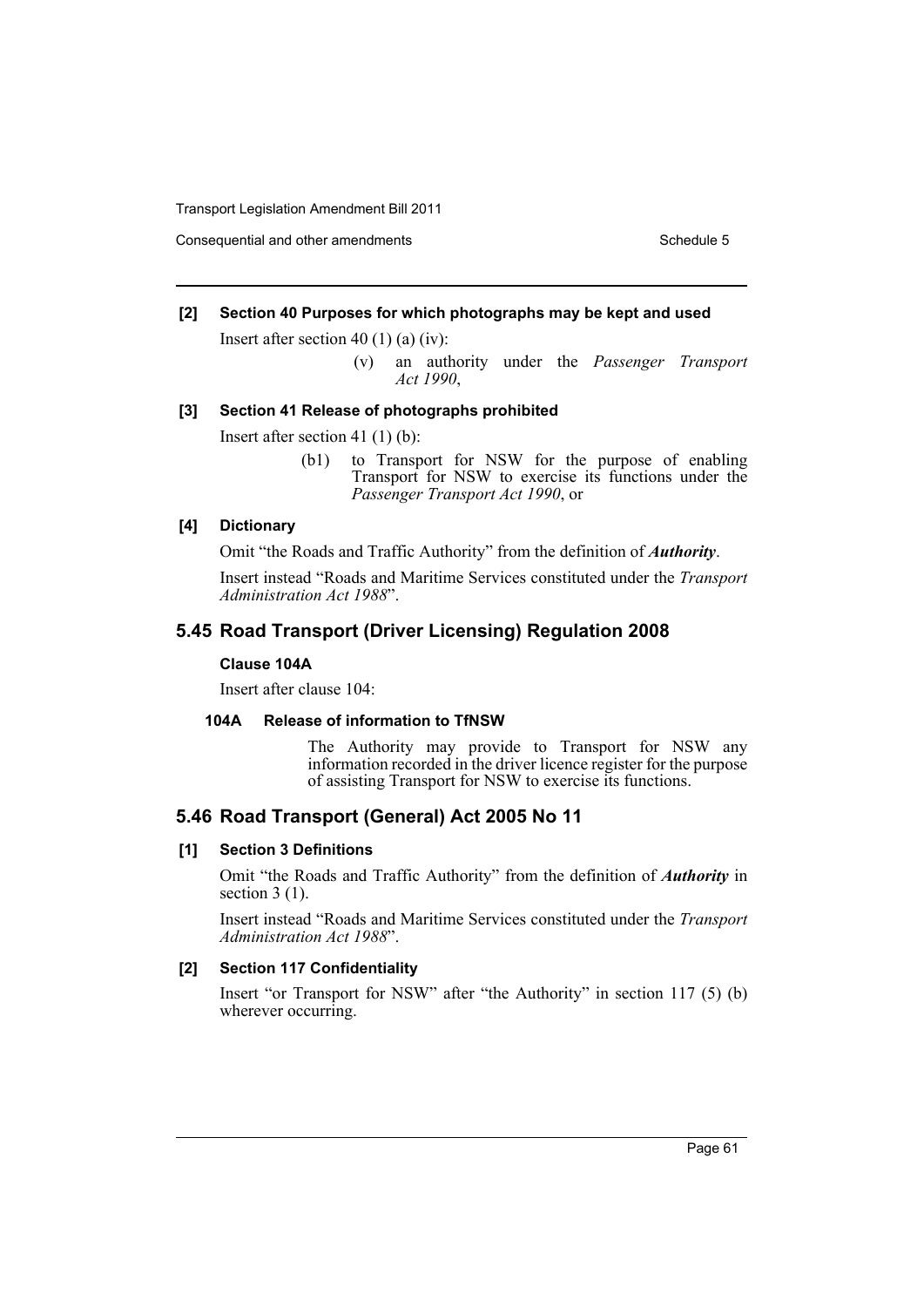Schedule 5 Consequential and other amendments

#### **[3] Section 117 (6)**

Insert after section 117 (5):

- (6) Nothing in this section prevents the Authority (or an officer of the Authority) from disclosing information to Transport for NSW.
- **[4] Section 119 Authority may provide information to TfNSW and corresponding Authorities**

Insert "Transport for NSW or" after "information to" in section 119 (1).

**[5] Section 225A Protection from liability with respect to clamping, impounding and crash testing**

Insert "Transport for NSW," after "Commissioner,".

## **5.47 Road Transport (Safety and Traffic Management) Act 1999 No 20**

#### **Dictionary**

Omit "the Roads and Traffic Authority" from the definition of *Authority* in clause 1.

Insert instead "Roads and Maritime Services constituted under the *Transport Administration Act 1988*".

## **5.48 Road Transport (Safety and Traffic Management) Regulation 1999**

#### **Clause 138 Schemes to assist children to cross roads**

Omit "The Authority" and "the Authority" wherever occurring. Insert instead "Transport for NSW".

# **5.49 Road Transport (Vehicle Registration) Act 1997 No 119**

#### **[1] Section 4 Definitions**

Omit "the Roads and Traffic Authority" from the definition of *Authority*.

Insert instead "Roads and Maritime Services constituted under the *Transport Administration Act 1988*".

# **[2] Section 16T Unauthorised disclosure of information**

Insert after section 16T (d):

(d1) to Transport for NSW for the purpose of assisting Transport for NSW to exercise its functions, or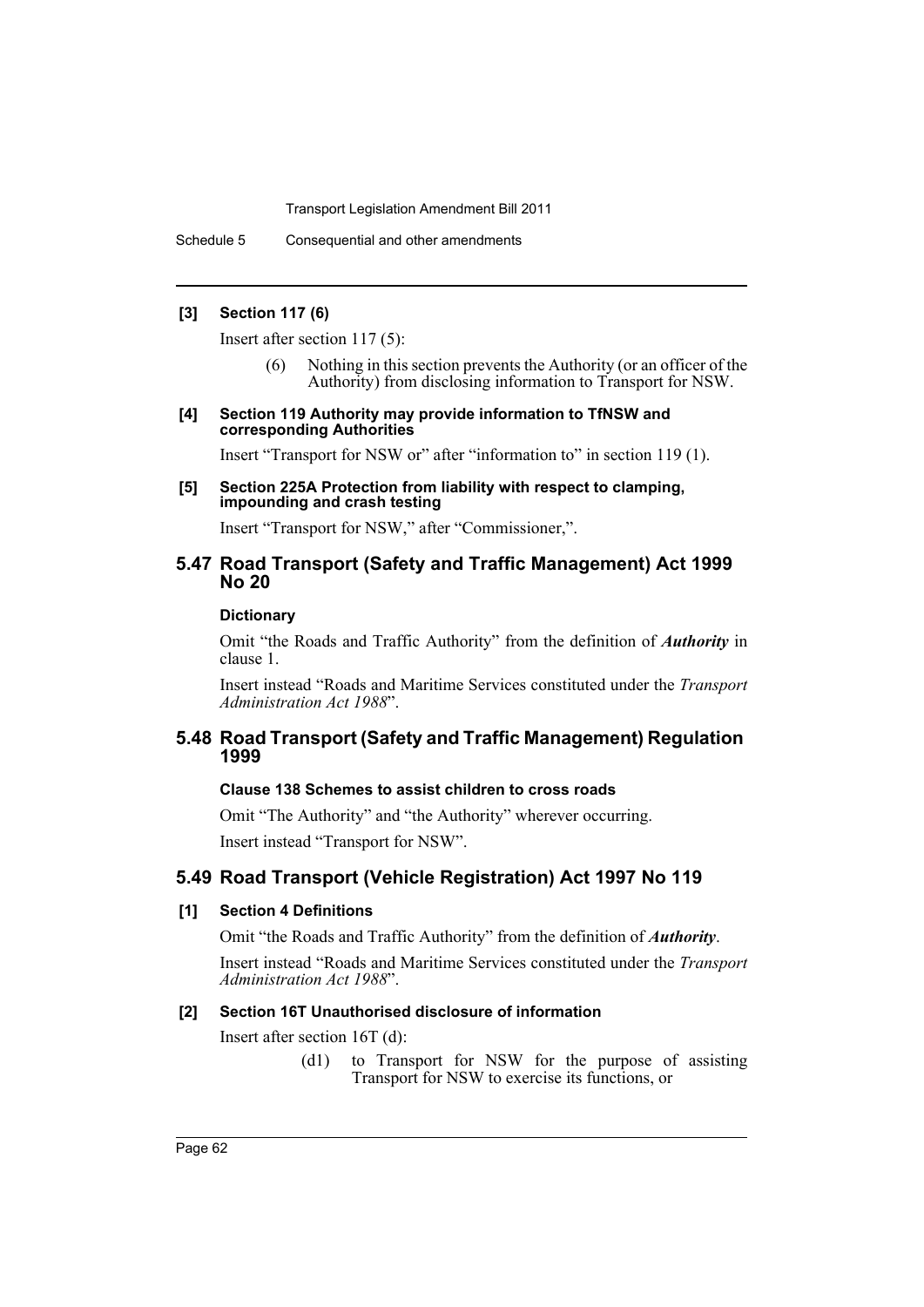#### Consequential and other amendments Schedule 5

#### **[3] Section 17S Charges and fees to be paid into Roads and Maritime Services Fund**

Omit "Roads and Maritime Authority" from section 17S (1) and (2) wherever occurring.

Insert instead "Roads and Maritime Services".

## **[4] Section 17S (3)**

Omit the subsection. Insert instead:

- (3) In this section:
	- *Roads and Maritime Services Fund* means the Roads and Maritime Services Fund established under the *Transport Administration Act 1988*.

# **5.50 Roads Act 1993 No 33**

**[1] Sections 3 (e)–(g), 7 (1), 10 (1), 24 (2), 26 (3), 27 (2), 32A, 33 (2), 35–38, 48 (2), 52 (1), 52A (1) (b) and (c), 54 (1) and (4), 57–66, 68–70, 72–77, 87, 91 (2), 104 (1), (3) and (4), 115–119, 125 (3), 128 (2), 133 (2) (a), 138 (2) and (3), 139F (1), 144 (2), 144B–144D, 144F (1) and (2), 145 (1), 149 (2), 151 (3), 153 (2), 158–163, 177, 180, 207–216, 220–222, 224, 228, 248 (4) and 250A (1) and (5) and the Dictionary** 

Omit "the RTA", "The RTA" and "the RTA's" wherever occurring.

Insert instead "RMS", "RMS" and "RMS's", respectively.

- **[2] Part 5, Division 3, Part 10, Division 3 and Part 13, Division 4, headings** Omit "**RTA**" wherever occurring. Insert instead "**RMS**".
- **[3] Section 161 RMS development land**

Omit "*RTA development land*" from section 161 (1). Insert instead "*RMS development land*".

**[4] Sections 161 (3) and (4), 177 (3) and 179 (2) and clause 28 of Schedule 2** Omit "RTA development land" wherever occurring. Insert instead "RMS development land".

# **[5] Section 225 and clause 7 of Schedule 2** Omit "RTA" wherever occurring. Insert instead "RMS".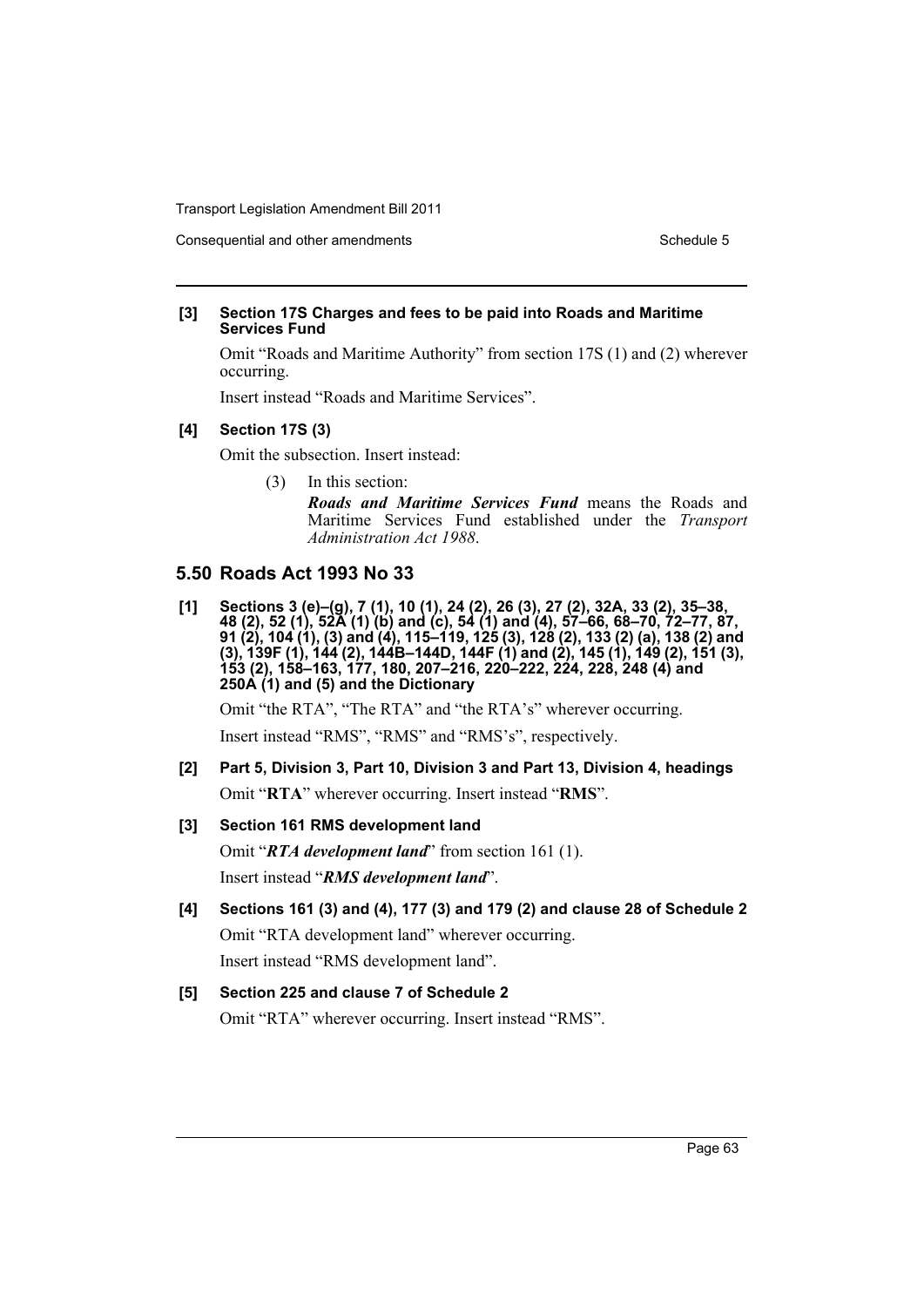Schedule 5 Consequential and other amendments

#### **[6] Dictionary, definitions of "RTA", "RTA development land" and "RTA Fund"**

Omit the definitions. Insert instead in alphabetical order:

*RMS* means Roads and Maritime Services constituted under the *Transport Administration Act 1988*.

*RMS development land* means land that is declared by RMS to be land to which section 161 applies.

*RMS Fund* means the Roads and Maritime Services Fund established under the *Transport Administration Act 1988*.

## **5.51 Rural Fires Act 1997 No 65**

#### **Section 100A Definitions**

Omit "the Roads and Traffic Authority" from paragraph (c) of the definition of *managed land* in section 100A (1).

Insert instead "Roads and Maritime Services".

#### **5.52 Standard Instrument (Local Environmental Plans) Order 2006**

#### **Standard instrument, clause 5.1 (2)**

Omit "Roads and Traffic Authority".

Insert instead "Roads and Maritime Services".

#### **5.53 State Authorities Non-contributory Superannuation Act 1987 No 212**

#### **Schedule 1 Employers**

Omit "The Roads and Traffic Authority of New South Wales" from Part 1. Insert instead "Roads and Maritime Services".

## **5.54 State Authorities Superannuation Act 1987 No 211**

#### **Schedule 1 Employers**

Omit "The Roads and Traffic Authority of New South Wales" from Part 1. Insert instead "Roads and Maritime Services".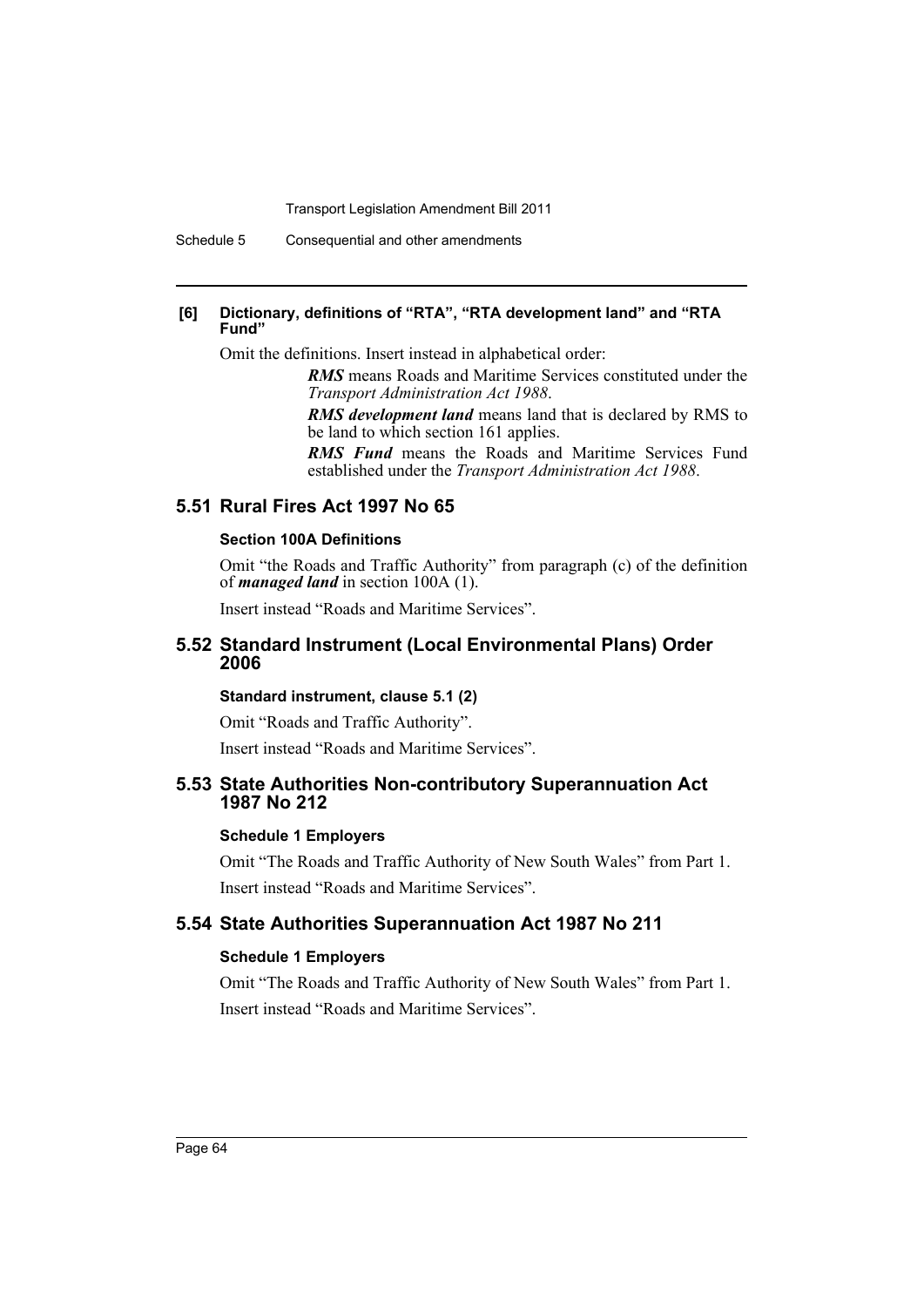Consequential and other amendments Schedule 5 Schedule 5

# **5.55 State Public Service Superannuation Act 1985 No 45**

## **Schedule 3 Employers**

Omit "The Roads and Traffic Authority of New South Wales". Insert instead "Roads and Maritime Services".

# **5.56 Superannuation Act 1916 No 28**

#### **Schedules 3 and 26**

Omit "Roads and Traffic Authority of New South Wales" wherever occurring. Insert instead "Roads and Maritime Services".

# **5.57 Sydney Olympic Park Authority Act 2001 No 57**

## **[1] Section 4 Definitions**

Omit the definition of *RTA* from section 4 (1).

Insert instead in alphabetical order:

*RMS* means Roads and Maritime Services constituted under the *Transport Administration Act 1988*.

# **[2] Sections 19 (7), 41 (5) and (6) and 42 and note to 45**

Omit "the RTA" wherever occurring. Insert instead "RMS".

#### **5.58 Tow Truck Industry Act 1998 No 111**

## **[1] The whole Act (except section 7 and Schedule 2)**

Omit "The RTA", "the RTA" and "the RTA's" wherever occurring. Insert instead "RMS", "RMS" and "RMS's", respectively.

### **[2] Section 3 (1), definitions of "authorised officer" and "RTA"**

Omit the definitions. Insert instead in alphabetical order:

*authorised officer* means a member of staff of the Roads and Maritime Services Division of the Government Service who is authorised in writing by RMS for the purposes of this Act.

*RMS* means Roads and Maritime Services constituted under the *Transport Administration Act 1988*.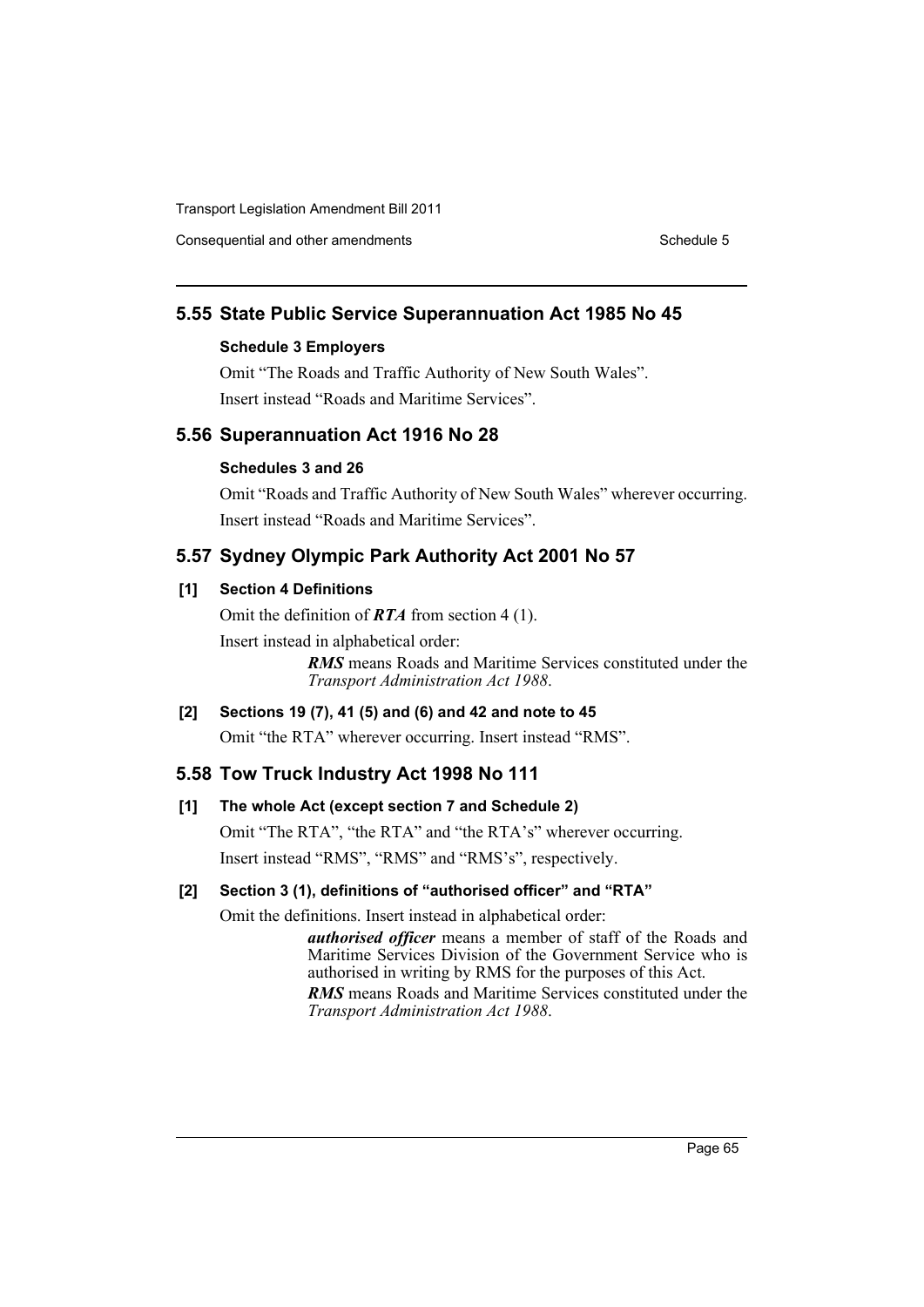Schedule 5 Consequential and other amendments

#### **[3] Section 7**

Omit the section. Insert instead:

#### **7 Functions of TfNSW under this Act**

Transport for NSW has the following functions under this Act:

- (a) to determine regulatory policy for the exercise of the functions of RMS under this Act and the regulations,
- (b) to make reports and recommendations to the Minister with respect to the licensing of tow truck operators and drivers, and the design, construction and equipment of tow trucks,
- (c) to inform the public about the tow truck industry,
- (d) to promote and undertake research into the tow truck industry,
- (e) whenever it considers it necessary to do so, or is requested by the Minister to do so, to make reports or recommendations with respect to the operation of this Act or the tow truck industry.

# **5.59 Transport Administration (General) Regulation 2005**

#### **[1] Clause 3 Definitions**

Insert in alphabetical order:

*prescribed traffic control device* has the same meaning as in Division 1 of Part 4 of the *Road Transport (Safety and Traffic Management) Act 1999*.

#### **[2] Clause 3, definition of "RTA"**

Omit the definition.

#### **[3] Clause 3, definition of "traffic control device"**

Omit paragraph (a) of the definition. Insert instead:

(a) that is in the form of, or is in similar form to, a prescribed traffic control device, and

#### **[4] Clause 4 Traffic control devices**

Omit "under the *Road Transport (Safety and Traffic Management) Act 1999*" from clause 4 (1).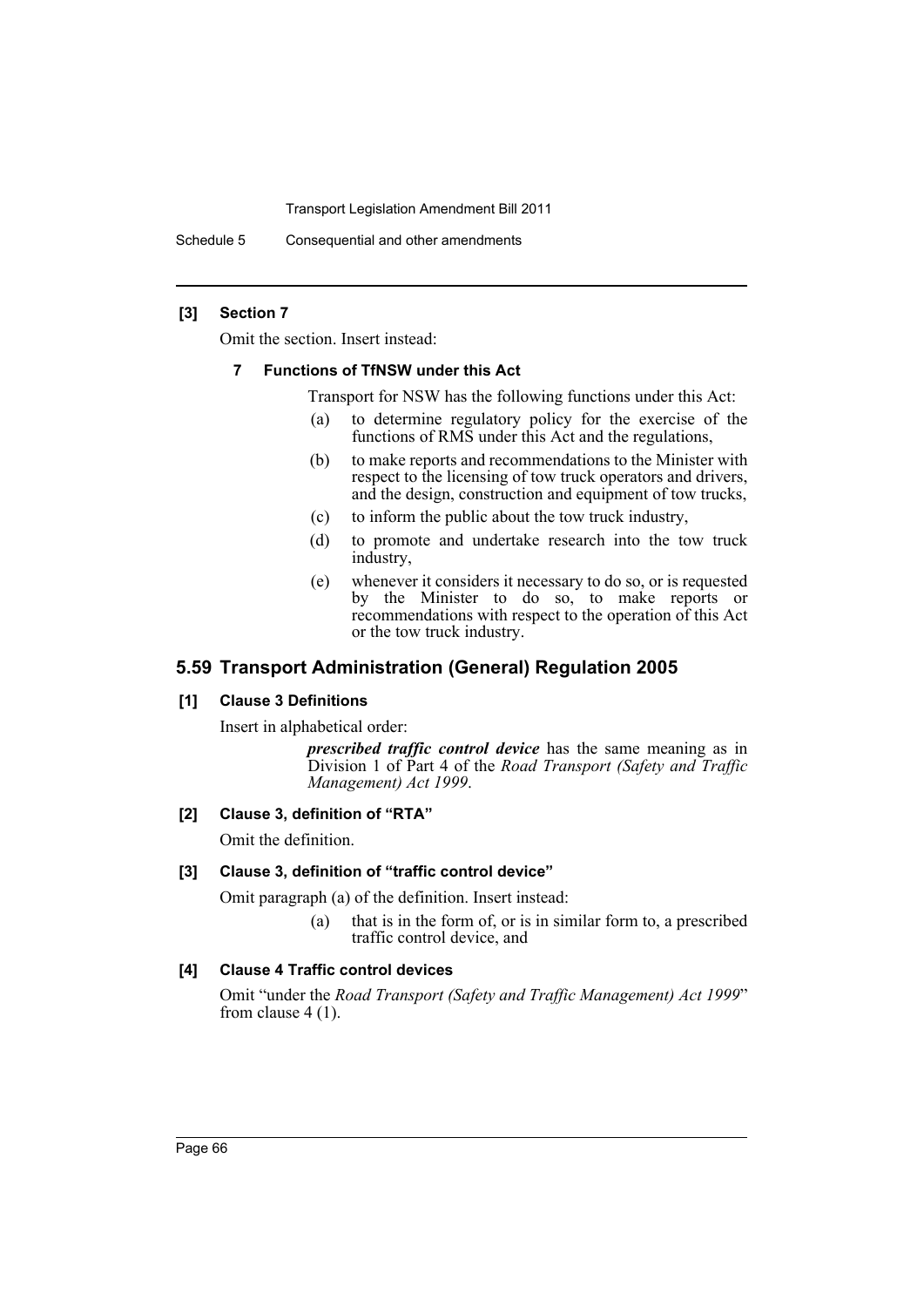Consequential and other amendments Schedule 5

#### **[5] Clause 10 Definitions**

Omit the definition of *Western Sydney Buses*. Insert instead:

*Western Sydney Buses* means the corporation of that name that is taken to have been constituted as a public subsidiary corporation of the State Transit Authority as provided by clause 178 of Schedule 7 to the Act.

# **[6] Clause 12 Functions of Western Sydney Buses**

Omit "Section 33" from the note. Insert instead "Section 55C".

# **[7] Clause 14 Ministerial responsibility**

Omit "section 29 (Ministerial control)" from clause 14 (1).

Insert instead "section 3B".

# **[8] Clause 14 (2)**

Omit the subclause. Insert instead:

(2) In its application to and in respect of Western Sydney Buses, section  $\overline{3}B$  of the Act is to be read as if a reference in that section to the Chief Executive of the State Transit Authority included a reference to the Manager of Western Sydney Buses.

# **[9] Clause 21 Effect of transfer of assets, rights and liabilities**

Omit "section 33 (5)" from clause 21 (1). Insert instead "section 55C (5)".

# **[10] Clause 34 Delegation to authorised persons: section 40**

Omit the clause.

# **[11] Clause 39 Construction of references to SRA in certain environmental planning instruments**

Omit clause 39 (1).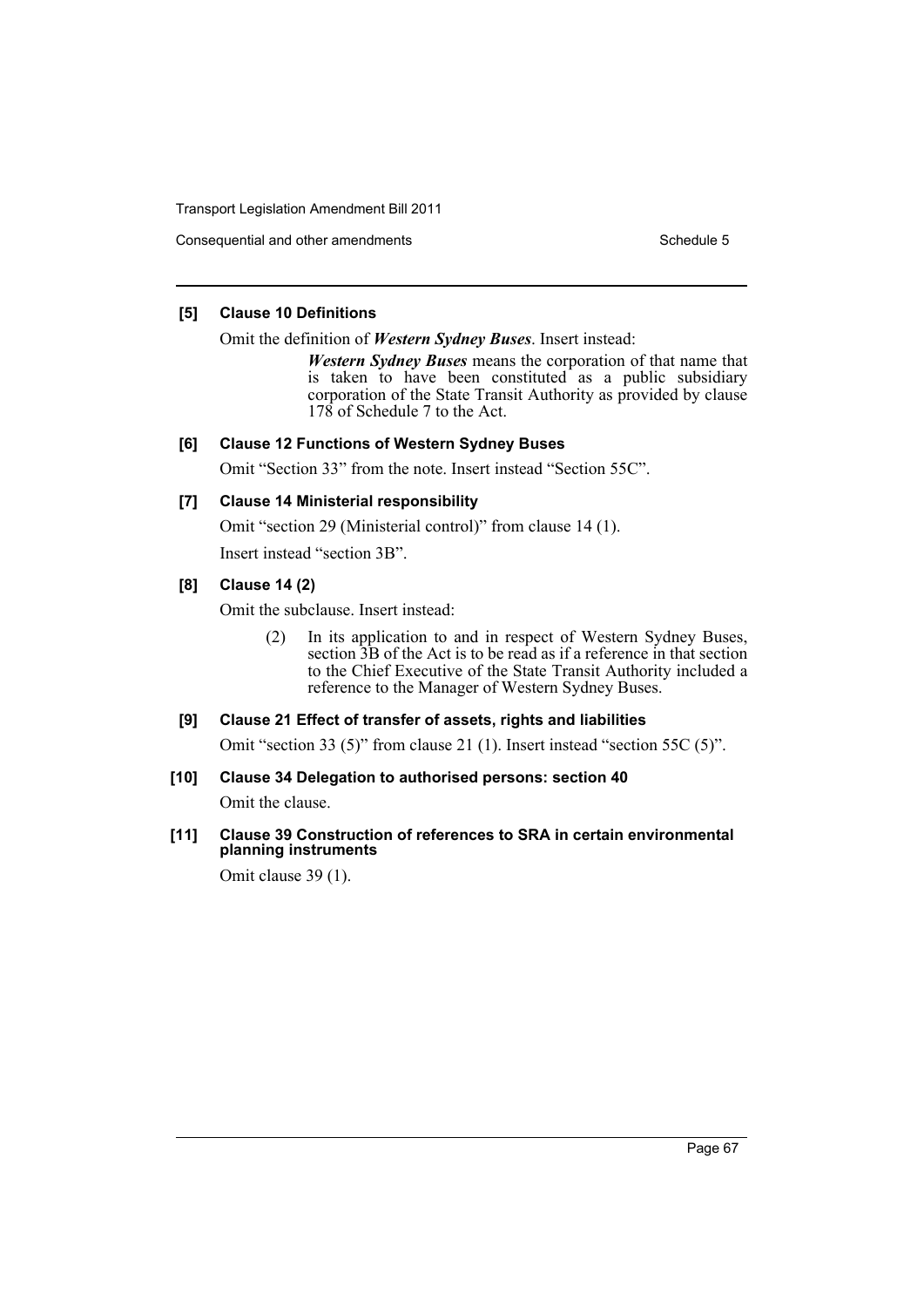Schedule 5 Consequential and other amendments

# **5.60 Transport Administration (Staff) Regulation 2005**

#### **Part 5A**

Insert after Part 5:

# **Part 5A Members of the Transport Service disciplinary matters**

## **44A Definitions**

In this Part:

*disciplinary action*, in relation to a member of the Transport Service, means any one or more of the following:

- (a) dismissal,
- (b) deferral of the payment of an increment,
- (c) reduction of the member's salary or demotion to a lower position or grade,
- (d) suspension from duty without payment of salary,
- (e) a caution or reprimand.

*remedial action*, in relation to a member of the Transport Service, means any one or more of the following:

- (a) counselling,
- (b) training and development,
- (c) monitoring the member's conduct or performance,
- (d) implementing a performance improvement plan,
- (e) the issuing of a warning to the member that certain conduct is unacceptable or that the member's performance is not satisfactory,
- (f) transferring the member to another position in the Transport Service that does not involve a reduction of salary or demotion to a lower position,

(g) any other action of a similar nature.

*serious criminal offence* means an offence committed in New South Wales that is punishable by imprisonment for 6 months or more or an offence committed elsewhere that, if it had been committed in New South Wales, would be an offence so punishable.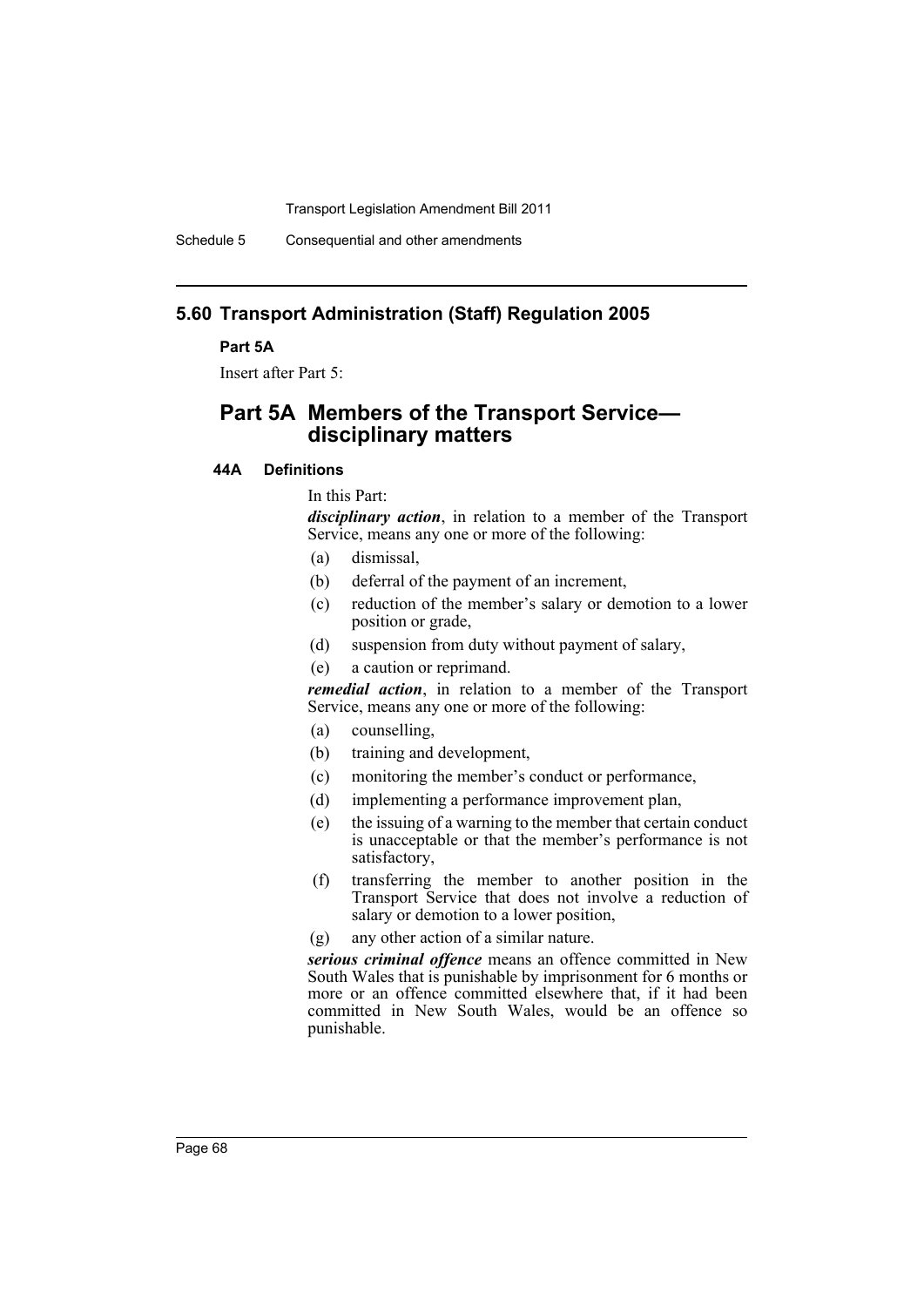Consequential and other amendments Schedule 5 Schedule 5

#### **44B Suspension from duty**

- (1) The Director-General may suspend a member of the Transport Service from duty pending:
	- (a) the institution or determination of any disciplinary proceedings against the member, or
	- (b) the determination by a court of any charge against the member for a serious criminal offence.
- (2) The Director-General may remove a suspension at any time.
- (3) The Director-General may withhold the payment of salary to a member of the Transport Service while the member is suspended from duty under this clause.

#### **44C Disciplinary proceedings**

- (1) A member of the Transport Service who is subject to any disciplinary proceedings is entitled to be notified in writing by the Director-General of the particulars of the alleged behaviour giving rise to the proceedings.
- (2) A formal hearing is not required to be held before the person or body investigating or dealing with the alleged behaviour, but the member of the Transport Service who is the subject of the proceedings may make representations to that person or body.
- (3) The Director-General may determine any disciplinary proceedings that have been instituted against a member of the Transport Service by:
	- (a) taking disciplinary action with respect to the member, or
	- (b) taking remedial action with respect to the member, or
	- (c) taking no further action.

#### **44D Members of the Transport Service convicted of serious offences**

If a member of the Transport Service is convicted of a serious criminal offence, the Director-General may:

- (a) take disciplinary action with respect to the member, or
- (b) take remedial action with respect to the member.